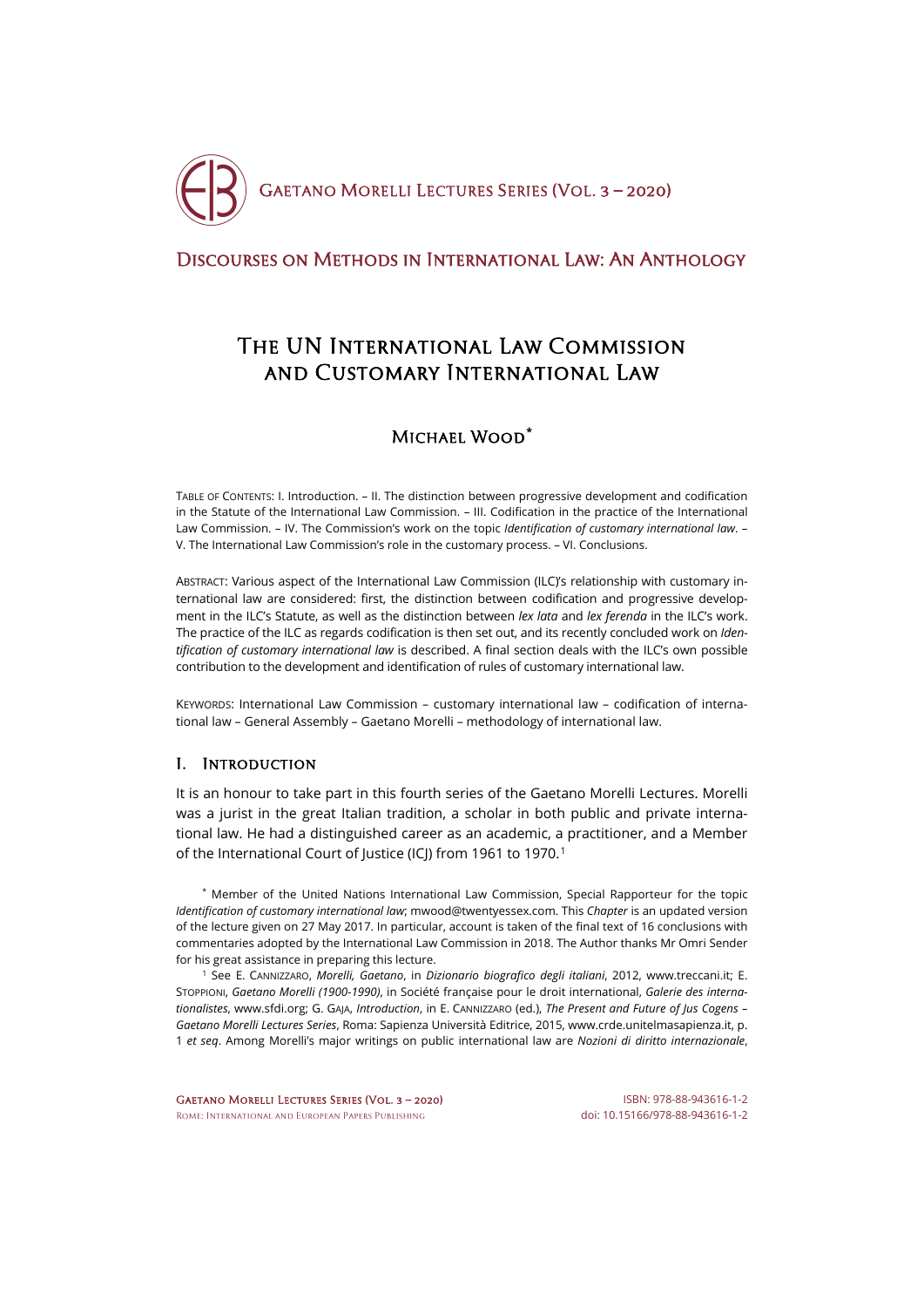I would like to think that Gaetano Morelli would have appreciated the subject of this year's lecture series, entitled "Rethinking the doctrine of customary international law". Morelli devoted much of his writings to fundamental questions of international law, including sources. His views on customary international law seem to have been mainstream and straightforward, and he had the opportunity to express and to apply these views as a judge on the ICJ.

Customary international law plays a large role in the work of the UN International Law Commission (hereafter "Commission"), as it does in international law generally.<sup>[2](#page-1-0)</sup> In 1947, when the Commission's Statute was adopted, international law was largely uncodified, with a few exceptions, including the law relating to the use of force and the laws of war.<sup>[3](#page-1-1)</sup> In its essentials, and leaving aside technical fields, international law remained largely unwritten law, that is, uncodified customary international law (or occasionally "general principles of law" within the meaning of Art. 38, para. 1(c), of the Statute of the ICJ). Now the position is quite different, in large part as a result of texts adopted on the basis of the Commission's work. A glance at any general manual on international law will show that many chapters are based largely on the Commission's work, including those on the law of the sea; diplomatic and other immunities; the law of treaties; and international responsibility.

This lecture covers the following matters: the progressive development of international law and its codification as functions of the Commission, and in particular the distinction between these two concepts that was set out in the Commission's Statute of 1947 (Section II), as well as in the practice of the Commission since 1949 (Section III); the Commission's recent work on the topic *Identification of customary international law* (Section IV); and, finally, how to describe the Commission's own role in the customary process (Section V).

First, a preliminary point. It is often suggested, and rightly so, that international law aspires to be a "common language" for the international community.[4](#page-1-2) To this end, it is important to have well-understood terminology to describe its principal concepts, and to use terminology consistently. Over the years, the Commission has made significant

Padova: Cedam, 1967 (French translation R. KOLB, *Notions de droit international public, Gaetano Morelli*, traduction de la 7. édition publiée à Padoue, chez CEDAM, en 1967, Paris: Pedone, 2013) and *Cours générale de droit international public*, in *Collected Courses of the Hague Academy of International Law*, vol. 89, 1956, p. 437 *et seq.* (with bibliography). For a more recent bibliography, see *Comunicazioni e studi*, 1975, p. ix *et seq.*

<span id="page-1-0"></span><sup>2</sup> O. SENDER, M. WOOD, *Custom's Bright Future: The Continuing Importance of Customary International Law*, in C.A. BRADLEY (ed.), *Custom's Future: International Law in a Changing World*, Cambridge: Cambridge University Press, 2016, p. 360 *et seq*.

<sup>3</sup> Primarily in the UN Charter and in the Hague Regulations/Geneva Conventions, respectively.

<span id="page-1-2"></span><span id="page-1-1"></span><sup>4</sup> See, as one example among many, J. CRAWFORD, *Brownlie's Principles of Public International Law*, Oxford: Oxford University Press, 2019, pp. 14-15: "International law provides – in significant part – not merely the vocabulary of interstate relations but its underlying grammar".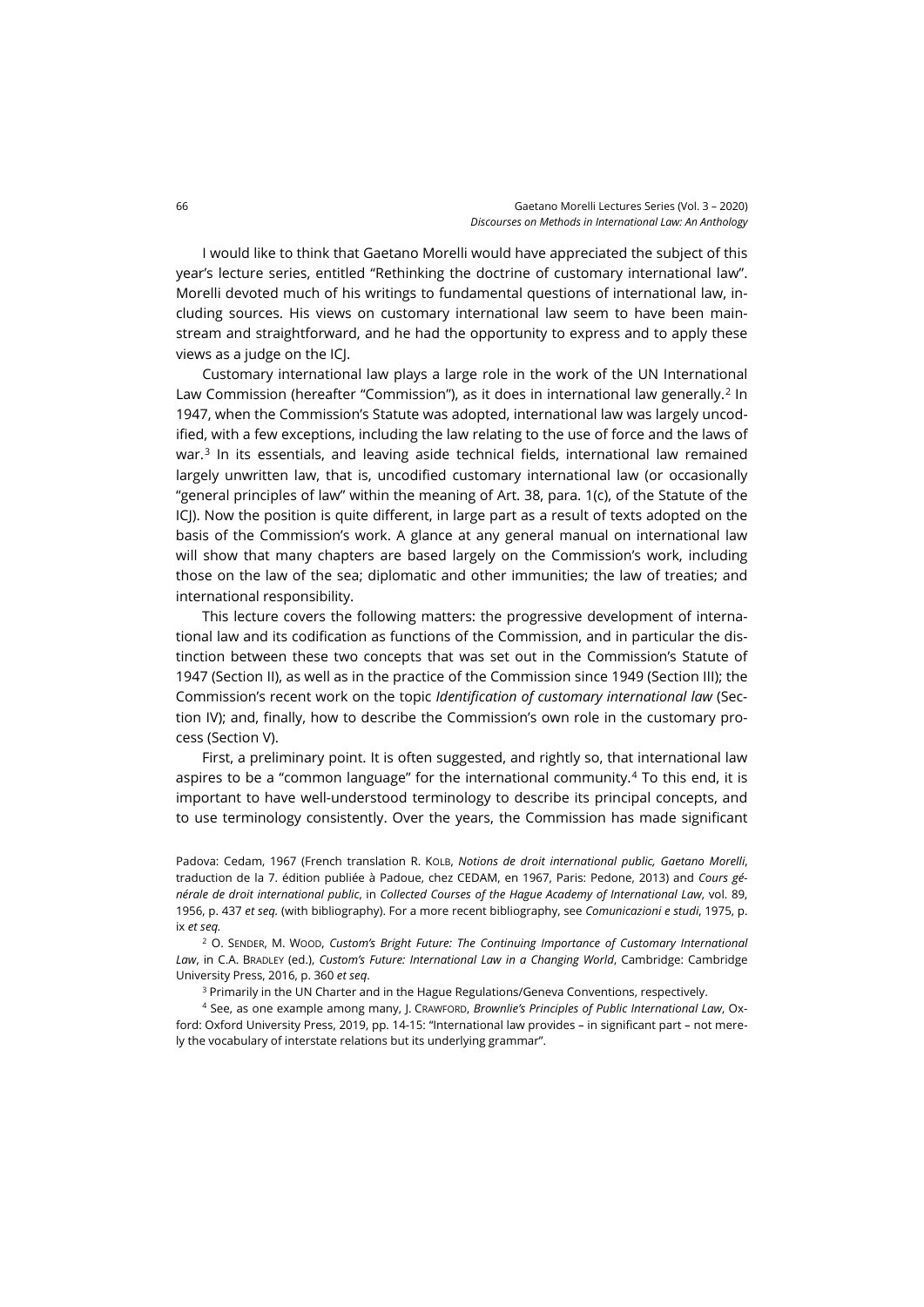contributions in this regard. Terms and concepts used by the Commission have become standard usage in legal argument and in the decisions of courts and tribunals, as well as in writings. This is just one way in which the Commission makes an important contribution to the system of international law, to its coherence, clarity and consistency.

Agreement on terminology is perhaps even more important in relation to the subjectmatter of the present lecture, which seeks to address some fundamental issues concerning the identification and development of international law. It may therefore be helpful to mention one or two terminological points at the outset. The following terms, or pairs of terms, need to be distinguished, or at least explained: codification/progressive development; existing rules of international law (*lex lata*)/proposals for new rules (*lex nova*); *lex ferenda*, a term that seems to be used (or abused) in various ways; even *lex desiderata*. [5](#page-2-0) In particular, an important distinction needs to be made between the terms "codification" and "progressive development" on the one hand, and "*lex lata*" and "*lex ferenda*" on the other. At least as used in the Statute of the Commission, the former refers to the outcome of a process of reducing unwritten law to writing; it is inevitably a matter of degree. The latter is a clear-cut distinction: a rule is either existing law or it is not.

For a practitioner, at least, whether judge, legal adviser or advocate, it is important, essential indeed, to distinguish between existing rules of international law (*lex lata*) and proposals for new rules of law (*lex nova*), whether rules that are claimed to be developing (*lex ferenda*) or rules as one would like them to be (*lex desiderata*). To illustrate the practical importance of this distinction in the Commission's work, one may refer to a current topic, *Immunity of State officials from foreign criminal jurisdiction*, where the question which State officials are (or should be) entitled to immunity *ratione personae* and the question of exceptions to immunity *ratione materiae* raise just this issue.[6](#page-2-1)

Such terminological questions are distinct from another important matter: the need for terms that correspond in the various languages. The Commission is always mindful of the importance of ensuring that its texts correspond, so far as possible, in the six of-ficial UN languages.<sup>[7](#page-2-2)</sup> And it is also important that there is well-understood terminology

<span id="page-2-0"></span> $5$  In his presentation on the occasion of the commemoration of the Commission's 50<sup>th</sup> anniversary, Owada made an interesting distinction between three kinds of international legislation, namely "codification", "progressive development" and "law making *de novo*": cf. *Presentation by Hisashi Owada*, in *Making Better International Law: The International Law Commission at 50 – Proceedings of the United Nations Colloquium on Progressive Development and Codification of International Law*, New York: United Nations Publications 1998, [www.legal.un.org,](http://legal.un.org/cod/books/MakingBetterIntlLaw.pdf) pp. 70-72.

<span id="page-2-1"></span><sup>6</sup> M. WOOD, *Lessons from the ILC's Work on 'Immunity of State Officials'*, Melland Schill lecture, 21 November 2017, in *Max Planck Yearbook of United Nations Law*, 2018, p. 34 *et seq*.

<span id="page-2-2"></span> $<sup>7</sup>$  Frequent references are made in this connection to the importance of "multilingualism" (see, for</sup> example, General Assembly, Resolution 71/328 of 11 September 2017, UN Doc. A/RES/71/328). The Commission certainly benefits from drafting in two or more languages, since this can play a major role in promoting greater precision and understanding.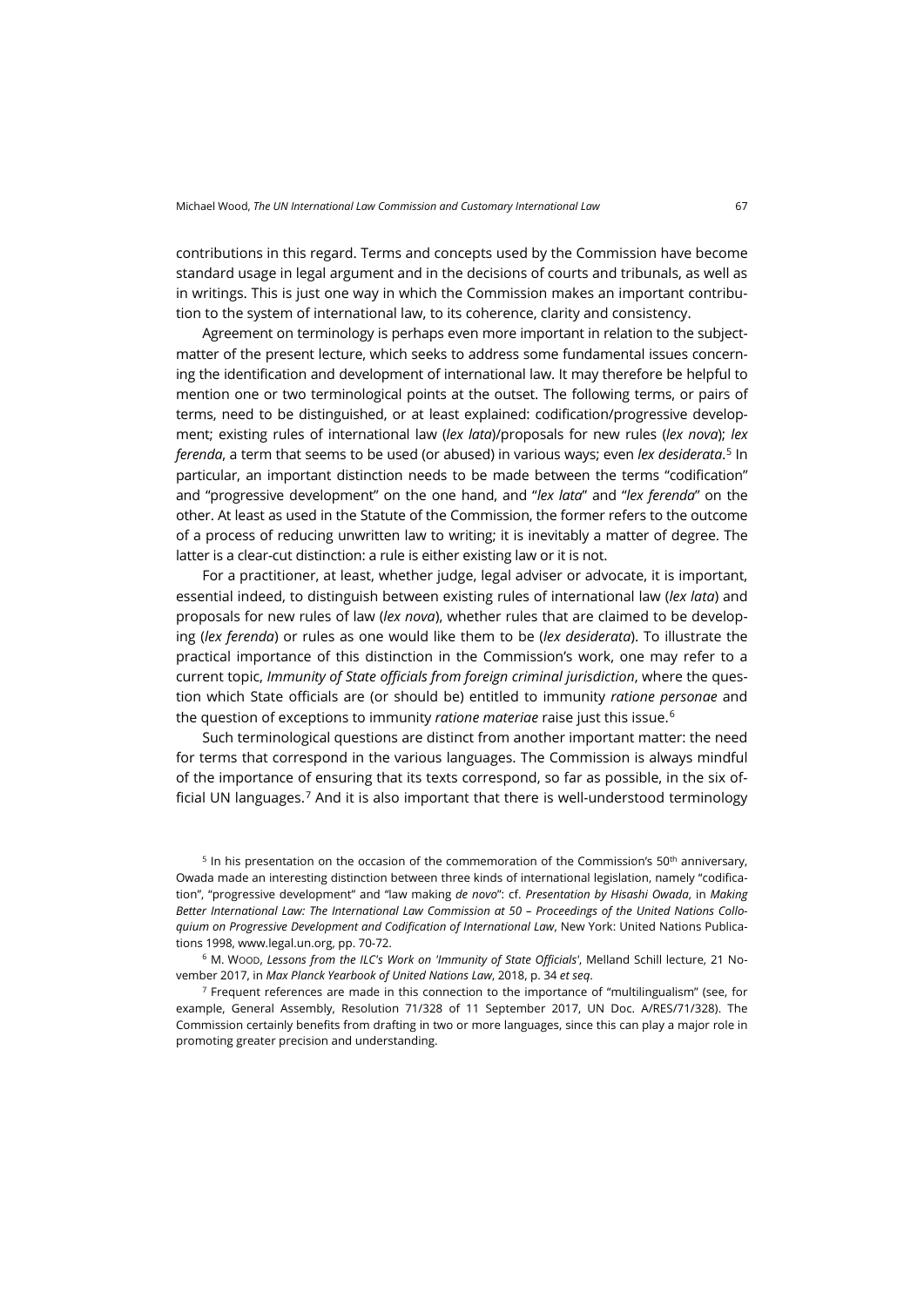in non-UN languages, not least because nowadays the national courts of many States are called upon to decide questions of international law.

#### II. The distinction between progressive development and codification in the Statute of the International Law Commission

The International Law Commission is a subsidiary organ of the UN General Assembly, composed of thirty-four persons "of recognized competence in international law" and mandated, in fulfilment of Art. 13, para. 1(a), of the UN Charter (hereinafter "Charter"), with promoting "the progressive development of international law and its codification".<sup>[8](#page-3-0)</sup> It was established by General Assembly resolution 174 (II) of 21 November 1947, to which the Statute of the Commission is annexed. Nowadays, the Commission meets for ten to twelve weeks each year, usually at the UN Office in Geneva.

It is important to recall that, however influential it may sometimes seem, the Commission is not a legislature. This is clear from the cautious wording of Art. 13 of the Charter as well as Art. 1 of the Commission's Statute. Art. 13, para. 1(a), of the Charter provides that the General Assembly "shall initiate studies and make recommendations for the purpose of […] encouraging the progressive development of international law and its codification". Pursuant to this, Art. 1 of the Commission's Statute provides that "[t]he International Law Commission shall have for its object the promotion of the progressive development of international law and its codification". [9](#page-3-1)

Thus, neither the General Assembly, nor its subsidiary organ, the Commission, has the power to make law. This reflects a deliberate choice by the negotiators of the Charter. As is said in the Simma Commentary, "[a]t the San Francisco Conference […] all attempts to give the [General Assembly] any power to establish the content of international law with binding force were rejected".[10](#page-3-2)

It has been suggested that the expression "progressive development of international law and its codification" limits the mandate of the Commission, and that the Commission (and perhaps even the General Assembly) would be acting *ultra vires* if they

<sup>8</sup> Cf., Arts 2, para. 1, and 1, para. 1, respectively, of the Statute of the International Law Commission.

<span id="page-3-1"></span><span id="page-3-0"></span><sup>9</sup> For the drafting history of Art. 13, para. 1(a), of the Charter, see *Documents of the United Nations Conference on International Organization, San Francisco*, 1945 (UNCIO): vol. III, documents 1 and 2; vol. VIII, document 1151; vol. IX, documents 203, 416, 507, 536, 571, 792, 795 and 848. Art. 1 of the Statute goes on to say that the Commission "shall concern itself primarily with public international law, but is not precluded from entering the field of private international law" (though the latter hardly happens in practice).

<span id="page-3-2"></span><sup>10</sup> C.-A. FLEISCHHAUER, B. SIMMA, *Article 13*, in B. SIMMA, D.-E. KHAN, G. NOLTE, A. PAULUS (eds), *The Charter of the United Nations: A Commentary*, Oxford: Oxford University Press, 2012, p. 301. See also H. BRIGGS, *The International Law Commission* Ithaca, New York: Cornell University Press, 1965, pp. 4-12; United Nations, *The Work of the International Law Commission*, New York: United Nations Publications, 2017, p. 4 ("The Governments participating in the drafting of the Charter of the United Nations were overwhelmingly opposed to conferring on the United Nations legislative power to enact binding rules of international law").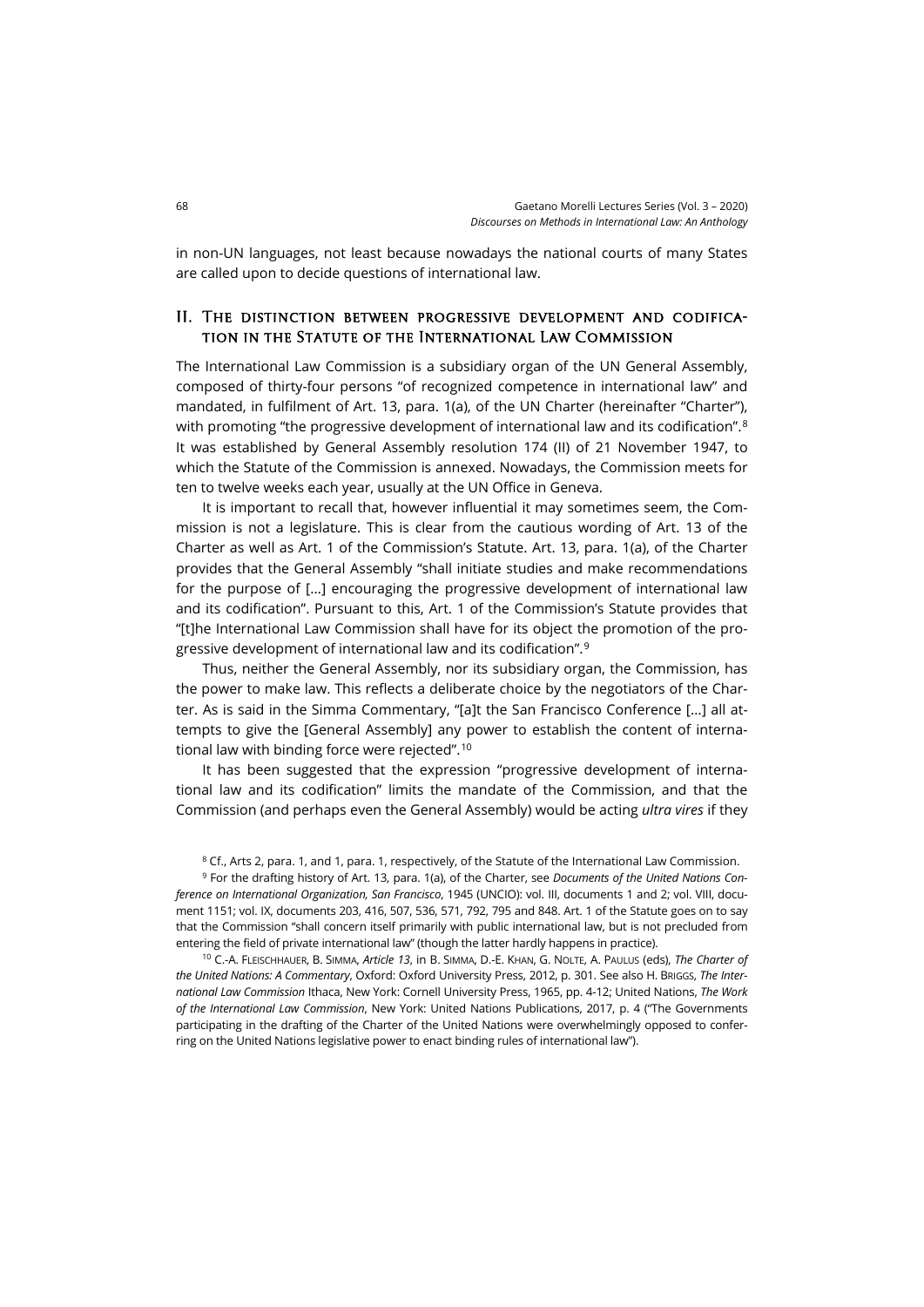purported to go beyond codification and the progressive development of existing law to work on proposals for entirely new law, except perhaps where the Commission receives a special assignment, in particular from the General Assembly, or has at least the Assembly's endorsement. This is just one reason to seek to understand the terms used in the Statute, in particular as the Commission has on occasion prepared instruments that do indeed propose new law. A recent example is the topic *Crimes against humanity*, where the Commission has drafted articles that for the most part represent new law and which are in any event plainly intended to be embodied in a treaty to be accepted, or not, by States. More generally, the meaning of the terms employed in the Statute (and thus the proper role of the Commission) has a long and fascinating history and continues to be debated today.[11](#page-4-0)

Chapter II of the Commission's Statute envisages the progressive development of international law and the codification of international law as distinct functions. Art. 15 attributes to "codification of international law" the following meaning: "the more precise formulation and systematization of rules of international law in fields where there already has been extensive State practice, precedent and doctrine". [12](#page-4-1)

The expression "progressive development of international law", on the other hand, has the following meaning: "the preparation of draft conventions on subjects which have not yet been regulated by international law or in regard to which the law has not yet been sufficiently developed in the practice of States".<sup>[13](#page-4-2)</sup> Thus, the definition of "progressive development" in the Statute of the Commission itself includes the preparation of conventions on "subjects which have not yet been regulated by international law".

<span id="page-4-0"></span><sup>11</sup> See, for example, the 2017 debate in the Commission on the first report of the Special Rapporteur on *Succession of States in respect of State responsibility*, especially the statement of Mr Reinisch on 13 July 2017 (International Law Commission, Provisional summary record of the 3374th meeting, 13 July 2017, UN Doc. A/CN.4/SR.3374, p. 16).

<span id="page-4-1"></span><sup>12</sup> Art. 15 of the Statute of the International Law Commission. For an account of the negotiating history of the relevant provisions of the Statute, see J. CRAWFORD, *The Progressive Development of International Law: History, Theory and Practice*, in D. ALLAND, V. CHETAIL, O. DE FROUVILLE, J.E. VIÑUALES (eds), *Unity and Diversity of International Law: Essays in Honour of Professor Pierre-Marie Dupuy*, Leiden: Martinus Nijhoff Publishers, 2014, p. 1 *et seq*.

<span id="page-4-2"></span><sup>13</sup> Art. 15 of the Statute of the International Law Commission. McRae has pointed to the ambiguity inherent in the word "progressive" as used in the expression "progressive development", which could refer to a step-by-step process or to something that is "forward-looking": D. MCRAE, *The Interrelationship of Codification and Progressive Development in the Work of the International Law Commission*, in *Kokusaihō gaikō zasshi*, 2013, pp. 75 and 80. For the view that the reference to "progressive development" in Art. 13 of the Charter "was intended to indicate that international law was not to be codified at once in a single code but was to be done in stages", see R. HIGGINS, P. WEBB, D. AKANDE, S. SIVAKUMARAN, J. SLOAN, *Oppenheim's International Law: United Nations*, Oxford: Oxford University Press, 2017, p. 929.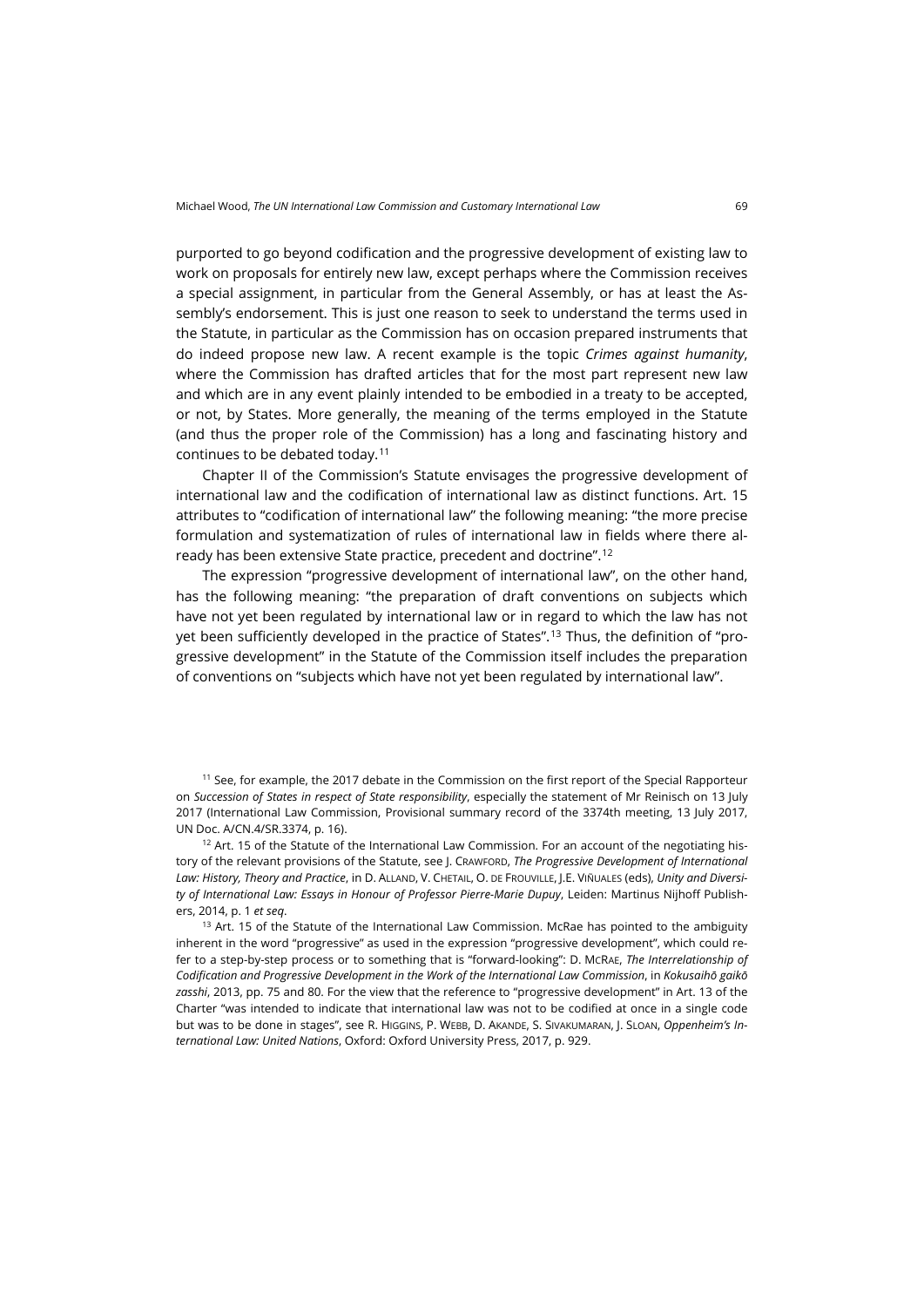Both meanings, of codification and of progressive development, are said to be "used for convenience",<sup>[14](#page-5-0)</sup> a testimony perhaps to the difficulties encountered by the drafters of the Statute to distinguish clearly between the two concepts.

For each of these functions of codification and progressive development the Statute sets out a different working method. A major difference lies in the power of initiative: it was envisaged that projects involving progressive development would be taken up by the Commission following proposals by the General Assembly, while codification would be undertaken when the Commission itself "considers that the codification of a particular topic is necessary and desirable".[15](#page-5-1) Labelling a project as codification or progressive development was also to be relevant for purposes of identifying the procedure to be followed in working on it and, in some measure, the form of the Commission's output. The Commission's Statute contemplates the preparation of draft conventions as the output of any effort of progressive development of international law,<sup>[16](#page-5-2)</sup> but prescribes two additional possible results for products of codification: 1) simple publication of the Commission's final report on the topic; and 2) a resolution of the General Assembly, tak-ing note of or adopting the report.<sup>[17](#page-5-3)</sup>

The seemingly clear distinction between codification and progressive development that appears in the Commission's Statute was drawn by the Committee for the Progressive Development of International Law and its Codification ("Committee of Seventeen"), charged by the General Assembly in 1946 with recommending how to implement the relevant part of Art. 13, para. 1(a), of the Charter. The report of the Committee did, however, recognize that "the terms employed are not mutually exclusive as, for example, in cases where the formulation and systematization of the existing law may lead to a conclusion that some new rules should be suggested for adoption by States". [18](#page-5-4)

<sup>14</sup> Art. 15 of the Statute of the International Law Commission.

<span id="page-5-1"></span><span id="page-5-0"></span><sup>15</sup> *Ibid.*, Arts 16 and 18, para. 2, respectively. Under Art. 17 the Commission may also consider proposals submitted by UN Members, other UN organs, specialized agencies and others.

<sup>16</sup> *Ibid.*, Art. 16.

<span id="page-5-3"></span><span id="page-5-2"></span><sup>17</sup> *Ibid.*, Art. 23, para. 1. Some observe (or complain) that nowadays the output of the Commission does not usually lead to the adoption of international conventions. A good example is the debate on the articles on State responsibility. But it is clear from the terms of Art. 23 that it was not the intention that the product should always be a convention, at least not when a topic was seen to be one of codification.

<span id="page-5-4"></span><sup>18</sup> General Assembly, Report of the Committee on the Progressive Development of International Law and its Codification on the Methods for Encouraging the Progressive Development of International Law and its Eventual Codification, 17 June 1947, UN Doc. A/AC.10/51, para. 7. One member of the Committee of Seventeen, Mr. Bartoš, warned that "it would be impossible to say where codification ends and development begins" (see Summary record of the sixth meeting of the Committee of 20 May 1947, UN Doc. A/AC.10/SR.6, p. 7).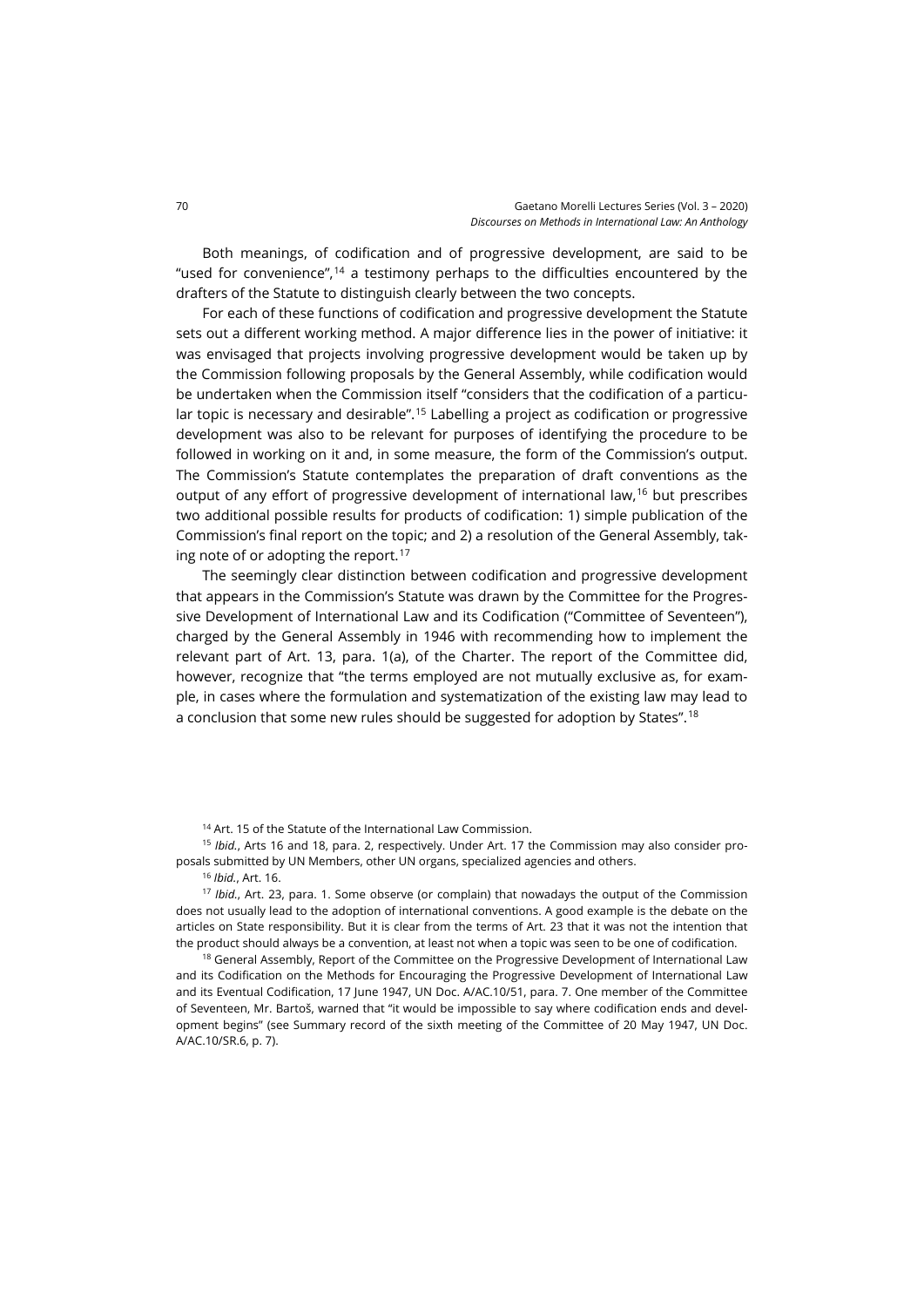Indeed, as has already been noted, the terms "codification" and "progressive devel-opment" are both unclear, in different ways.<sup>[19](#page-6-0)</sup> That may even be a reason why they found their way into the Charter, and then into the Commission's Statute: "constructive ambiguity" can be useful in negotiations, even if sometimes it just postpones a problem for others to grapple with later.

The idea that the law "should be embodied in a systematic written form" $20$  has guided the movement for the codification of international law since the early nineteenth century. Unwritten customary international law was considered uncertain and incomplete, and thus in need of clarification and systemization. In the words of one author, "[t]he temple of international justice on near inspection appear[ed] to be rather a storehouse filled with lumber of the ages – a medley of things new and old showing as yet little evidence of order or purpose".<sup>[21](#page-6-2)</sup>

Attributing a precise meaning to "codification" of international law has not been free from difficulty. Is codification simply a process of reducing *lex non scripta* to written form, or is it the case that, given the desire to eliminate any uncertainties and inconsistences found in unwritten law, "all codification involves as an incidence in the process an element of what is really legislation"?[22](#page-6-3)

McNair observed in 1927 that codification of international law

"has at least two distinct meanings, (1) the process of translating into statutes or conventions customary law and the rules arising from the decisions of tribunals with little or no alteration of the law […] ; and (2) the process of securing, by means of general conventions, of agreement among the States upon certain topics of International Law, these conventions being based upon existing International Law, both customary and conventional, but modified so as to reconcile conflicting views and render agreement possible". [23](#page-6-4)

This dual view of the meaning of codification occurs time and time again in later writings and discussions. Differing views as to the meaning to be given to the term "codification" were also among the reasons for the disappointing results of the first international conference specifically called for the purpose of codification, the Hague Codifica-

<span id="page-6-0"></span><sup>19</sup> D. MCRAE, *The Interrelationship of Codification and Progressive Development in the Work of the International Law Commission*, cit., pp. 92-93: "There has never been a consistent view either within the Commission or outside over the meaning of the terms codification and progressive development".

<span id="page-6-1"></span><sup>20</sup> J.L. BRIERLY, *The Future of Codification*, in *British Yearbook of International Law*, 1931, pp. 1-2 (noting, however, that the ideal could never completely be realized, "because law that is living contains an element of growth and cannot be finally or exhaustively imprisoned in a series of propositions however detailed and numerous").

<span id="page-6-2"></span><sup>21</sup> R.S. MORRIS, *Codification of International Law*, in *University of Pennsylvania Law Review*, 1925-1926, p. 452.

<sup>22</sup> J.L. BRIERLY, *The Future of Codification*, cit., pp. 2-3.

<span id="page-6-4"></span><span id="page-6-3"></span><sup>23</sup> A.D. MCNAIR, *The Present Position of the Codification of International Law*, in *Transactions of the Grotius Society*, 1927, p. 129.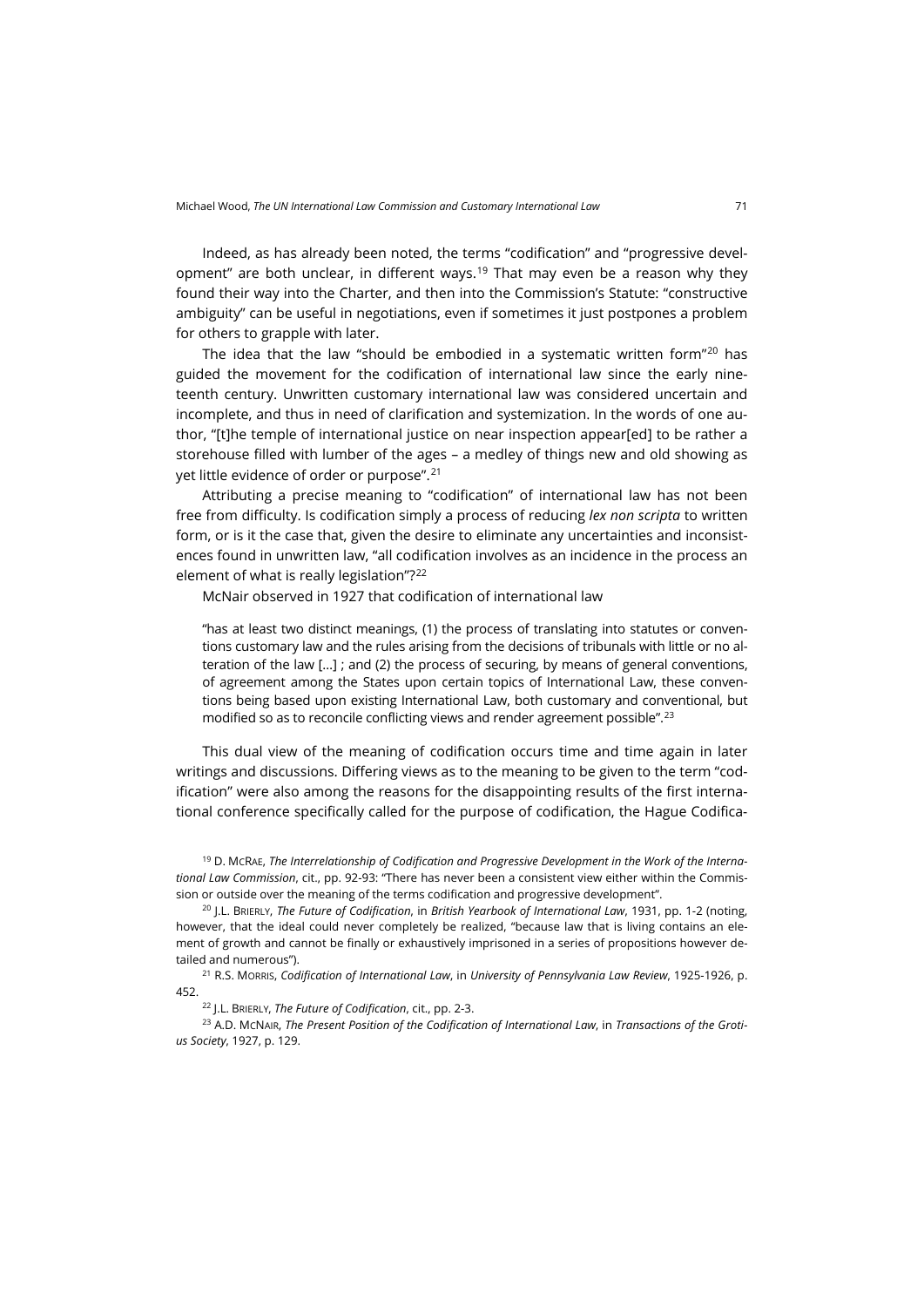tion Conference of 1930. Hudson wrote of the Conference that "[s]entiment grew quite rapidly against any attempt to state what was the existing law as distinguished from new legislation, and after two weeks it became clear that even the use of the term declaration was stoutly opposed. The discussion in the lobbies of the difference between conventions and declarations was quite interesting". [24](#page-7-0)

And reflecting on the Conference, Brierly (later a member of the Committee of Seventeen) expressed the view that "[t]he legislative element in the attempt to codify any part of international law is not merely incidental and subordinate; it outweighs the codifying element to such an extent that it becomes misleading to describe the process as one of codification at all". [25](#page-7-1)

The Assembly of the League of Nations, for its part, did not make things any clearer. Having adopted in 1924 a resolution establishing a Committee of Experts for the Progressive Codification of International Law to prepare the Hague Conference, it later reaffirmed, when taking note of the work of the Conference, "the great interest taken by the League of Nations in the development of international law, *inter alia*, by codification".[26](#page-7-2)

Hurst, observing in 1946 renewed support for the idea that "the prescriptions of international law should be more clearly stated and that there should be general agreement as to what those principles are, in order that all men may understand them and appreciate them", found that the term codification had come to embody "two possible ideas, two possible methods".<sup>[27](#page-7-3)</sup> One of them, "in the strict and proper sense and as the term has generally been understood by British writers", had to do with "ascertaining and declaring the existing rules of international law, irrespective of any question as to whether the rule is satisfactory or unsatisfactory, obsolete or still adequate to modern conditions, just or unjust in the eyes of those who formulate it".<sup>[28](#page-7-4)</sup> The second idea, Hurst explained, was "looser and more prevalent on the Continent of Europe. It incorporates the idea of amending the law as well as defining it, so that the provisions in the code shall state the rules of international law as they ought to be, regardless of whether they are so. […] Codification in this sense is legislative in character". [29](#page-7-5)

<span id="page-7-0"></span><sup>24</sup> M.O. HUDSON, *The First Conference for the Codification of International Law*, in *American Journal of International Law*, 1930, p. 449.

<sup>25</sup> J.L. BRIERLY, *The Future of Codification*, cit., p. 3.

<span id="page-7-2"></span><span id="page-7-1"></span><sup>26</sup> Assembly of the League of Nations, Resolution of 22 September 1924, League of Nations, *Official Journal, Special Supplement*, No. 21, p. 10; Resolution of 25 September 1931, League of Nations, *Official Journal, Special Supplement*, No. 92, p. 9.

<span id="page-7-3"></span><sup>27</sup> C. HURST, *A Plea for the Codification of International Law on New Lines*, in *Transactions of the Grotius Society*, 1946, p. 146.

<sup>28</sup> *Ibid*.

<span id="page-7-5"></span><span id="page-7-4"></span><sup>29</sup> *Ibid*. Watts has similarly observed that "codification has a double meaning: it carries on the one hand the broad meaning of establishing a systematic body of rules, including both existing rules and those which have had to be developed for achieving a coherent and comprehensive treatment of the subject, and on the other hand – and more narrowly – the written formulation of rules which already existed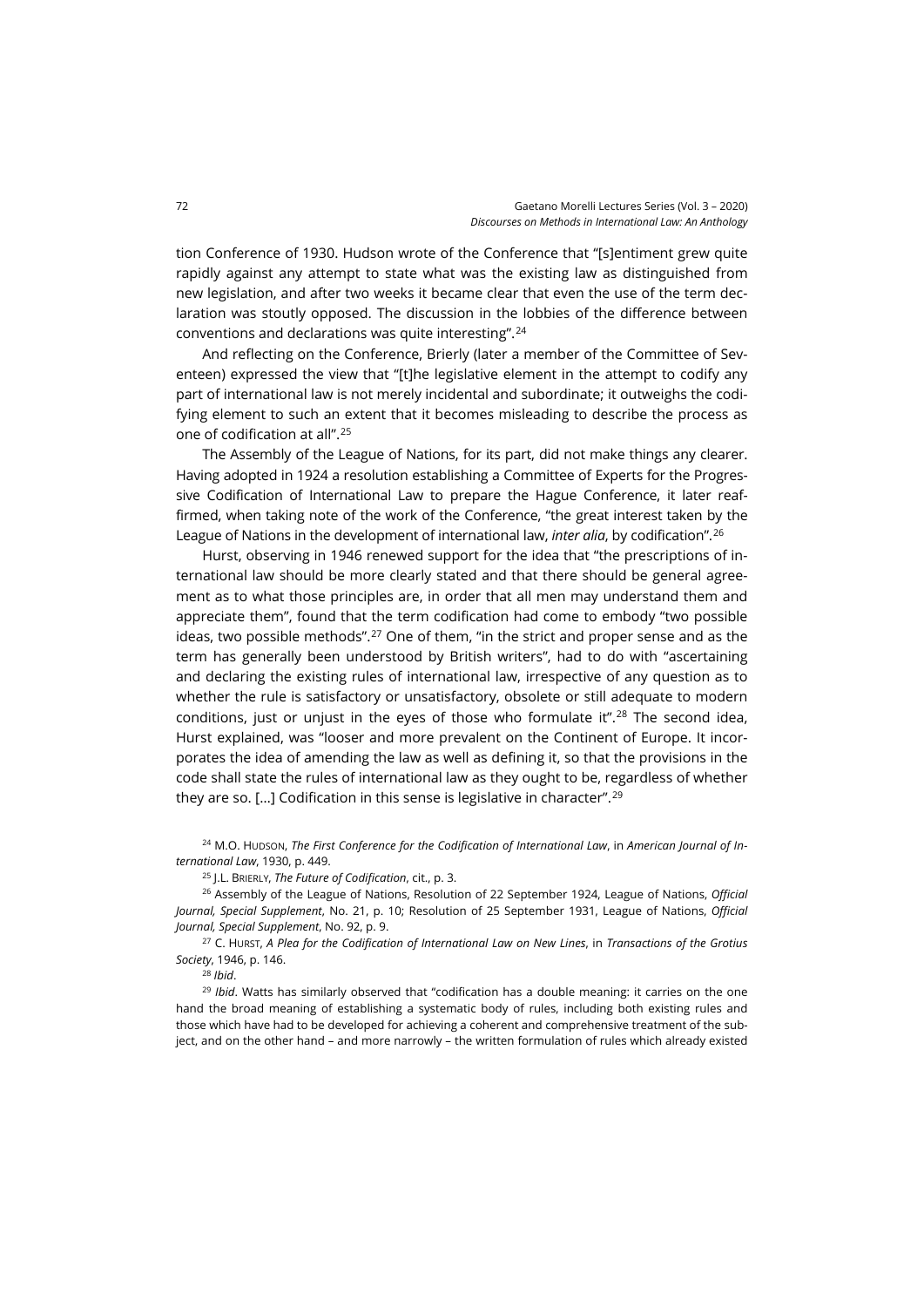In keeping with the Charter formulation, in which "progressive development" was apparently intended to refer to a way of modifying or adding to existing rules of international law, $30$  the members of the Committee of Seventeen, which drafted the Commission's Statute, must presumably have generally intended to refer to codification in its narrower sense. But they did not insist on a strict, abstract distinction between the two methods; on the contrary, they took the view that "no clear-cut distinction between the formulation of the law as it is and the law as it ought to be could be rigidly main-tained in practice".<sup>[31](#page-8-1)</sup>

#### III. Codification in the practice of the International Law **COMMISSION**

The codification/progressive development debate that was live during the drafting of the Statute continued from the very outset of the Commission's work. Underlying the legal arguments were no doubt deeper political divisions, this being the Cold War. The Soviet Union and its followers remained deeply suspicious of unwritten law, in which they considered they had had no hand.

As members of the Committee of Seventeen had foreseen, a rigid distinction between codification and progressive development proved impractical. The Commission early on gave up any attempt to uphold the distinction envisaged in its Statute by following the different procedures set out there. Although initially several delegations in the General Assembly complained, it has long been accepted that the Commission does not and cannot follow the distinction made in its Statute, at least so far as working methods are concerned. This early abandonment by the Commission of the theoretically attractive but practically hard distinction between progressive development and codification "set the pattern for the future".[32](#page-8-2)

Already at its first session, in 1949, when preparing (at the request of the General Assembly) the Draft Declaration on Rights and Duties of States, the Commission con-

whether in unwritten, i.e. customary, form or in existing treaties, but in either case primarily as a matter of consolidation with little or no alteration of the law": A. WATTS, *Codification and Progressive Development of International Law*, in R. WOLFRUM (ed.), *Max Planck Encyclopedia of Public International Law*, 2006, [www.opil.ouplaw.com,](http://www.opil.ouplaw.com/) para. 17.

<span id="page-8-0"></span><sup>30</sup> See also Committee II/2 UNCIO, Summary Records of 21<sup>st</sup> Meeting of 7 June 1945, Document 848-II/2/46, UNCIO IX, p. 177 *et seq*.; M. REISMAN, *Metamorphoses: Judge Shigeru Oda and the International Court of Justice*, in *Canadian Yearbook of International Law*, 1995, pp. 200-203. McRae likewise concludes that "given the definition in Article 15 [of the Commission's Statute] the term 'development' [in Article 13 of the Charter and in the Statute of the Commission] must have meant the articulation of conventions on matters that were not yet law" (D. MCRAE, *The Interrelationship of Codification and Progressive Development in the Work of the International Law Commission*, cit., p. 80).

<span id="page-8-2"></span><span id="page-8-1"></span><sup>31</sup> Report of the Committee on the Progressive Development of International Law and its Codification, (UN Doc. A/AC.10/51), cit., para. 10.

<sup>32</sup> I. SINCLAIR, *The International Law Commission*, Cambridge: Cambridge University Press, 1987, p. 46.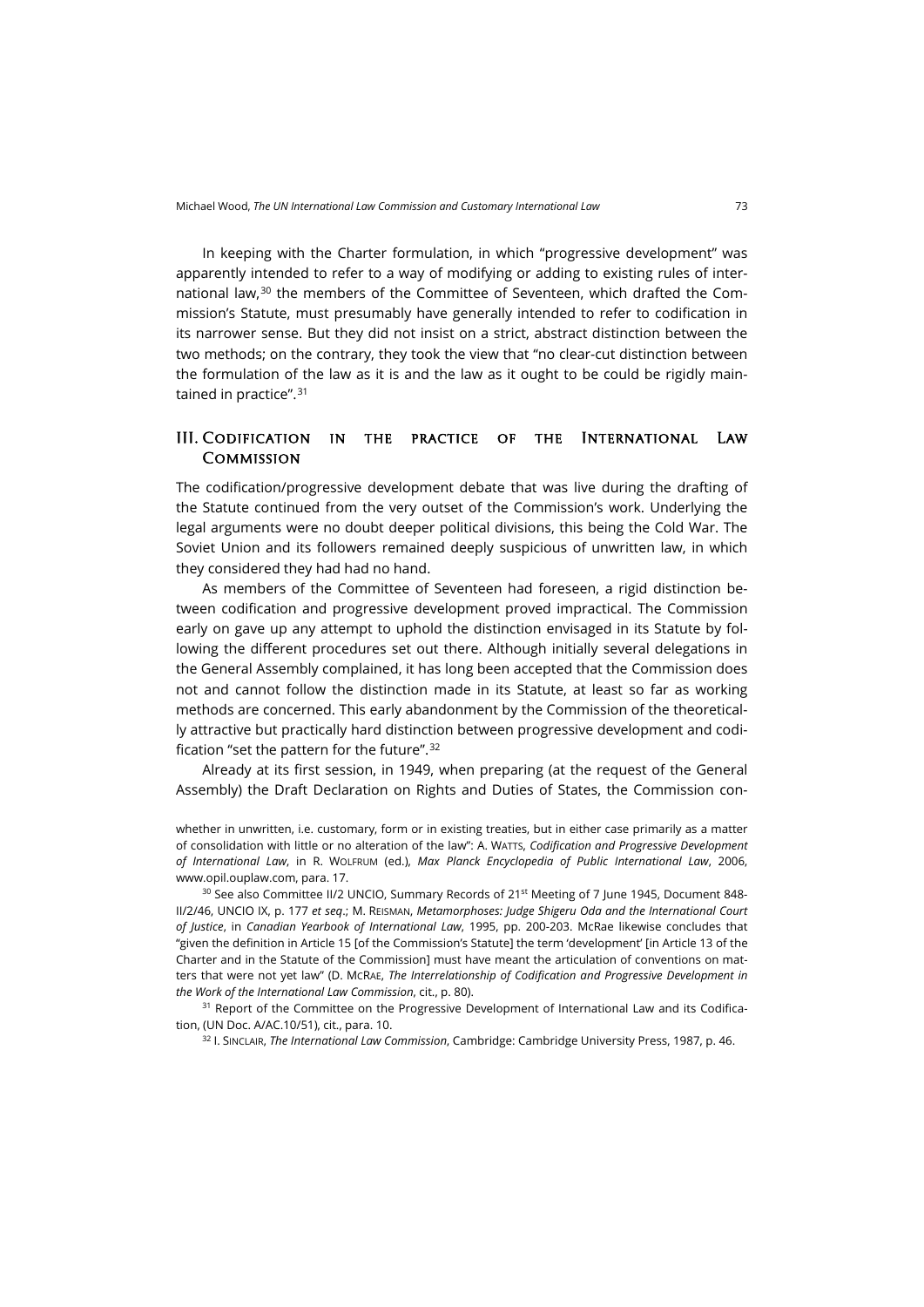cluded that the Draft Declaration constituted a special assignment and that it was thus competent to adopt in relation to this task any procedure it deemed conducive to the effectiveness of its work.<sup>[33](#page-9-0)</sup> The General Assembly, for its part, deemed the draft "a notable and substantial contribution towards the progressive development of international law and its codification".[34](#page-9-1)

Also in 1949, the Commission had before it a memorandum entitled *Survey of International Law in Relation to the Work of Codification of the International Law Commission*, [35](#page-9-2) which was submitted by the UN Secretary-General. In fact, as is now well-known, it was largely the work of Hersch Lauterpacht. The report began:

"The selection of topics for codification must depend to a large extent upon the meaning which the Commission will attach to the term 'codification' having regard to its Statute, to the discussions which preceded it, and to the experience of the previous efforts at codification. […] These definitions [in the Statute] of what constituted 'progressive development' and 'codification' were adopted for the sake of convenience. In particular it may be assumed that there was no intention that the Commission should limit itself, in the matter of codification, to mere recording, in a systematized form, of the existing law, i.e., of the law as to which there exists an agreed body of rules". [36](#page-9-3)

The report also noted that there were anyway "only very few branches of international law with regard to which it can be said that they exhibit such a pronounced measure of agreement in the practice of States as to call for no more than what has been called consolidating codification". [37](#page-9-4)

The Commission itself, in 1949, having considered that "the codification of the whole of international law was the ultimate objective", concluded that nevertheless "it was desirable for the present to begin work on the codification of a few topics, rather than discuss a general systematic plan which might be left for later elaboration".<sup>[38](#page-9-5)</sup> It also decided that it had the competence to proceed with the work of codification without awaiting approval

<span id="page-9-1"></span><span id="page-9-0"></span><sup>33</sup> Y.-L. LIANG, *The First Session of the International Law Commission: Review of its Work by the General Assembly*, in *American Journal of International Law*, 1950, p. 535.

<span id="page-9-2"></span><sup>34</sup> General Assembly, Resolution 375(IV) of 6 December 1949, Draft declaration on rights and duties of States, UN Doc. A/RES/375(IV).

<span id="page-9-4"></span><span id="page-9-3"></span><sup>35</sup> General Assembly, Survey of International Law in Relation to the Work of Codification of the International Law Commission of 10 February 1949, Preparatory work within the purview of article 18, paragraph 1, of the Statute of the International Law Commission, Memorandum submitted by the Secretary-General, UN Doc. A/CN.4/1/Rev.1.

<sup>36</sup> *Ibid.*, para. 3.

<sup>37</sup> *Ibid.*, para. 10.

<span id="page-9-6"></span><span id="page-9-5"></span><sup>38</sup> International Law Commission, Report on the work of its first session, in *Yearbook of the International Law Commission*, 1949, p. 280, para. 14.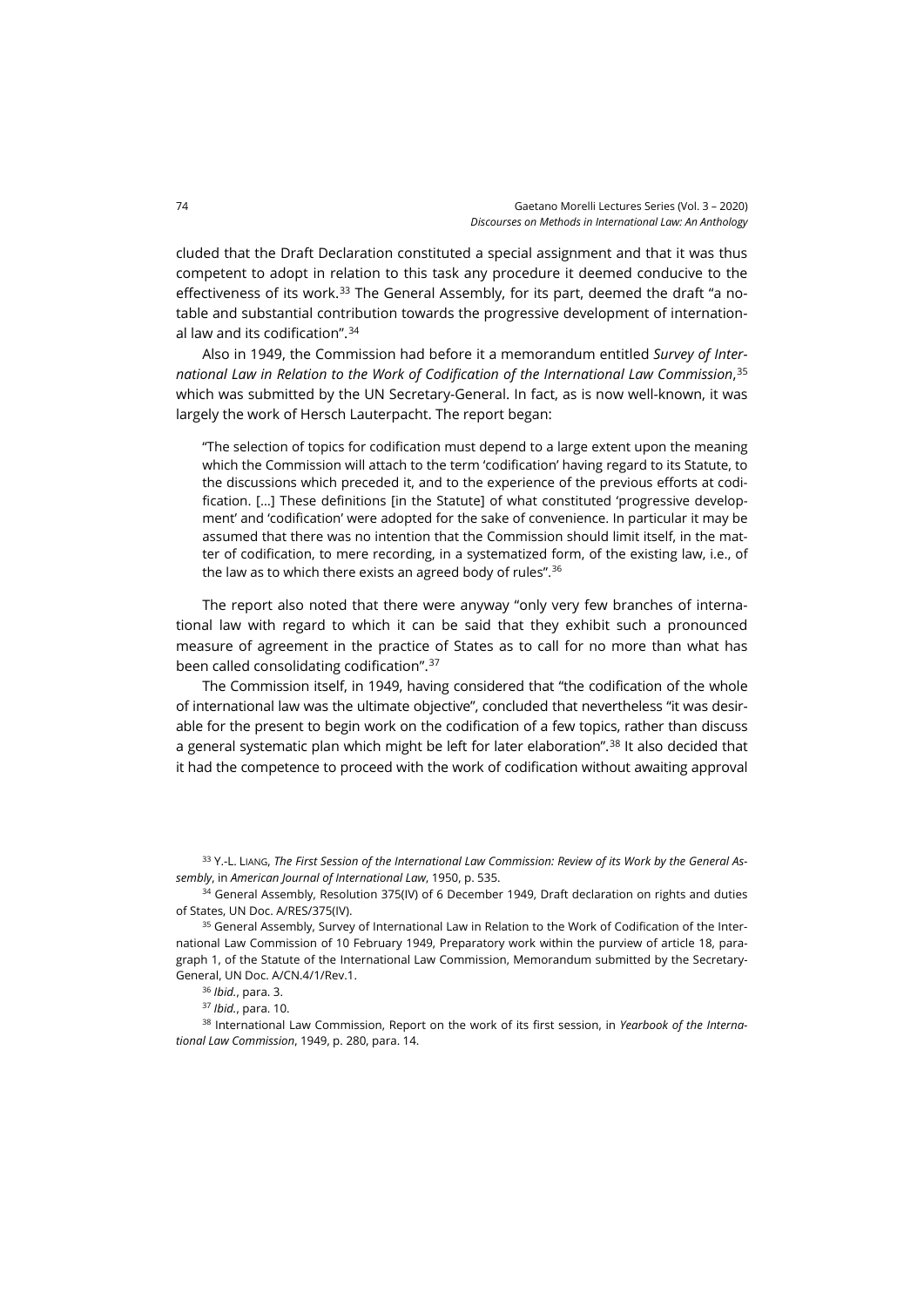by the General Assembly of topics selected by it.<sup>[39](#page-9-6)</sup> No decision was taken as to more precise definitions of the terms "codification" and "progressive development".

In 1950, it was the General Assembly that requested the Commission to study the question of reservations to multilateral conventions "both from the point of view of codification and from that of the progressive development of international law".[40](#page-10-0)

By 1951, during the Commission's third session, Hudson had no hesitation in asserting that "there could be no codification without development".[41](#page-10-1) Two years later, in connection with its draft on arbitral procedure that admittedly had such "a dual aspect", the Commission said:

"The Statute of the Commission clearly envisages, and regulates separately, these two functions [of codification and progressive development]. This does not mean that these two functions can be invariably – or even normally – kept apart in the drafts prepared by the Commission. In the case of some topics it may be possible to limit the function of the Commission to one or the other of these two fields of its activity. In the case of other topics these two functions must be combined if the Commission is to fulfil its dual task of, in the language of Article 13 of the Charter of the United Nations, "progressive development of international law and its codification". [42](#page-10-2)

At the same time, the Commission went on to add that it "considers it of utmost importance that the difference between these two aspects of its activity should be con-stantly borne in mind".<sup>[43](#page-10-3)</sup> One can sympathise with those involved in a discussion that led the Commission to reach such seemingly contradictory positions in one and the same paragraph.

Ultimately, however, after conceding again that "the present final draft of the Commission falls within the category both of the progressive development and the codification of international law", the Commission said that "[i]t is probable that the same cumulation of functions must apply, in varying proportions, to other aspects of the work of the Commission".[44](#page-10-4) And it added that

"So far as recommendations proposed by the Commission [as to action to be taken by the General Assembly on the basis of the Commission's output] are concerned, it seems to

<sup>39</sup> Y.-L. LIANG, *The First Session of the International Law Commission*, cit., p. 528. The Sixth Committee was divided as to this decision of the Commission (*ibid.*, pp. 529-532).

<span id="page-10-0"></span><sup>40</sup> General Assembly, Resolution 478(V) of 16 November 1950, Reservations to multilateral conventions, UN Doc. A/RES/478(V).

<span id="page-10-1"></span><sup>41</sup> General Assembly, Summary record of the Commission's 96th meeting of 5 June 1951, in *Yearbook of the International Law Commission*, 1951, Vol. I, p. 123, para. 120 (adding that he "would be in favour of minimizing the distinction by adopting the same procedure for both").

<span id="page-10-4"></span><span id="page-10-3"></span><span id="page-10-2"></span> $42$  International Law Commission, Report covering the work of its fifth session (1 June-14 August 1953), in *Yearbook of the International Law Commission*, 1953, Vol. II, pp. 201-202, para. 15.

<sup>43</sup> *Ibid.*

<sup>44</sup> *Ibid.*, p. 208, para. 54.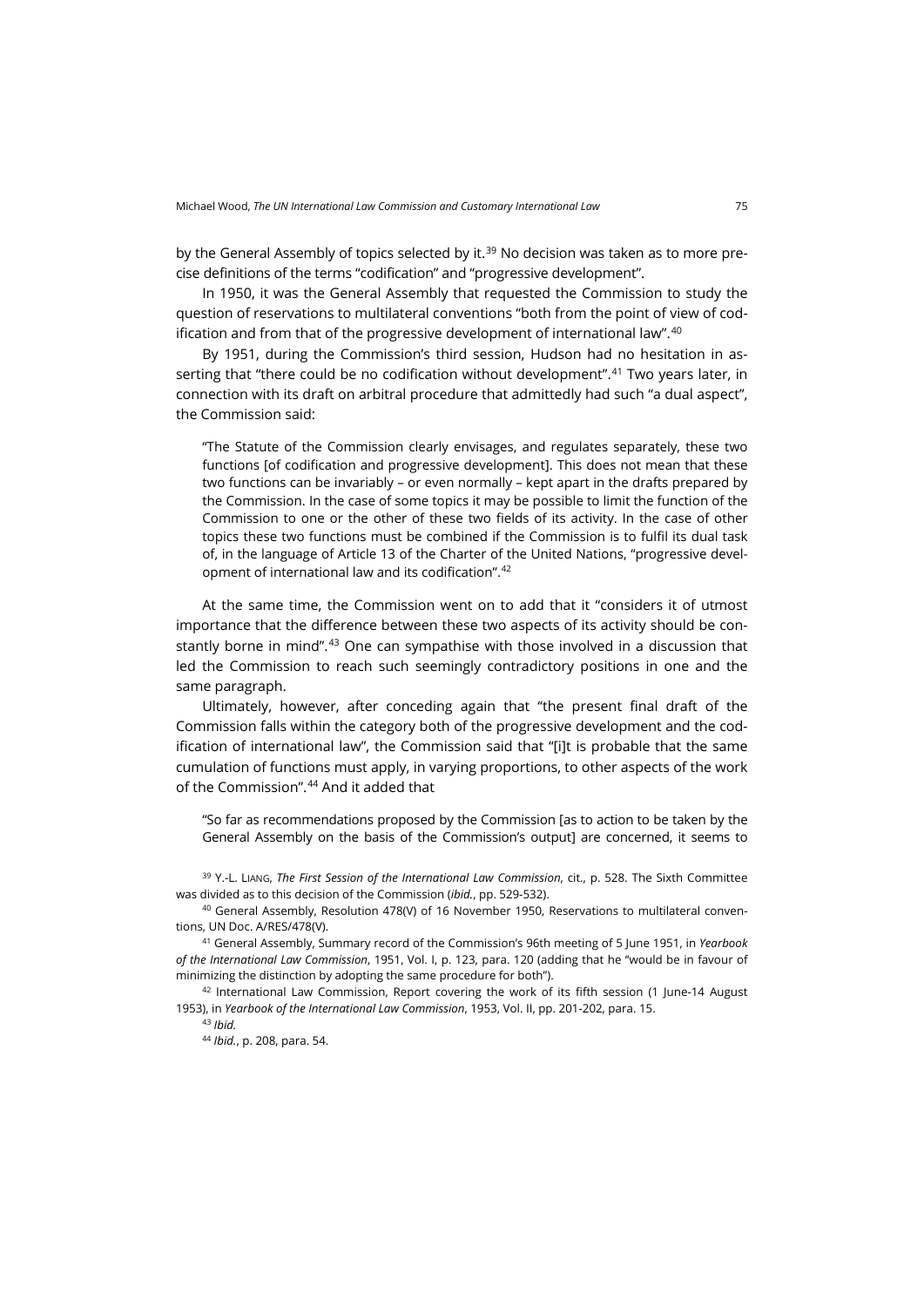matter little whether a final draft falls within the category of development or that of codification […]. There seems to be no reason for any differentiation between the two kinds of recommendation. Neither does it appear that any such differentiation was intended". [45](#page-11-0)

Just such a differentiation seems to have been envisaged by the authors of the Statute, though it proved unworkable in practice.

The Commission was even less hesitant in 1956 when it said that

"In preparing its rules on the law of the sea, the Commission has become convinced that, in this domain at any rate, the distinction established in the statute between these two activities can hardly be maintained. Not only may there be wide differences of opinion as to whether a subject is already 'sufficiently developed in practice', but also several of the provisions adopted by the Commission, based on a 'recognized principle of international law', have been framed in such a way as to place them in the 'progressive development' category. Although it tried at first to specify which articles fell into one and which into the other category, the Commission has had to abandon the attempt, as several do not wholly belong to either". [46](#page-11-1)

In fact, the law of the sea was probably one field where such a distinction could be maintained, to some degree at least. In the preamble to the 1958 Geneva Convention on the High Seas, for example, the States Parties state that they desire "to codify the rules of international law relating to the high seas".

Hersch Lauterpacht, who was member of the Commission between 1952 and 1954, explained that "there is very little to codify if by that term is meant no more than giving, in the language of Article 15 of the Statute of the International Law Commission, precision and systematic order to rules of international law in fields 'where there already has been extensive State practice, precedent and doctrine".<sup>[47](#page-11-2)</sup>

For Lauterpacht, the Statute's dichotomy between "codification" and "development" was anyhow defective since it did not cover the widest and typical cases of codification on the international plane: where there exists practice but no agreement, or where de-velopment is called for because existing practice ought to be changed.<sup>[48](#page-11-3)</sup> He continued:

"It is probable that the result thus achieved is due to an oversight in drafting; it is so drastically out of keeping with experience and with the views persistently expressed on the subject that it cannot be regarded as intentional. It is not surprising that the relevant Article 15 of the Statute of the Commission has been disregarded in practice. It must be

<sup>45</sup> *Ibid.*

<span id="page-11-1"></span><span id="page-11-0"></span><sup>46</sup> International Law Commission, Report covering the work of its eighth session (23 April-4 July 1956), in *Yearbook of the International Law Commission*, 1956, Vol. II, pp. 255-256, para. 26.

<span id="page-11-3"></span><span id="page-11-2"></span><sup>47</sup> H. LAUTERPACHT, *Codification and Development of International Law*, in *American Journal of International Law*, 1955, p. 17.

<sup>48</sup> *Ibid.*, p. 29.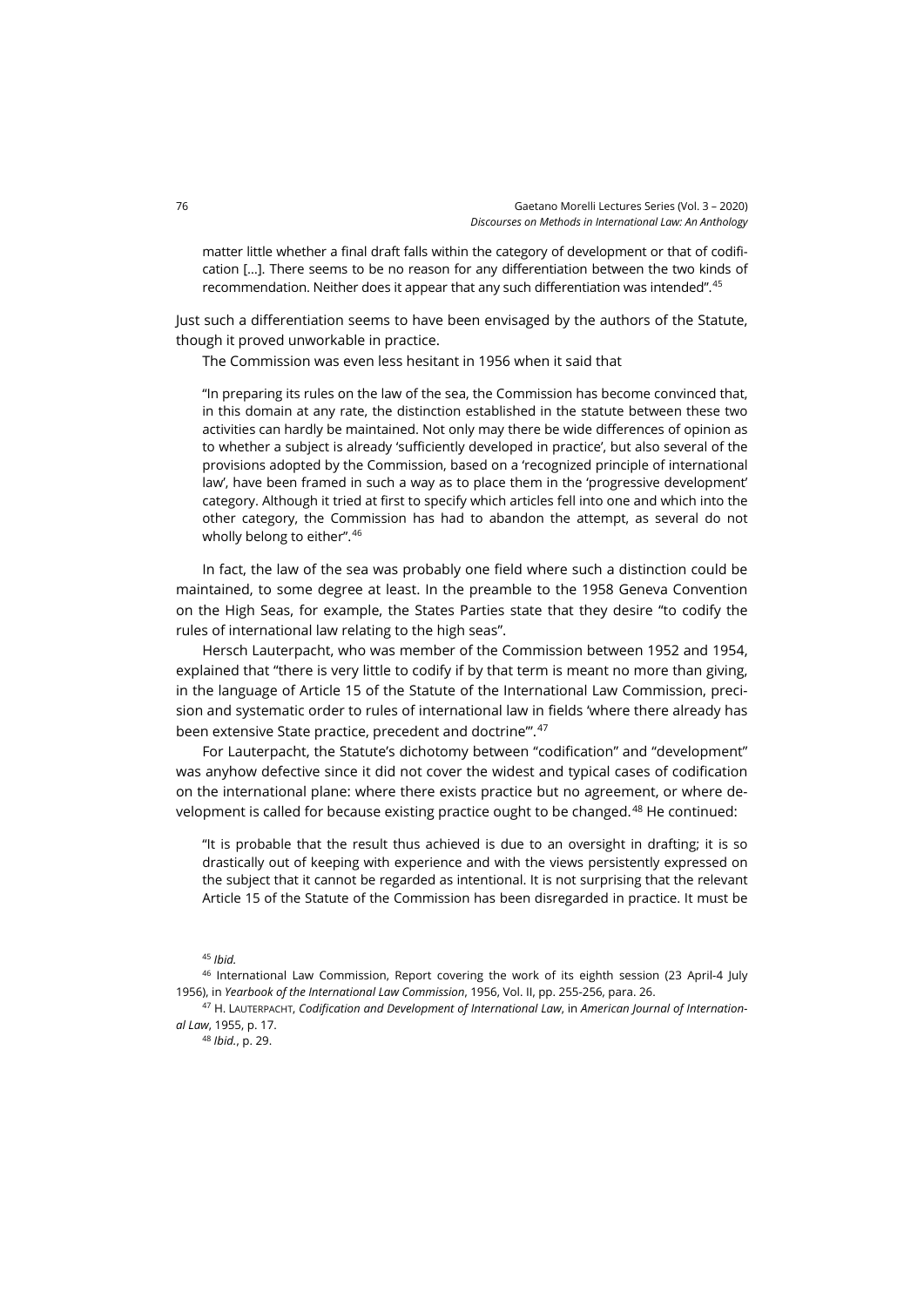so left out of account in the future unless the work both of codification and development is to be reduced to nominal dimensions". [49](#page-12-0)

While one can understand and agree with this assessment overall, it seems improbable that Brierly, Hudson and the other members of the Committee of Seventeen committed an "oversight in drafting". It is more likely that the Statute was deliberately crafted as it was, taking into account political considerations, and perhaps with no expectation that it would be followed to the letter.[50](#page-12-1)

Speaking in 1961, one of the Commission's members, Gilberto Amado, said that he

"had been a member of the Committee which had drafted the Statute of the International Law Commission. It had not been the intention to draw in that Statute a clear-cut distinction between the codification of international law and its progressive development. A codification should fill any gaps which might appear; the rules had to be arranged, clarified and if necessary amplified. The task of codification and that of development of international law could not therefore be separated". [51](#page-12-2)

The Commission expressly conflated the two working methods in 1958, when referring to both in seeking the views of governments on its provisional set of draft articles on diplomatic intercourse and immunities.<sup>[52](#page-12-3)</sup> In 1960 the Commission reported that its work on the subject of consular intercourse and immunities "is both codification and progressive development of international law in the sense in which these concepts are defined in Article 15 of the Commission's Statute".[53](#page-12-4) Such was also the approach explicitly adopted with respect to later topics, such as succession of States in respect of trea-

<sup>50</sup> See also J. CRAWFORD, *The Progressive Development of International Law*, cit., p. 14.

<span id="page-12-2"></span><span id="page-12-1"></span><span id="page-12-0"></span><sup>51</sup> General Assembly, Summary record of the Commission's 615th meeting (21 June 1961), in *Yearbook of the International Law Commission*, 1961, Vol. I, p. 215, para. 46.

<span id="page-12-3"></span><sup>52</sup> See International Law Commission, Report covering the work of its tenth session (28 April-4 July 1958), in *Yearbook of the International Law Commission*, 1958, Vol. II, p. 89, para. 48 ("In accordance with articles 16 and 21 of its statute, the Commission decided to transmit this draft, through the Secretary-General, to Governments for their observations").

<span id="page-12-4"></span>53 International Law Commission, Report covering the work of its twelfth session (25 April-1 July 1960), in *Yearbook of the International Law Commission*, 1960, Vol. II, p. 145, para. 23. The Commission explained that "[t]he codification of the international law on consular intercourse and immunities involves another special problem arising from the fact that the subject is regulated partly by customary international law, and partly by a great many international conventions which today constitute the principal source of consular law. A draft which codified only the international customary law would perforce remain incomplete and have little practical value. For this reason the Commission agreed, in accordance with the Special Rapporteur's proposal, to base the articles which it is now drafting not only on customary international law, but also on the material furnished by international conventions, especially consular conventions" (*ibid.*, para. 20).

<sup>49</sup> *Ibid.*, pp. 29-30.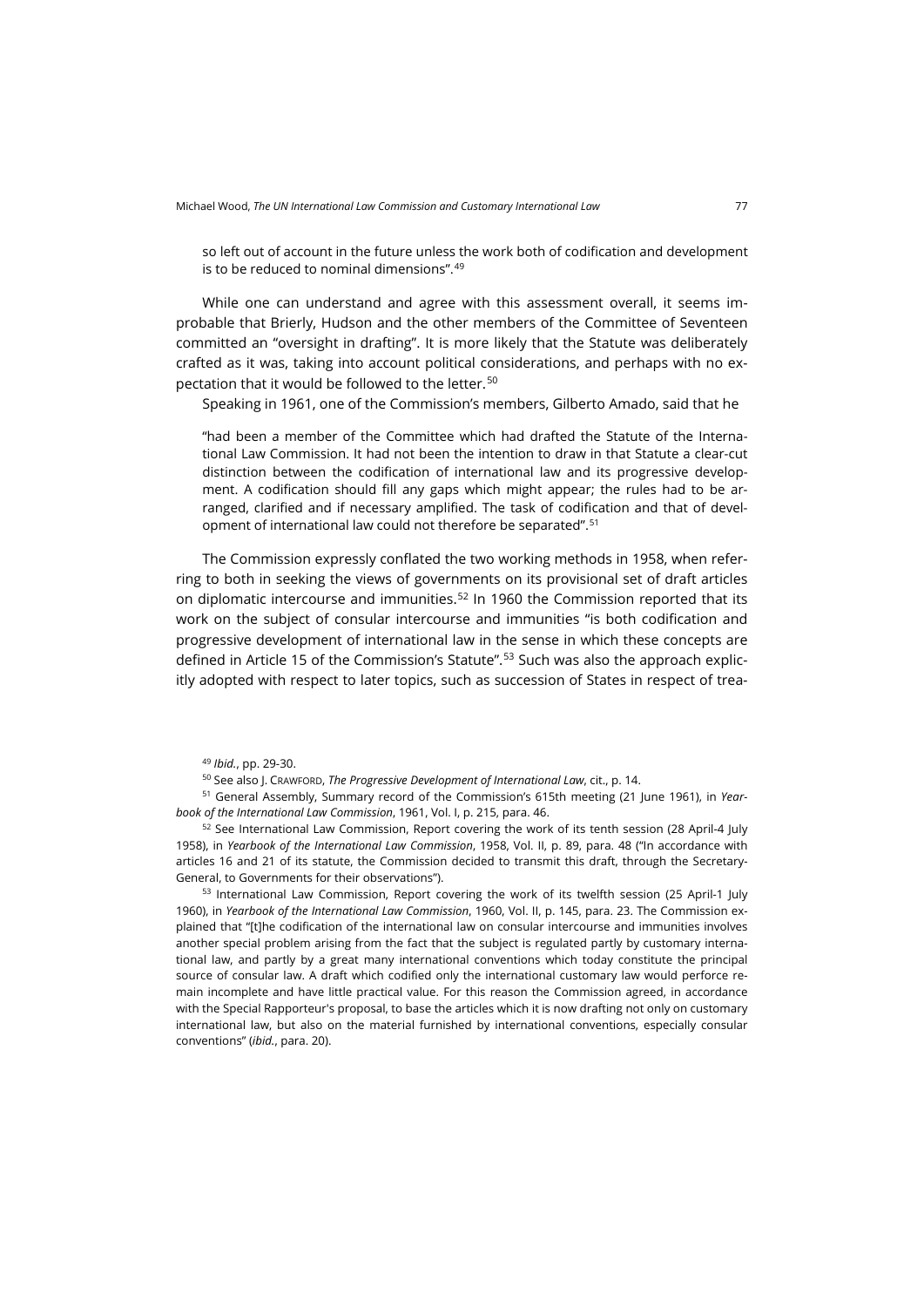ties (1974);<sup>[54](#page-13-0)</sup> the most-favoured-nation clause (1978);<sup>[55](#page-13-1)</sup> and the law of treaties between States and international organizations or between international organizations (1982).<sup>[56](#page-13-2)</sup>

By 1979 the Commission considered that "the techniques and procedures provided for in the Statute of the Commission, as they have evolved in practice, are well suited to the tasks entrusted to the Commission by the General Assembly [and] are flexible enough to allow the Commission to make, within its general framework, such adjustments as the specific features of a topic or other circumstances may demand". [57](#page-13-3)

In 1996, in reply to a request by the General Assembly that it "examine the procedures of its work for the purpose of further enhancing its contribution to the progressive development and codification of international law",[58](#page-13-4) the Commission again said that

"As is well known […] the distinction between codification and progressive development is difficult if not impossible to draw in practice, especially when one descends to the detail which is necessary in order to give more precise effect to a principle. Moreover, it is too simple to suggest that progressive development, as distinct from codification, is particularly associated with the drafting of conventions. Flexibility is necessary in the range of cases and for a range of reasons". [59](#page-13-5)

The Commission further said that it had thus "inevitably proceeded on the basis of a composite idea of 'codification and progressive development'. In other words, its work has involved the elaboration of multilateral texts on general subjects of concern to all or many States, such texts seeking both to reflect accepted principles of regulation, and to provide such detail, particularity and further development of the ideas as may be required". $^{\rm 60}$  $^{\rm 60}$  $^{\rm 60}$ 

Against this background, the Commission called for a revision of its Statute by which the distinctions drawn between the procedures of codification and progressive

<span id="page-13-0"></span>54 International Law Commission, Report on the work of its twenty-sixth session (6 May-26 July 1974), in *Yearbook of the International Law Commission*, 1974, Vol. II (Part One), p. 174, para. 83 ("The Commission's work on succession of States in respect of treaties constitutes both codification and progressive development of international law in the sense in which those concepts are defined in article 15 of the Commission's Statute. The articles it has formulated contain elements of both progressive development as well as of codification of the law and, as in the case of several previous drafts, it is not practicable to determine into which category each provision falls").

<span id="page-13-1"></span><sup>55</sup> International Law Commission, Report on the work of its thirtieth session (8 May-28 July 1978), in *Yearbook of the International Law Commission*, 1978, Vol. II (Part Two), p. 16, para. 72.

<span id="page-13-2"></span><sup>56</sup> International Law Commission, Report on the work of its thirty-fourth session (3 May-23 July 1982), in *Yearbook of the International Law Commission*, 1982, Vol. II (Part Two), p. 15, para. 55.

<span id="page-13-3"></span><sup>57</sup> International Law Commission, Report on the work of its thirty-first session (14 May-3 August 1979), in *Yearbook of the International Law Commission*, 1979, Vol. II (Part Two), p. 188, para. 95.

<sup>58</sup> General Assembly, Resolution 50/45 of 26 January 1996, UN Doc. A/RES/50/45.

<span id="page-13-6"></span><span id="page-13-5"></span><span id="page-13-4"></span><sup>59</sup> International Law Commission, Report on the work of its forty-eighth session (6 May-26 July 1996), in *Yearbook of the International Law Commission*, 1996, Vol. II (Part Two), p. 86, para. 156.

<sup>60</sup> *Ibid.*, para. 157.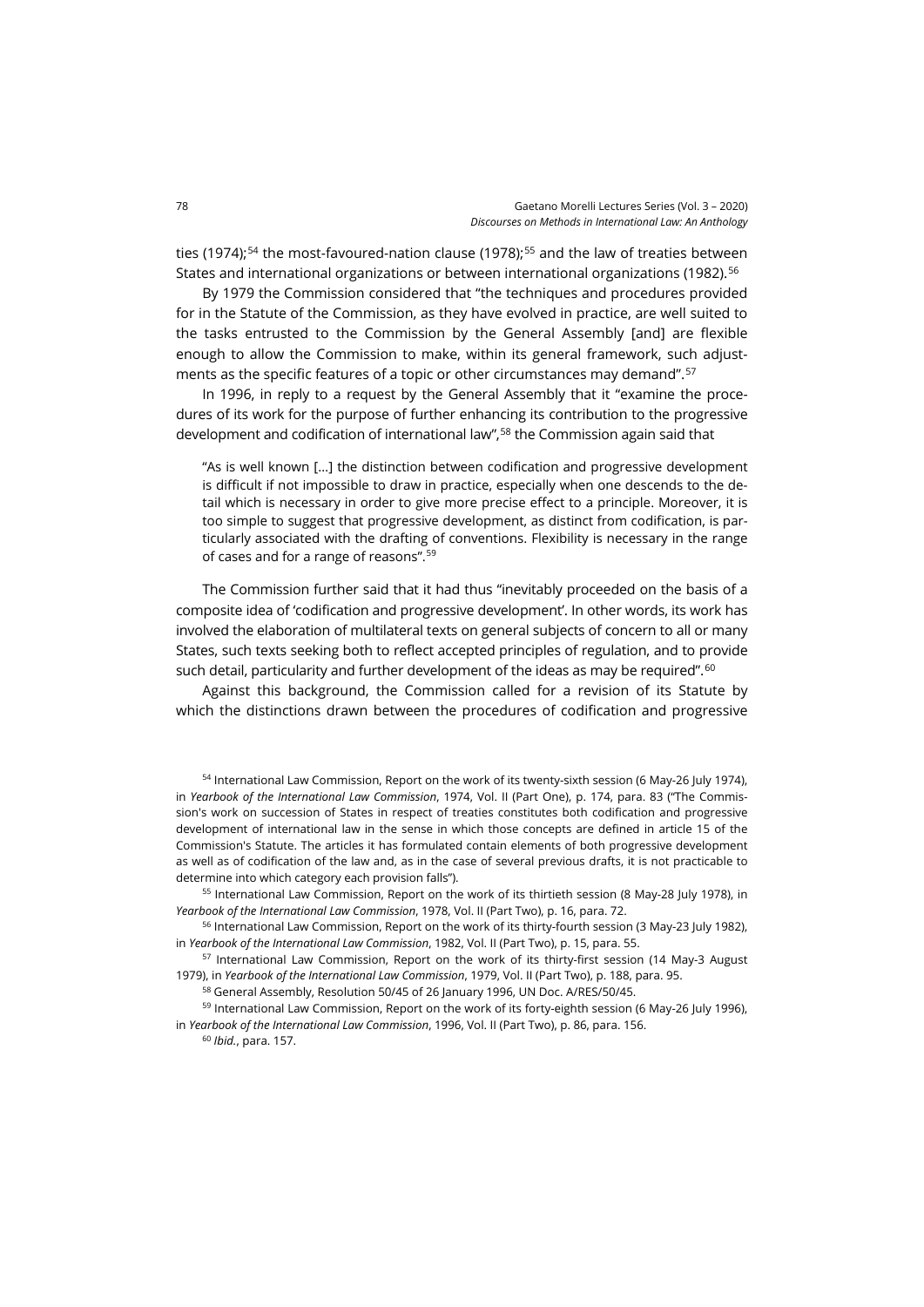development would be eliminated.<sup>[61](#page-14-0)</sup> But this has not happened, and no real difficulties seem to have arisen in practice.

Neither the Statute nor the Commission's views have since changed. In its 2011 Guide to Practice on Reservations to Treaties, for example, the Commission stated that "[t]he very concept of a 'codification convention' is tenuous. As the Commission has often stressed, it is impossible to distinguish between the codification *stricto sensu* of international law and its progressive development". [62](#page-14-1)

A similar approach may be found in the Commission's Articles on the responsibility of international organizations of 2011, the commentary to which refers to "the border between codification and progressive development".[63](#page-14-2) The 2014 Draft articles on the expulsion of aliens are similarly said to be "both a work of codification of international law and an exercise in its progressive development".<sup>[64](#page-14-3)</sup> As already noted, such an approach may also be evident on the part of some members of the Commission in the context of the current work on the topic Immunity of State officials from foreign criminal jurisdiction.<sup>[65](#page-14-4)</sup>

Thus, from the very beginning of the Commission's work, the "formal, rather rigid, distinction between codification and progressive development was both unclear and unworkable and it quickly became rather irrelevant".[66](#page-14-5) The result, in Rosenne's words, has been that "in practice a single consolidated procedure has been made applicable to both

<span id="page-14-1"></span><span id="page-14-0"></span><sup>62</sup> International Law Commission, Report on the work of its sixty-third session (26 April-3 June and 4 July-12 August 2011), in *Yearbook of the International Law Commission*, 2011, Vol. II (Part Three), p. 223, para. 11 of the commentary to guideline 3.1.5.3. The Introduction to the *Guide to Practice on Reservations to Treaties* indicates that "the various provisions in the guidelines cover a wide range of obligatoriness and have very different legal values" (*ibid*., p. 36, para. 3). Moreover, the Commission stated that "[t]his range is too great, and the distribution of guidelines among the various categories is too imprecise, to make it possible to follow a frequent suggestion – made, *inter alia*, during discussions in the Sixth Committee of the General Assembly – that a distinction should be made between guidelines reflecting *lex lata* and those formulated *de lege ferenda*" (*ibid.*, fn. 5).

<span id="page-14-2"></span> $63$  International Law Commission, Report on the sixty-third session (26 April–3 June and 4 July–12 August 2011), in *Yearbook of the International Law Commission*, 2011, Vol. II (Part Two), pp. 46-47, general commentary, para. 5.

<span id="page-14-3"></span><sup>64</sup> International Law Commission, Draft articles on the expulsion of aliens, 2014, p. 3, para. 2, [www.legal.un.org.](http://legal.un.org/ilc/texts/instruments/english/commentaries/9_12_2014.pdf)

<sup>65</sup> M. WOOD, *Lessons from the ILC's Work on 'Immunity of State Officials'*, cit.

<span id="page-14-5"></span><span id="page-14-4"></span><sup>66</sup> D. MCRAE, *The Interrelationship of Codification and Progressive Development in the Work of the International Law Commission*, cit., p. 79. McRae suggests that the Commission has been through three broad phases (the "fused model" of avoiding making a distinction between codification and progressive development; the "clear separation model" beginning in the 1980s; and the more recent "responsibility of international organizations model", by which the Commission provides only a general "consumer warning" that some – unspecified – draft articles may be progressive development while others are a codification). While that is an interesting perspective, it tends to rationalize what has been somewhat messier in reality (indeed McRae himself observes, at p. 91, that "there is overlap and no clear distinction").

<sup>61</sup> *Ibid.*, p. 84, para. 147(a), and p. 97, para. 242.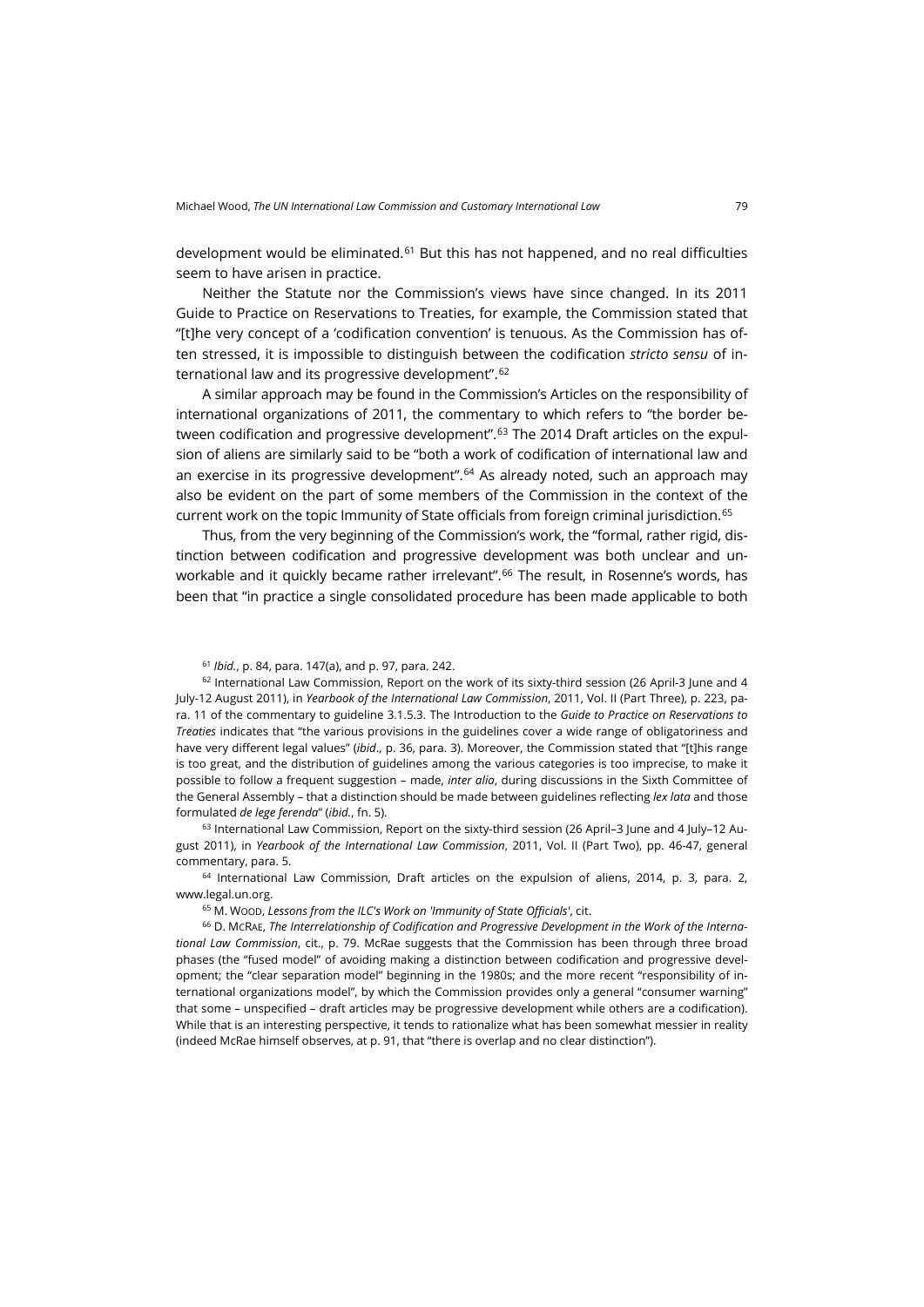types of work, and the formal differentiation established in the Statute has been blurred. This result seems to be, on the whole, uncontroversial, and is probably inevitable". [67](#page-15-0)

By treating the concepts of codification and progressive development as closely interlinked or even inseparable (or, to put it another way, by adopting a "looser" definition of codification), the Commission has afforded itself greater freedom in elaborating and proposing international legal texts. And as a result, it may be difficult to disregard a rule proposed by it solely as an exercise of "progressive development" unless the Commission itself has acknowledged this to be the case.

Yet at the same time, in the words of the Commission, it is "of utmost importance that the difference between these two aspects of its activity should be constantly borne in mind".<sup>[68](#page-15-1)</sup> For States, for courts, for international lawyers generally, it may be crucially important to know how far a particular text emanating from the Commission is intended to reflect existing law or amount to a proposal for new law, even if at the end of the day one may have to make an independent assessment of the matter, taking into account whatever can be gleaned from the Commission's work.

In fact, within the Commission, the notions of "codification" and "progressive development" remain very much present, and it has not always sought to blur or ignore them. The question whether (and if so how) to distinguish between the two concepts remains a live one within the Commission, both in general and with regard to particular topics or draft provisions. But such a discussion is often in reality about the distinction between *lex lata* and *lex ferenda*, which are indeed "a variation on the question of what constitutes customary international law".[69](#page-15-2)

To begin with, the Commission has not infrequently labelled particular draft provisions expressly as codification or as progressive development. For the Commission to state that in its view a draft provision, especially one that the Commission considers to be central to a topic it has worked on, represents codification of an already existing rule, can carry great weight and help to clarify and consolidate the law. This is usually done in commentaries that accompany the draft provisions, which often indicate the sources underlying the adopted provisions.

Clarifying that a certain draft article represents (or in any event may represent) an effort at progressively developing the law, on the other hand, has been done on occasions where the Commission sought to suggest a change to an established rule; or where State practice and/or *opinio juris* was lacking or insufficient to distil a rule, if only in the eyes of certain members of the Commission.

<sup>68</sup> International Law Commission, Report covering the work of its fifth session, cit., p. 202, para. 15.

<span id="page-15-2"></span><span id="page-15-1"></span><sup>69</sup> D. MCRAE, *The Interrelationship of Codification and Progressive Development in the Work of the International Law Commission*, cit., p. 90.

<span id="page-15-0"></span><sup>67</sup> S. ROSENNE, *The International Law Commission, 1949-59*, in *British Yearbook of International Law*, 1960, p. 142.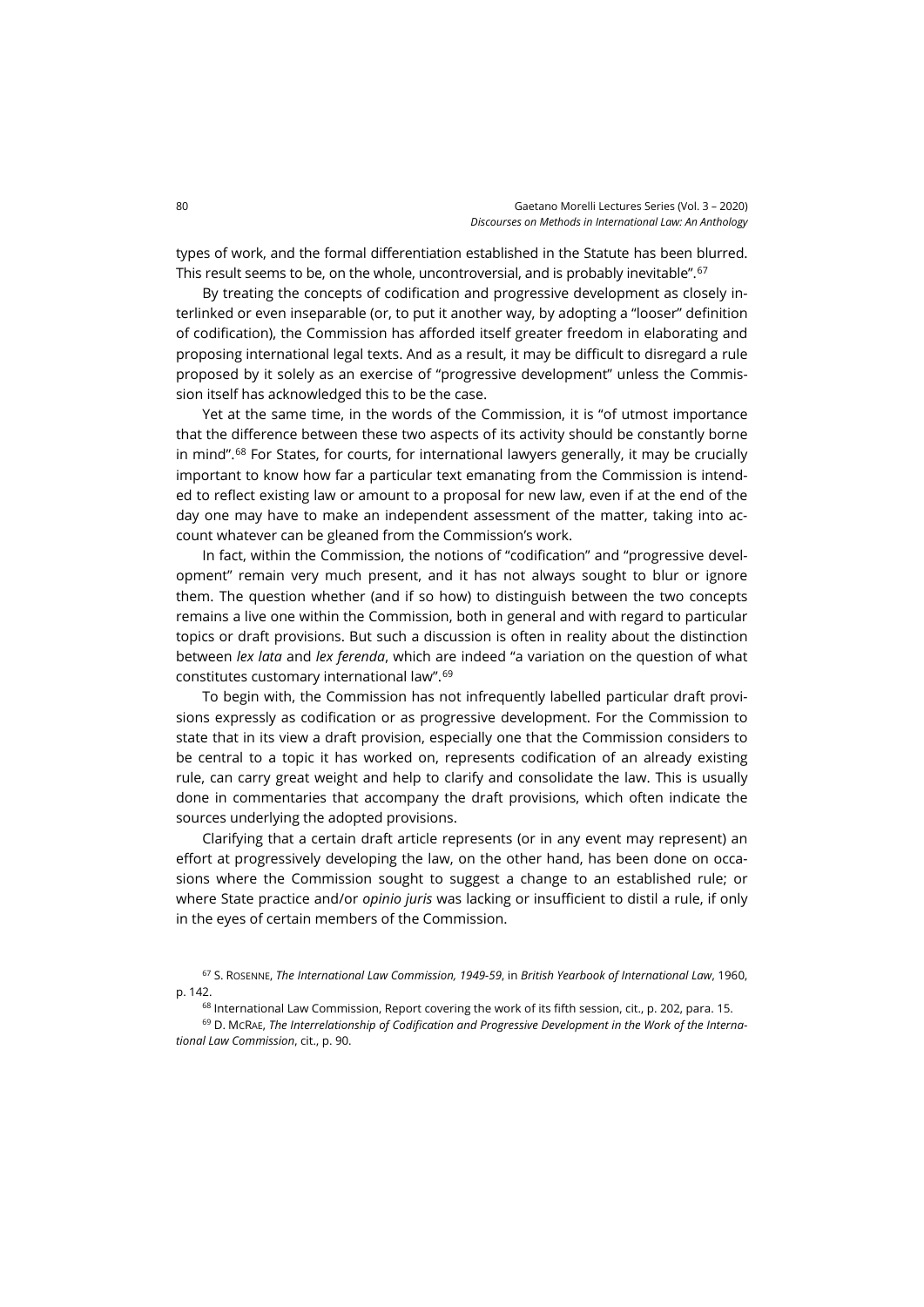The label "progressive development" is indeed a way to secure the agreement of such members to the inclusion of the provision in the Commission's eventual output, as it may offer them comfort that it is indeed recognized as a policy preference rather than existing law.[70](#page-16-0) An example is Art. 41 of the *Articles on State responsibility*, which proclaims a duty to cooperate to bring to an end a serious breach of *jus cogens*. The Commission's commentary states: "It may be open to question whether general international law at present prescribes a positive duty of cooperation, and paragraph 1 in that respect may reflect the progressive development of international law". $^{\rm 71}$  $^{\rm 71}$  $^{\rm 71}$ 

It may also be that the Commission, or the General Assembly, wishes a certain topic or certain issues within a topic to be approached as an exercise in codification *stricto sensu* or, on the other hand, as progressive development. This depends of course on the subject-matter, including how well-established and indeed satisfactory the existing law is thought to be. For example, the law of treaties and State responsibility, being wellestablished in the case-law and literature, were for the most part exercises in codification.

Somewhat paradoxically, then, differentiating between codification and progressive development has been seen to be both difficult (if not undesirable) and useful for the Commission. Again, all depends on context. It is important for some topics, particularly those that are likely to come before the domestic courts, such as all aspects of international immunities. It is less important where the topic concerns largely practical issues between States, especially in relatively new fields, such as the protection of persons in the event of disasters.

Whatever the approach ultimately adopted in a particular topic or provision, it must also be borne in mind that the Commission should always approach a topic by first surveying State practice in order to ascertain whether and which relevant rules of customary international law already exist. At the preliminary stage of considering whether or not to add a topic to its work programme, the Commission looks into, inter alia, the question whether the topic is sufficiently advanced in terms of State practice to permit progressive development and codification. In other words, the Commission does seek to identify the *lex lata* in the strict sense for purposes of assessing the legal situation as part of its work on any particular topic.

<span id="page-16-0"></span> $70$  McRae has similarly suggested that "[t]he distinction becomes important when Commission members wish to oppose the inclusion of a particular provision. Characterizing it as progressive development is a way to diminish its weight and authority and the claim for its inclusion": D. MCRAE, *The Interrelationship of Codification and Progressive Development in the Work of the International Law Commission*, cit., pp. 93-94. He adds that "[a] reference to progressive development may well have been reached in the drafting committee in order to gain support for a particular provision, rather than a considered collective judgment that the Commission was engaging in codification in some cases and progressive development in others" (*ibid.*, p. 92).

<span id="page-16-1"></span><sup>71</sup> International Law Commission, Report on the work of its fifty-third session (23 April–1 June and 2 July–10 August 2001), in *Yearbook of the International Law Commission*, 2001, Vol. II (Part Two), p. 114, para. 3.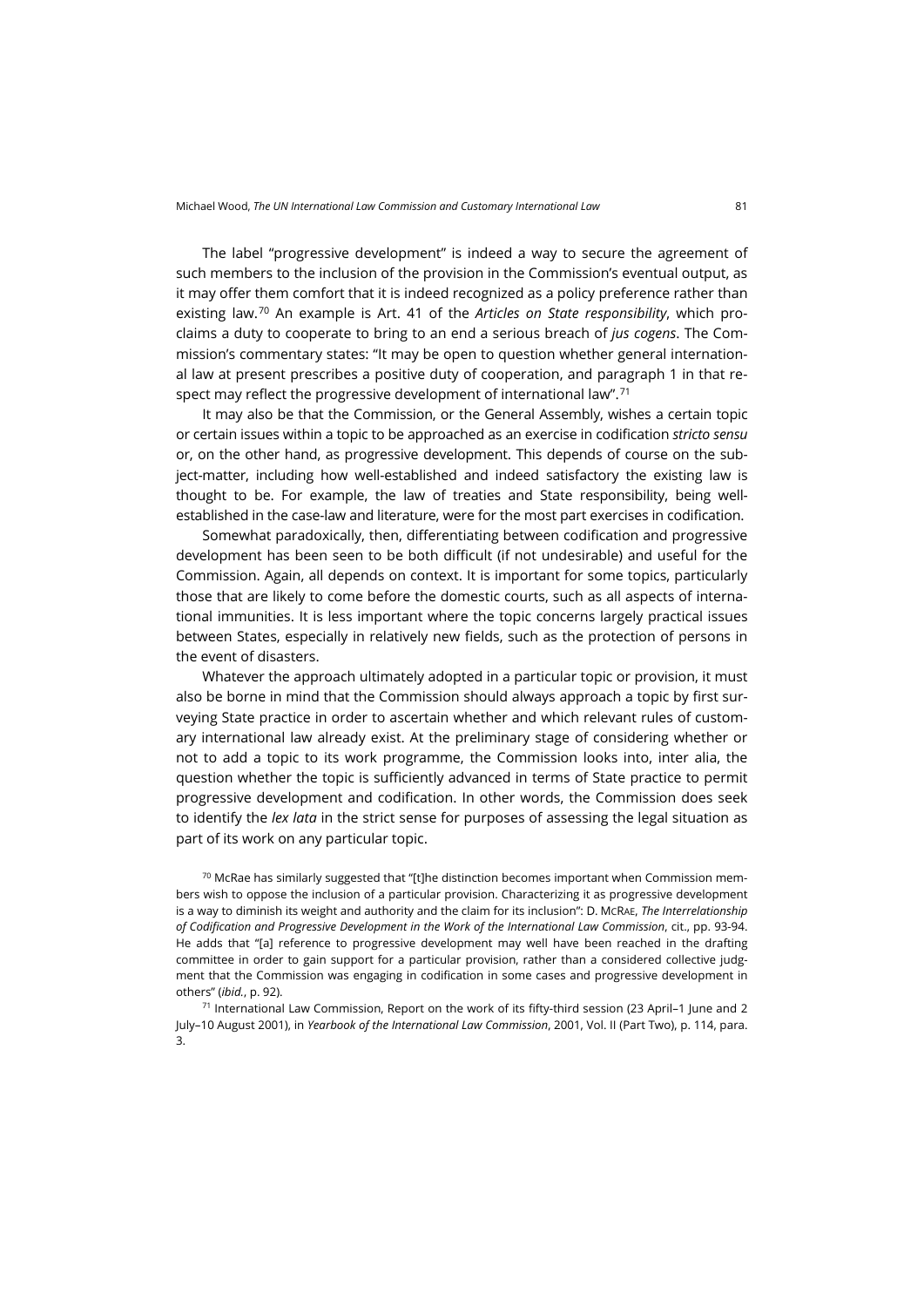In so doing, the Commission has consistently adhered to the definition of customary international law enshrined in the Statute of the International Court of Justice: "a general practice accepted as law".[72](#page-17-0) Its methodology in seeking to identify rules of customary international law has recently been described in a memorandum by the Commission's Secretariat, on the basis of a systematic review of the final versions of the various drafts adopted by the Commission over the years: "[t]o identify the existence of a rule of customary international law, the Commission has frequently engaged in a survey of all available evidence of the general practice of States, as well as their attitudes or positions, often in conjunction with the decisions of international courts and tribunals, and the writings of jurists". [73](#page-17-1)

The care and thorough manner of identifying rules of customary international law when the Commission engages in such a task may endow its eventual analysis (output) with much authority. As Watts observed, the Commission's formulations "constitute a reasonable *prima facie* indication of the 'world view' on a particular legal question. They are a convenient articulation of the position in international law, which is what one is always seeking in an essentially customary law regime. By virtue of its global and collegiate basis, the Commission's articulation is not just convenient but authoritative".  $^{\rm 74}$  $^{\rm 74}$  $^{\rm 74}$ 

#### IV. THE COMMISSION'S WORK ON THE TOPIC IDENTIFICATION OF CUSTOMARY international law

At a time when questions of customary international law increasingly fall to be dealt with also by "those who may not be international law specialists, such as those working in the domestic courts of many countries, those in government ministries other than ministries for foreign affairs, and those working for NGOs"[75,](#page-17-3) and given the considerable differences of approach amongst writers, the Commission considered in 2012 that there was a need for some reasonably authoritative guidance on the process of identifying customary international law. It was thought that the Commission itself, given its role and experience, its privileged relationship with States, and its composition and working methods, might be well placed to offer such guidance. While aware of the difficulties inherent in an attempt to "codify the relatively flexible process by which rules of

 $72$  Art. 38, para. 1(b), of the Statute of the International Court of Justice.

<span id="page-17-1"></span><span id="page-17-0"></span> $73$  International Law Commission, Formation and evidence of customary international law – Elements in the previous work of the International Law Commission that could be particularly relevant to the topic, Memorandum by the Secretariat, 14 March 2013, A/CN.4/659, p. 7.

<span id="page-17-2"></span><sup>74</sup> A. WATTS, *The International Law Commission 1949-1998*, Vol. I, Oxford: Clarendon Press, 1999, p. 15. For important qualifications, however, see p. 33 *et seq*. below.

<span id="page-17-3"></span><sup>75</sup> International Law Commission, Report on the work of its sixty-third session (26 April-3 June and 4 July-12 August 2011), Annex I, para. 3, in *Yearbook of the International Law Commission*, 2011, Vol. II (Part Two), p. 183.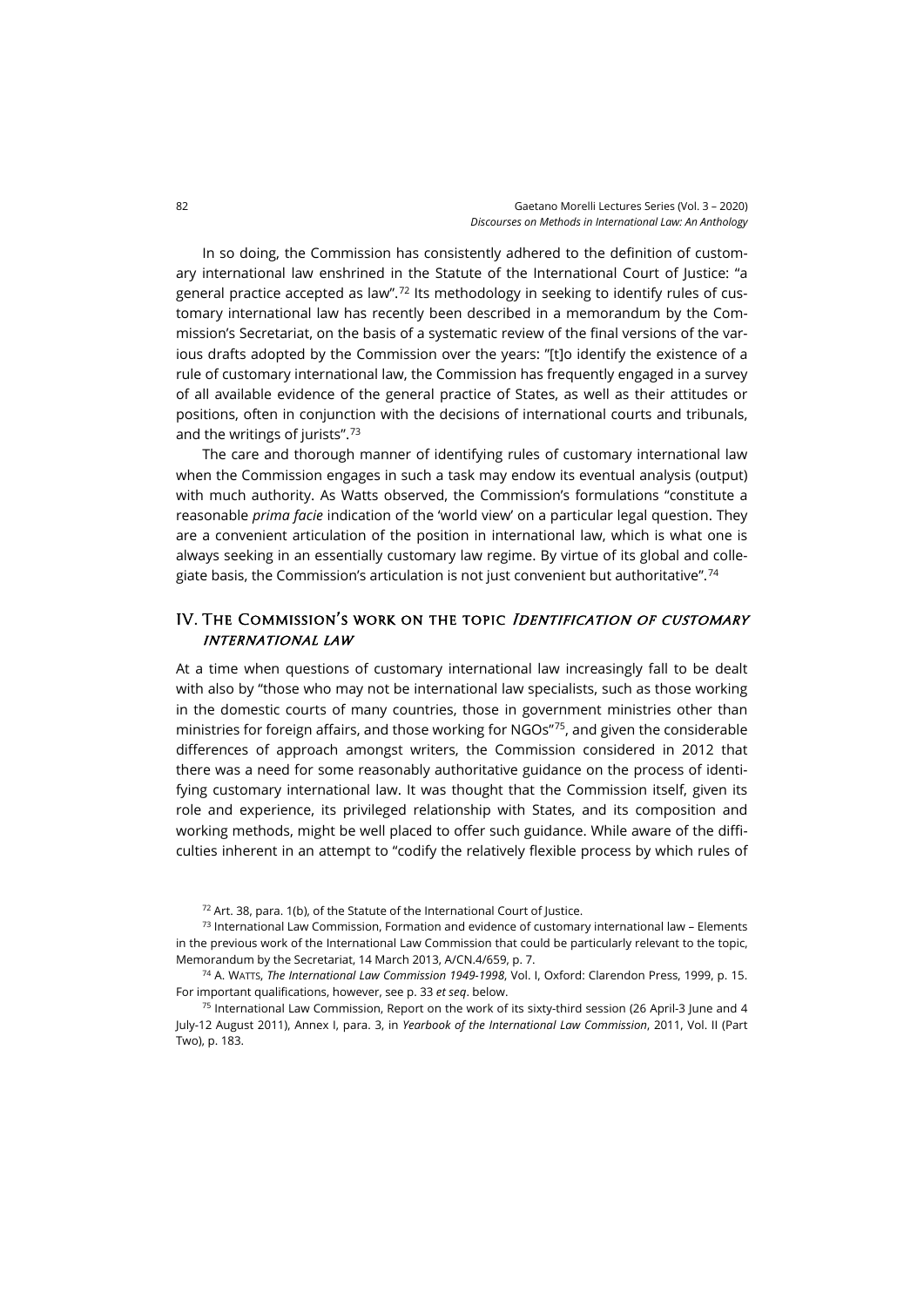customary international law are formed", $76$  the Commission added the topic Formation and evidence of customary international law to its current programme of work. (In 2013, the title of the topic was changed to Identification of customary international law.) Members of the Commission agreed that the outcome of the project should be of an essentially practical nature; it was not the aim to seek to resolve largely theoretical controversies. Nor, of course, was the topic concerned with the substantive rules of customary international law: it dealt only with the methodology for identifying such rules. The conclusions – together with commentaries – seek to offer practical guidance on how the existence (or non-existence) of rules of customary international law, and their content, are to be determined. Recognizing that the process for the identification of customary international law is not always susceptible to exact formulations, they aim to offer clear and concise guidance without being overly prescriptive.

In August 2016 the Commission adopted, on first reading, a set of 16 draft conclusions.<sup>77</sup> A second and final reading took place in 2018, bringing the topic to completion after taking into account input from States and others on the first reading text.<sup>[78](#page-18-2)</sup> On 20 December 2018, the UN General Assembly took note of the conclusions, the text of which was annexed to the resolution, with the commentaries thereto; brought them to the attention of States and all who may be called upon to identify rules of customary international law; and encouraged their widest distribution.[79](#page-18-3)

The Commission has long dealt with items concerning the sources of international law, and it was not for the first time that, in 2012, it took up a topic concerning customary international law. An earlier foray into this field (*Ways and means of making the evidence of customary international law more readily available*) was mandated by Art. 24 of its Statute, leading the Commission in 1950 to call on States to make evidence of their practice more accessible.<sup>[80](#page-18-4)</sup> In his working paper on the topic, Hudson thought that "sub-heading (b) of article 38 of the Statute of the International Court of Justice was not

<span id="page-18-0"></span> $76$  Report of the Study Group on the Future Work of the International Law Commission, in M.R. ANDERSON, A.E. BOYLE, A.W. LOWE, C. WICKREMASINGHE, (eds.), *The International Law Commission and the Future of International Law*, London: British Institute of International and Comparative Law, 1998, p. 42.

<span id="page-18-1"></span> $77$  The draft conclusions together with their accompanying commentaries, adopted by the Commission on 5 and 8 August 2016, may be found in International Law Commission, Report on the work of its sixty-eighth session (2016), UN Doc. A/71/10, pp. 79 *et seq*.

<span id="page-18-2"></span> $78$  In May 2018 the Commission adopted the set of draft conclusions on identification of customary international law on second reading, and in August that year adopted the commentaries thereto; the final text may be found in International Law Commission, Report on the work of its seventieth session, 2018, UN Doc. A/73/10, p. 119 *et seq*. The written comments and observations received from Governments on the first reading draft conclusions and commentaries are reproduced in UN Doc. A/CN.4/716. The Special Rapporteur's fifth report, taking into account these comments and observations, is in UN Doc. A/CN.4/717.

<span id="page-18-3"></span><sup>79</sup> General Assembly, Resolution 73/203 of 20 December 2018, Identification of customary international law, UN Doc. A/RES/73/203.

<span id="page-18-4"></span><sup>80</sup> International Law Commission, Report covering its second session (5 June – 29 July 1950), in *Yearbook of the International Law Commission*, 1950, Vol. II, pp. 367–74, especially paras 90-94.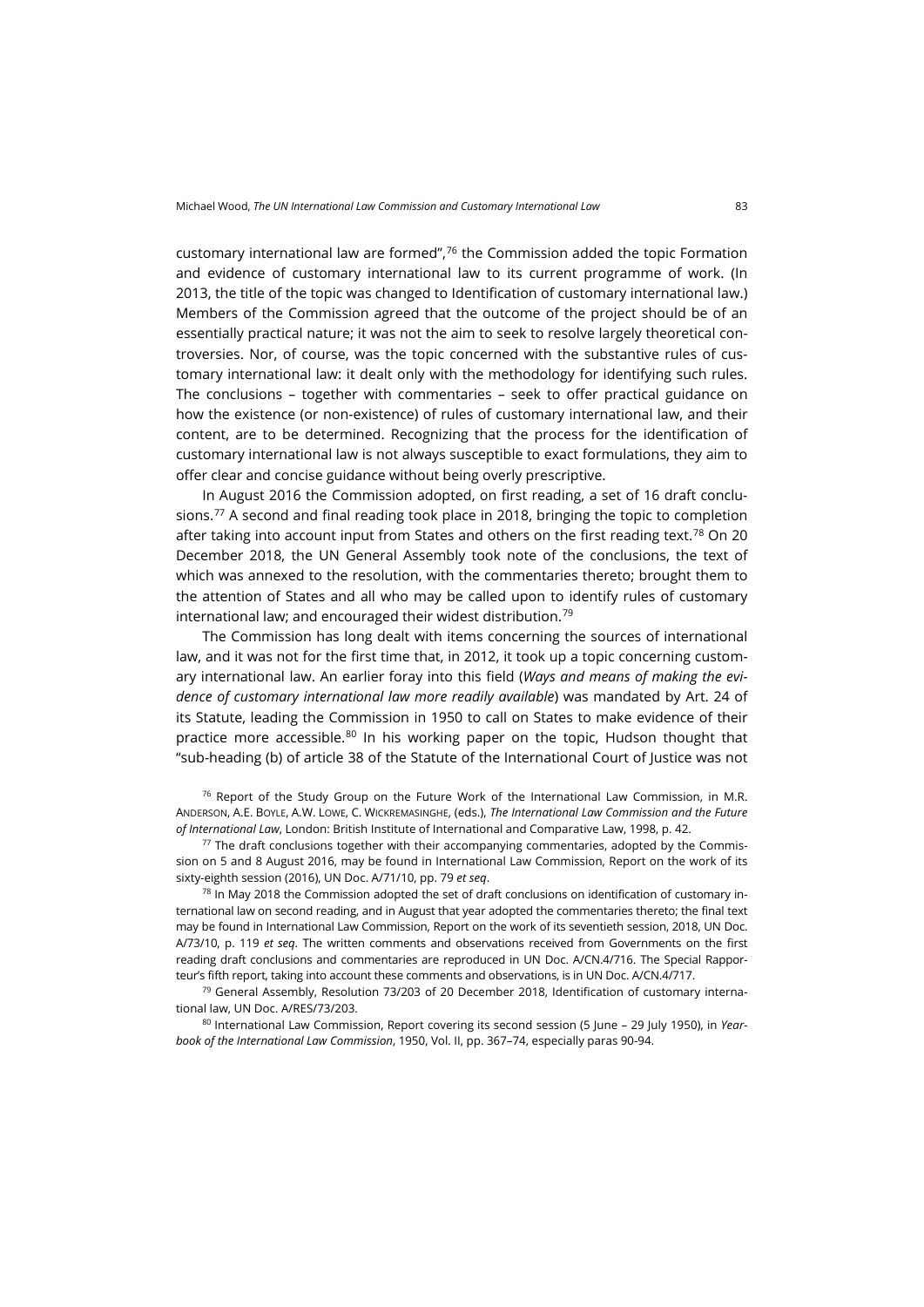very happily worded", $81$  and sought to offer "a few guiding principles" as to the "elements which must be present before a principle or rule of customary international law can be found to have become established". $82$  Almost 70 years later, much of that (rather brief) discussion remains highly instructive.

Dealing as they do with the identification of rules of customary international law, the Commission's more recent conclusions do not address, at least not directly, the processes by which customary international law develops over time. But, as the commentary indicates, in practice identification cannot always be considered in isolation from formation; the identification of the existence and content of a rule of customary international law may well involve consideration of the process by which it has developed. The conclusions thus inevitably refer in places to the formation of rules; they do not, however, deal systematically with how rules emerge, or how they change or terminate.

In approaching this topic, the first place for the Commission to look for guidance in determining how to identify customary international law was Art. 38, para. 1(b) of the Statute of the ICJ, which in a sense tells one all one needs to know with its now almost century-old formula: "international custom, as evidence of a general practice accepted as law". Then there is what States do and say about the methodology, although that is often hard to come by – at least it was until the Commission commenced work on the topic. Fortunately, there is considerable guidance in decisions of the International Court of Justice and – to a lesser extent – in those of other international courts and tribunals as well as regional courts. We have of course looked at national courts as well, studying carefully the decisions of the courts of as many States as possible.

The conclusions are to be read together with the commentaries. $83$  Although not part of the conclusions *per se*, the commentaries are not separable from them and should be read in combination with them: they provide more detailed explanation on each conclusion as well as the context, wording and interrelation between the conclusions. In addition, they often provide concrete examples supporting the points made. One question within the Commission and among States was whether the balance between conclusions and commentary was right. Some wished to see more detail in the conclusions them-

<span id="page-19-0"></span><sup>81</sup> Summary record of the Commission's 40th meeting of 6 June 1950, in *Yearbook of the International Law Commission*, 1950, Vol. I, p. 4, para. 5.

<span id="page-19-1"></span><sup>82</sup> *Ibid*. See also International Law Commission, *Article 24 of the Statute of the International Law Commission*, Working Paper by Manley O. Hudson, Special Rapporteur, UN Doc. A/CN.4/16, in *Yearbook of the International Law Commission,* 1950, Vol. II, p. 26, para. 10.

<span id="page-19-2"></span> $83$  A concern to emphasise this for users who may not be conversant with the work of the Commission led to the inclusion in the 2016 commentaries of an initial footnote (245 in the *ILC Report*, 2016) reading "As is always the case with the Commission's output, the draft conclusions are to be read together with the commentaries". In the text adopted in 2018, this sentence has been relocated to the first paragraph of the general commentary (*ILC Report*, 2018, p. 122). For a discussion on the role of the Commission's commentaries, see G. GAJA, *Interpreting Articles Adopted by the International Law Commission*, in *British Yearbook of International Law*, 2015, p. 10 *et seq*.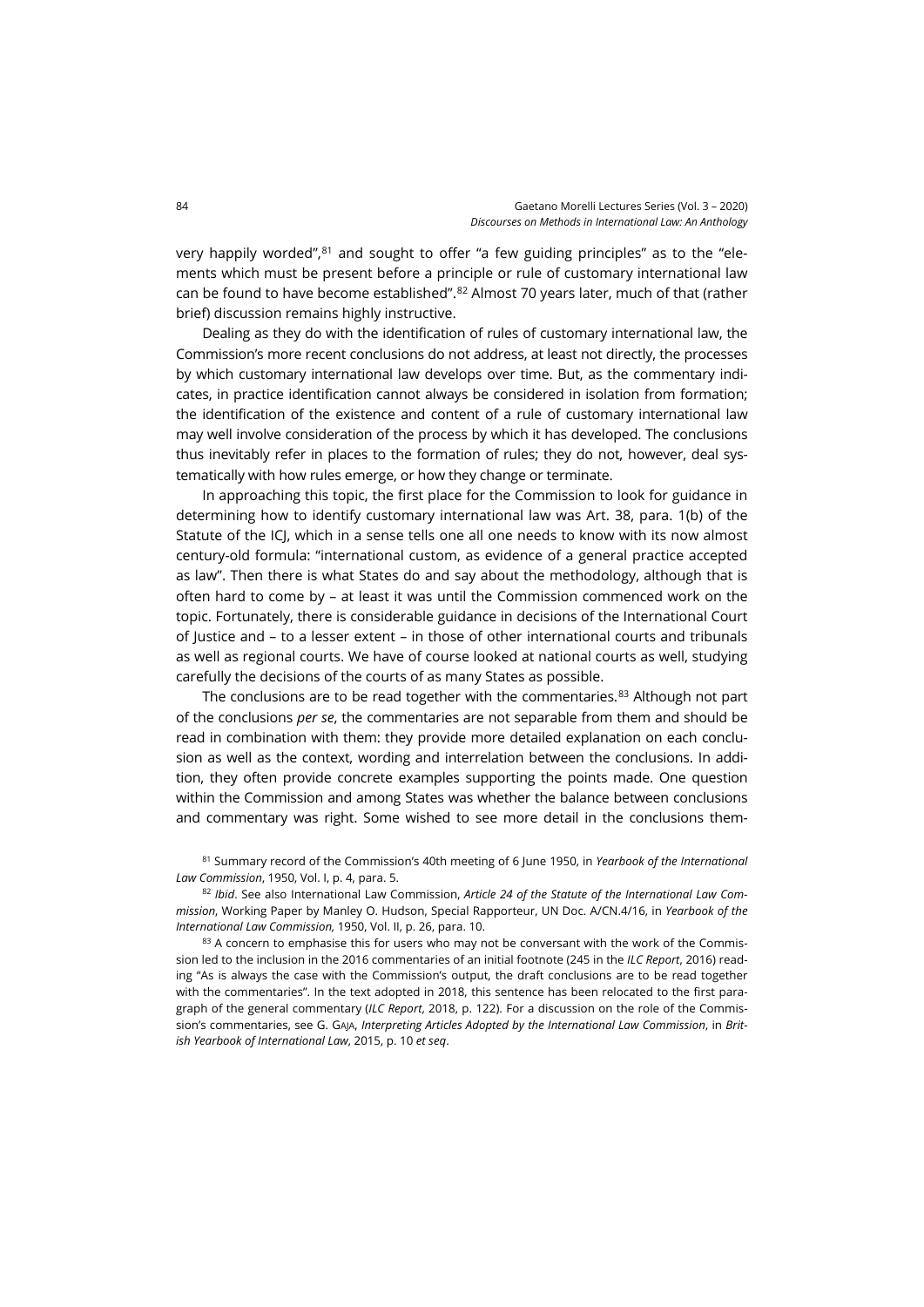selves, but that was not always easy. It will be noted that the commentaries themselves do not refer to any of the vast literature on the subject, but an extensive bibliography has been prepared to accompany the conclusions and commentaries.<sup>[84](#page-20-0)</sup>

Conclusion 2 reads: "To determine the existence and content of a rule of customary international law, it is necessary to ascertain whether there is a general practice that is accepted as law (*opinio juris*)". [85](#page-20-1)

This basic approach would have likely won the approval of Morelli, who, in his 1956 Hague lectures, said that

"The custom arises from two elements: (a) an objective or material element, consisting in the use, that is to say, in a conduct constantly held by the States with regard to certain conflicts of interest; and (b) a subjective or psychological element consisting in the conviction, gradually acquired by the same States, that that conduct is in conformity with a rule of law, that it is, in other words, the obligation or the exercise of a legal right (*opinio juris sive necessitatis*).[86](#page-20-2)

Conclusion 2 confirms the two-element approach to the identification of rules of customary international law, which has been widely endorsed not only by the members of the Commission but also by States in the Sixth Committee of the General Assembly and in abundant international practice and international jurisprudence. That is already a significant conclusion to be drawn from the Commission's work – significant, if not particularly surprising. It is important because in recent years there have been calls to abandon the two-element approach – essentially, to abandon custom as we know it. Several writers have called for a reduced role for "acceptance as law", arguing that in most cases widespread and consistent State practice alone is sufficient for constructing customary international law. Others, particularly those working in the field of human rights, as also international humanitarian law and international criminal law, have claimed the opposite – reducing the significance of the practice requirement and concentrating instead on the *opinio juris* element. Yet the two-element approach has withstood both political pressures and the test of time: customary international law continues to require "a general practice accepted as law". The identification of a rule of customary international law, in all fields of international law, requires an inquiry into two distinct, yet related, questions: whether there is a general practice and whether such general practice is accepted as law (that is, accompanied by *opinio juris*).

The reference in conclusion 2 to determining the "existence and content" of rules of customary international law reflects the fact that while often the need is to identify both

85 International Law Commission, Report on the work of its seventieth session, cit., p. 124.

<sup>86</sup> G. MORELLI, *Cours général de droit international public*, cit., p. 453 (my translation).

<span id="page-20-2"></span><span id="page-20-1"></span><span id="page-20-0"></span><sup>84</sup> See International Law Commission, Addendum to Fifth report on Identification of customary international law: revised bibliography by Michael Wood, Special Rapporteur, 6 June 2018, UN Doc. A/CN.4/717/Add.1.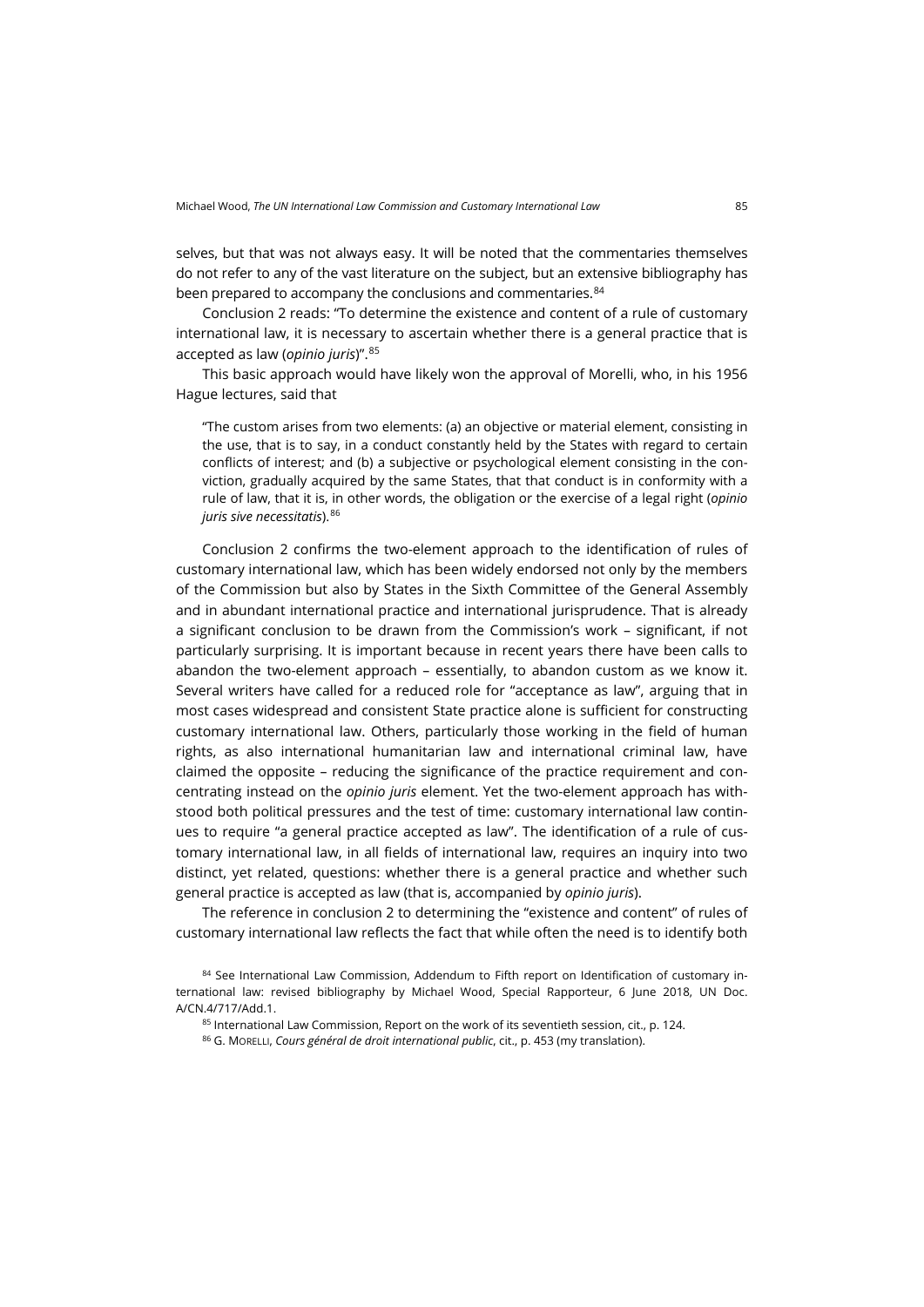the existence and the content of a rule, in some cases it is accepted that the rule exists but its precise contours are disputed. This may be the case, for example, where there is disagreement as to whether a particular formulation (usually found in written texts such as treaties or resolutions) does in fact equate to an existing rule of customary international law; consider, for example, the issue of freedom from arbitrary detention, where the International Covenant on Civil and Political Rights and the European Convention on Human Rights formulations are quite different. Instances where the precise content may be disputed also include cases where the question arises whether there are exceptions to a recognized rule of customary international law.

There may, however, be a difference in the application of the two-element approach by a careful assessment that considers, in each case, the overall context, the nature of the rule, and the particular circumstances in which the evidence is to be found. This is reflected in the latter part of conclusion 3, para. 1, which, as the commentary indicates, is "an overarching principle that underlies all of the draft conclusions, namely that the assessment of any and all available evidence must be careful and contextual".<sup>87</sup> It implies, among other things, that the type of evidence consulted (and consideration of its availability or otherwise) may be adjusted to the situation, with certain forms of practice and evidence of acceptance as law being of particular significance. This was the case, for example, in the *Jurisdictional Immunities of the State* case, where the ICJ said that for purposes of identifying the scope and extent of the customary rule on State immunity,

"[i]n the present context, State practice of particular significance is to be found in the judgments of national courts faced with the question whether a foreign State is immune, the legislation of those States which have enacted statutes dealing with immunity, the claims to immunity advanced by States before foreign courts and the statements made by States, first in the course of the extensive study of the subject by the International Law Commission and then in the context of the adoption of the United Nations Convention. *Opinio juris* in this context is reflected in particular in the assertion by States claiming immunity that international law accords them a right to such immunity from the jurisdiction of other States; in the acknowledgment, by States granting immunity, that international law imposes upon them an obligation to do so; and, conversely, in the assertion by States in other cases of a right to exercise jurisdiction over foreign States". [88](#page-21-1)

Regard must be had to the particular circumstances in which any evidence is to be found because relevant conduct may often be fraught with ambiguities. As the commentary to conclusion 3 explains,

"[w]hen considering legislation as practice, what may sometimes matter more than the actual text is how it has been interpreted and applied. Decisions of national courts will

87 International Law Commission, Report on the work of its seventieth session, cit., p. 127.

<span id="page-21-1"></span><span id="page-21-0"></span><sup>88</sup> International Court of Justice, *Jurisdictional Immunities of the State* (Germany v. Italy: Greece intervening), judgment of 3 February 2012, para. 55.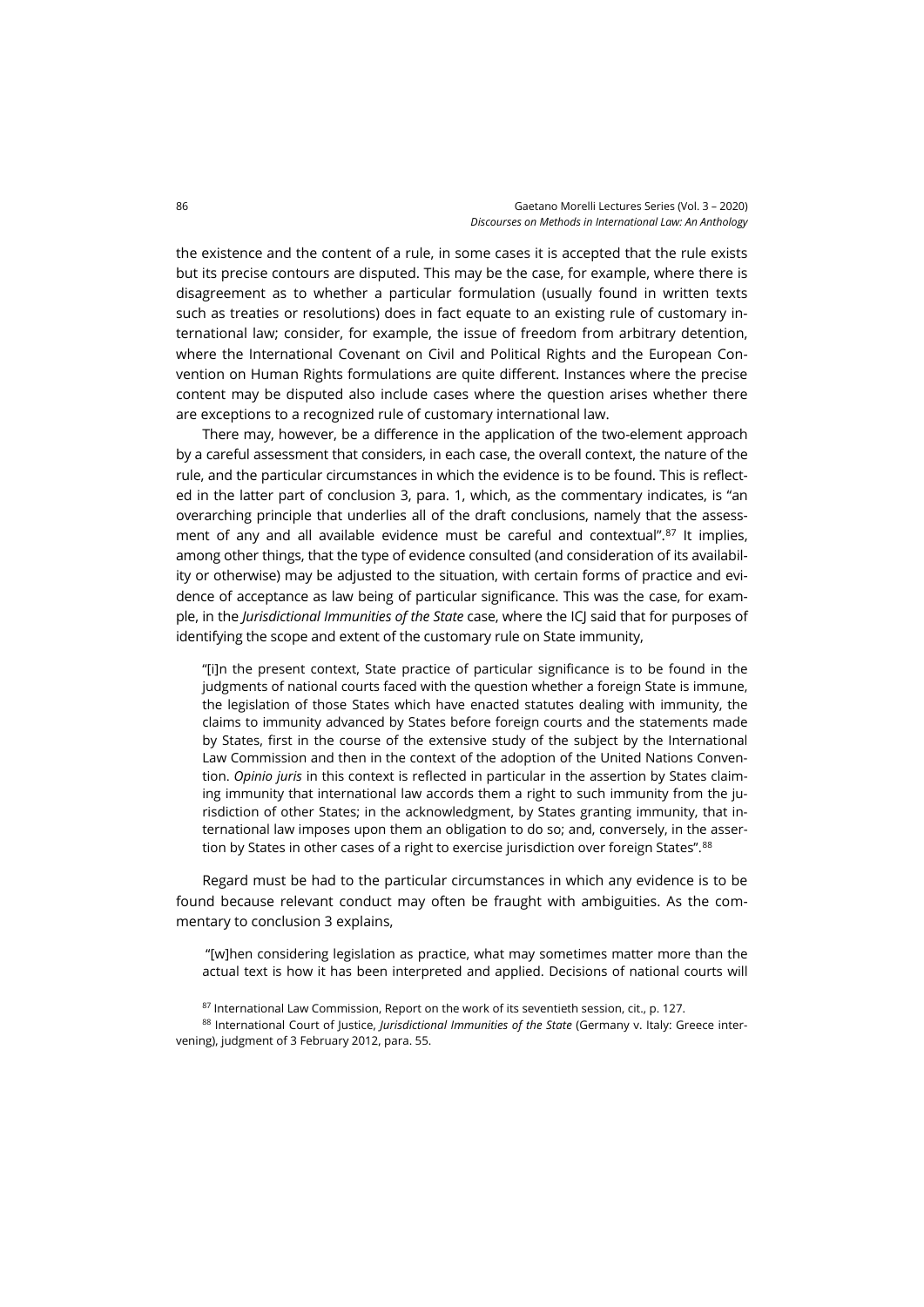count less if they are reversed by the legislature or remain unenforced because of concerns about their compatibility with international law. Statements made casually, or in the heat of the moment, will usually carry less weight than those that are carefully considered; those made by junior officials may carry less weight than those voiced by senior members of the Government. The significance of a State's failure to protest will depend upon all the circumstances, but may be particularly significant where concrete action has been taken, of which that State is aware and which has an immediate negative impact on its interests. Practice of a State that goes against its clear interests or entails significant costs for it is more likely to reflect acceptance as law". [89](#page-22-0)

Taking account of the particular circumstances and context in which an alleged rule has arisen and operates affords flexibility, while respecting the essential nature of customary international law as a general practice accepted as law. In other words, the underlying approach is the same: both elements are required. Any other approach would risk artificially dividing international law into separate fields, and would run counter to the systemic nature of international law.

Conclusion 3, para. 2, specifies that "Each of the two constituent elements is to be separately ascertained. This requires an assessment of evidence for each element".<sup>90</sup> As the commentary explains, "while practice and acceptance as law (*opinio juris*) together supply the information necessary for the identification of customary international law, two distinct inquiries are to be carried out. The constituent elements may be intertwined in fact (in the sense that practice may be accompanied by a certain motivation), but each is conceptually distinct for purposes of identifying a rule of customary international law". [91](#page-22-2)

Part Three of the conclusions deals with the constituent element of "a general practice", which "both defines and limits" customary international law, $92$  and seeks to provide guidance as to what this requirement is about and how it may be evidenced. Also known as the "material" or "objective" element, this element refers (in the aggregate) to those instances of conduct that (when accompanied by acceptance as law) are creative, or expressive, of customary international law. Judge Morelli similarly said in his Dissenting Opinion in the *North Sea Continental Shelf* cases that State practice may at times be

<span id="page-22-3"></span><span id="page-22-2"></span><span id="page-22-1"></span><span id="page-22-0"></span><sup>92</sup> See International Court of Justice, *Right of Passage over Indian Territory* (Portugal v. India), judgment of 12 April 1960, dissenting opinion of Judge Spender: "The proper way of measuring the nature and extent of any such custom, if established, is to have regard to the practice which itself both defines and limits it. The first element in a custom is a constant and uniform practice which must be determined before a custom can be defined".

<sup>89</sup> International Law Commission, Report on the work of its seventieth session, cit., p. 128.

<sup>90</sup> *Ibid*., p. 127.

<sup>91</sup> *Ibid.*, pp. 128-129.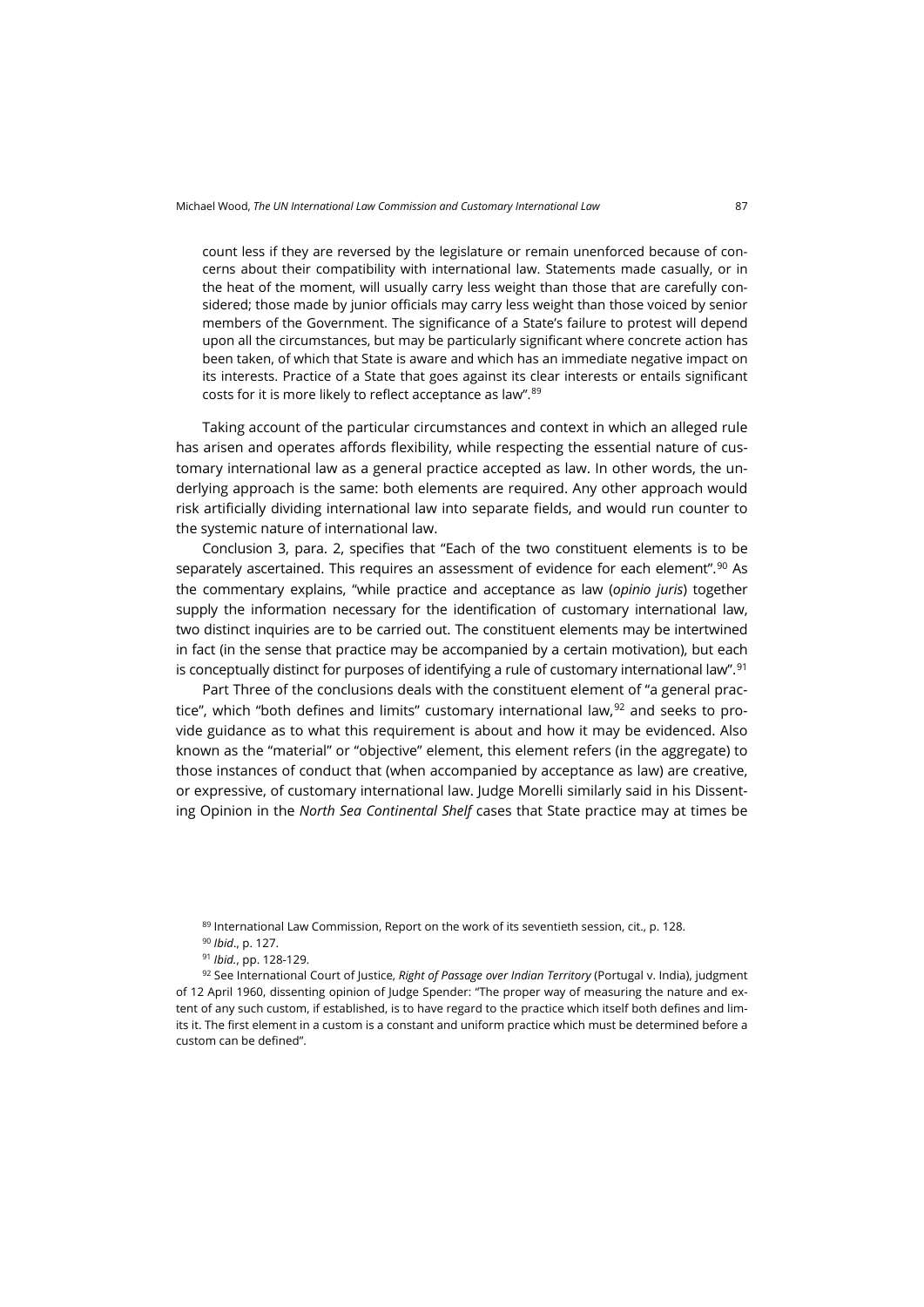"relevant not as a constitutive element of a custom which creates a rule, but rather as a confirmation of such rule".[93](#page-23-0)

Part Three begins with conclusion 4, which seeks to answer the question: whose practice counts? It will be recalled that the basic text, Art. 38, para. 1(b) of the Court's Statute, does not answer this question. It refers simply to "a general practice", without saying whose practice. Conclusion 4 consists of three paragraphs: the first deals with States; the second with international (intergovernmental) organizations; and the third with "other actors", that is, actors other than States and international organizations.

Conclusion 4, para. 1, explains that the requirement of a general practice refers primarily to the practice of States as contributing to the formation, or expression, of rules of customary international law.[94](#page-23-1)

The practice of States, the primary subjects of international law, is self-evidently of paramount importance to the identification of customary international law. But conclusion 4, para. 2, indicates that "[i]n certain cases" the practice of international organiza-tions also contributes to the identification of rules of customary international law.<sup>[95](#page-23-2)</sup> This statement deals with practice attributed to international organizations themselves, not that of their member States acting within or in reaction to them (which is to be attributed to the States in question). This has not been free from controversy, within the Commission and outside. And it is indeed a difficult area, not least given the great number of international organizations, the many and significant differences between them, and their limited powers and functions (the principle of speciality).

The formula "a general practice accepted as law", enshrined in Art. 38, para. 1(b) of the ICJ Statute, is flexible enough to include the practice of international organizations: the suggested Root-Phillimore formulation of "International custom, as evidence of a common practice in use between nations and accepted by them as law", like Baron Descamps's original reference to international custom as "being practice between nations accepted by them as law", ended up on the cutting room floor. Authors have thus argued that custom "[is] not required to be followed or acknowledged 'by states' only, as it is actually required [in the Statute] […] when referring to conventions. So that, in principle, practices may emanate from state and non-state actors".[96](#page-23-3)

Para. 2 reflects, first, the fact that although most international organizations lack a genuinely autonomous law-making power, their contribution to the creation and expression of customary international law seems undeniable where the member States

<span id="page-23-0"></span><sup>93</sup> See International Court of Justice, *North Sea Continental Shelf* (Federal Republic of Germany v. Denmark; Federal Republic of Germany v. Netherlands), judgment of 20 February 1969, dissenting opinion of Judge Morelli, para. 6.

94 International Law Commission, Report on the work of its seventieth session, cit., p. 130.

<sup>95</sup> *Ibid.*

<span id="page-23-3"></span><span id="page-23-2"></span><span id="page-23-1"></span><sup>96</sup> For example, J.P. BOHOSLAVSKY, Y. LI, M. SUDREAU, *Emerging Customary International Law in Sovereign Debt Governance?*, in *Capital Markets Law Journal*, 2014, p. 63.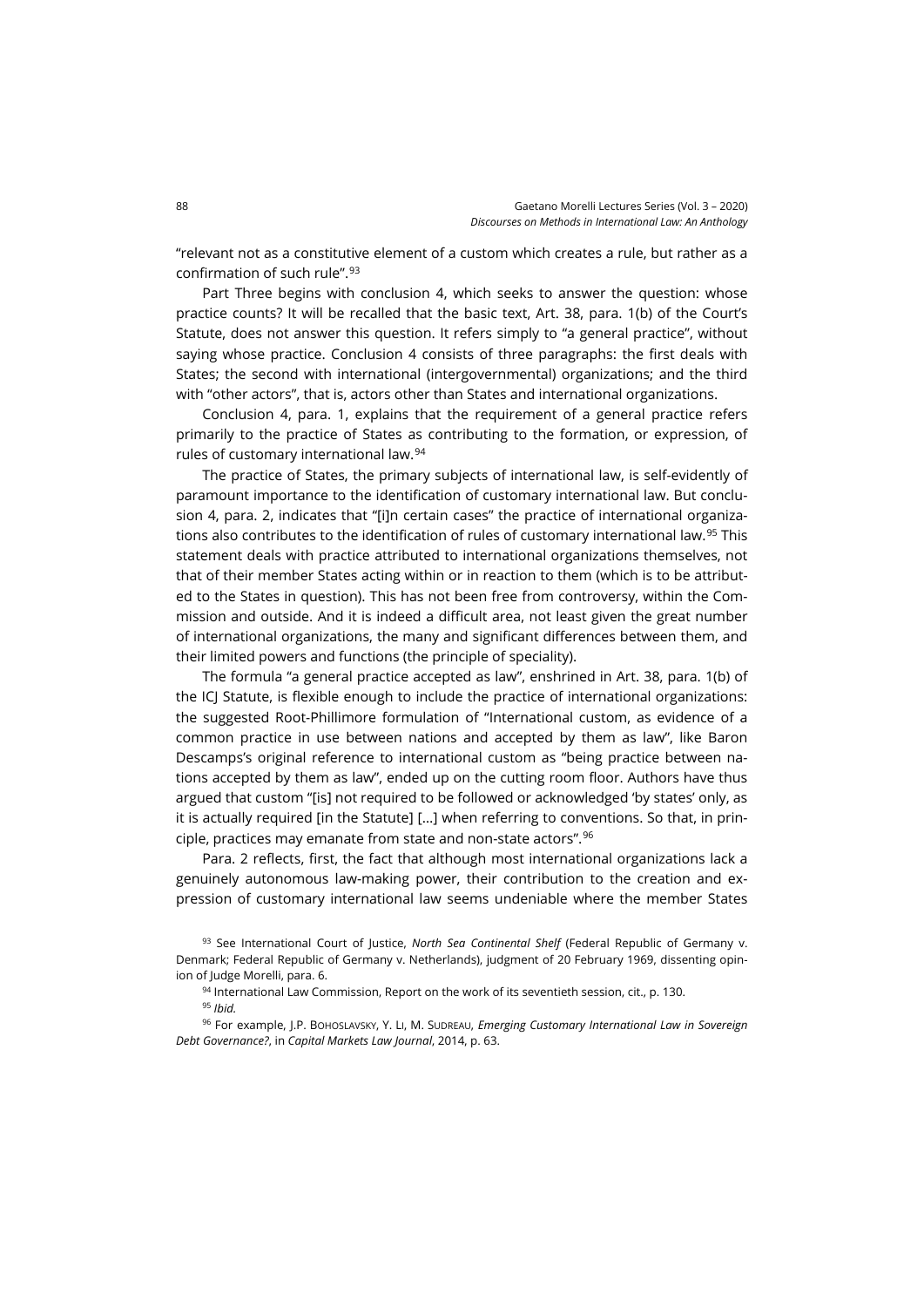have transferred exclusive competences to them, such that the States themselves do not engage in practice with respect to the issue at hand. In such cases, international organizations exercise some of the public powers of their member States, and their practice may (some would say must) thus be equated with the practice of those States. This is sometimes the case with the European Union, and possibly also with some other international organizations, including regional international economic organizations.

Relevant practice may also arise, in certain cases, where member States have not transferred exclusive competences, but have conferred powers upon the international organization that are functionally equivalent to the powers exercised by States. Examples include the practice of secretariats of international organizations when serving as treaty depositaries, the deployment of military forces (such as for peacekeeping), or the taking of positions on the scope of privileges and immunities for the organization and its officials.

The practice of international organizations is likely to be of particular relevance with respect to rules of customary international law that are addressed specifically to them, such as those on their international responsibility or relating to treaties to which they are parties.

The Commission explained, however, that caution is required in assessing the relevance and weight of such practice by international organizations. As the commentary stipulates, international organizations vary greatly, not just in their powers, but also in their membership and functions. As a general rule, the more directly a practice of an international organization is carried out on behalf of its member States or endorsed by them, and the larger the number of such member States, the greater weight it may have in relation to the formation, or expression, of rules of customary international law. The reaction of member States to such practice is of importance. Among other factors that may need to be considered in weighing the practice are: the nature of the organization; the nature of the organ whose conduct is under consideration; whether the conduct is *ultra vires* the organization or the organ; and whether the conduct is consonant with that of the member States of the organization.<sup>[97](#page-24-0)</sup>

At the same time, conclusion 4, para. 3, provides that the conduct of actors other than States and international organizations – for example, NGOs, non-State armed groups, transnational corporations and private individuals – is neither creative nor ex-pressive of customary international law.<sup>[98](#page-24-1)</sup> As such, their conduct does not serve as direct (primary) evidence of the existence and content of rules of customary international law. Para. 3 recognizes, however, that such conduct may have an important indirect role in the identification of customary international law, by stimulating or recording practice and acceptance as law by States (and international organizations). For example, the official statements of the International Committee of the Red Cross (ICRC), such as ap-

<span id="page-24-1"></span><span id="page-24-0"></span> $97$  International Law Commission, Report on the work of its seventieth session, cit., p. 131. <sup>98</sup> *Ibid.*, p. 130.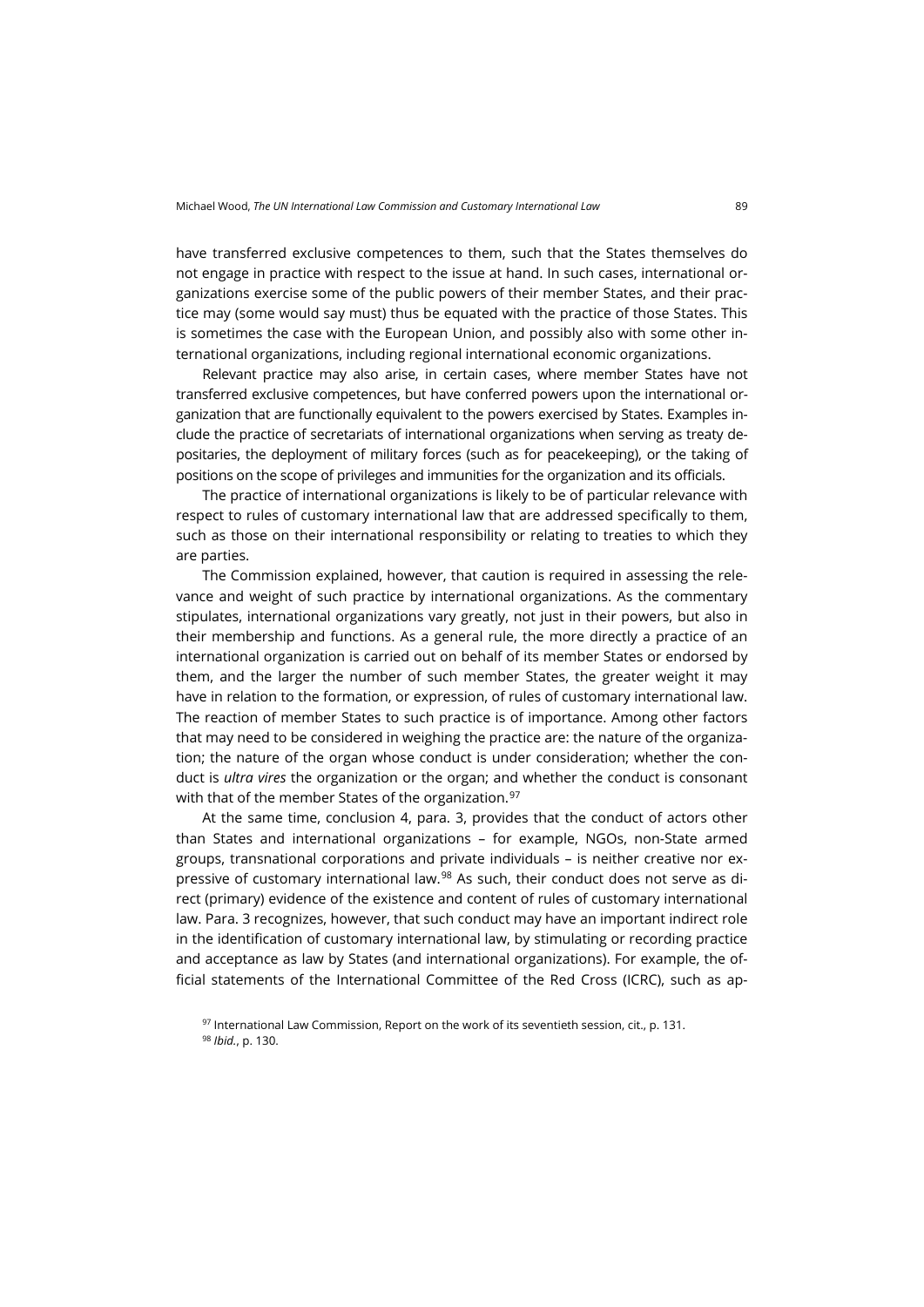peals and memoranda on respect for international humanitarian law, play an important role in shaping the practice of States when reacting to such statements; and publications of the ICRC may serve as helpful records of relevant practice. Such activities may contribute to the development and determination of customary international law; but they are not practice as such. Similarly, although the conduct of non-State armed groups is not practice that may be constitutive or expressive of customary international law, the reaction of States to it may well be. All of this is consistent with the Commission's approach in the context of its work on the topic *Subsequent agreements and subsequent practice in relation to the interpretation of treaties*. There it was decided that "Other conduct, including by non-State actors, does not constitute subsequent practice [...] Such conduct may, however, be relevant when assessing the subsequent practice of parties to a treaty". [99](#page-25-0)

Conclusion 5 provides that "State practice consists of conduct of the State, whether in the exercise of its executive, legislative, judicial or other functions".<sup>100</sup> This is fairly straightforward, though in the past it was sometimes argued that relevant practice may emanate only from those authorized to represent the State in its international relations. The conclusion and its commentary do raise a few interesting points, however, including those relating to attribution of conduct and to confidential practice.

Conclusion 6, which lists prominent forms of practice (and states that "[t]here is no predetermined hierarchy among the various forms of practice"), $101$  provides further illustration that the Commission's work on the topic has shown that several longstanding theoretical controversies related to customary international law have by now been put to rest. It seems to be no longer seriously contested, for example, that verbal acts, and not just physical conduct, may count as "practice". Writers have also been divided on whether practice may only be relevant for the purposes of customary international law when it relates to a situation at the international level and to some actual incident of claim-making (as opposed to assertions *in abstracto*),[102](#page-25-3) a position that seems now to have been abandoned.

Conclusion 7 concerns the assessment of the practice of a particular State in order to determine the position of that State as part of assessing the existence of a general practice (which is the subject of conclusion 8). As the two paragraphs of conclusion 7 make clear, it is necessary to take account of and assess as a whole all available practice of the State concerned on the matter in question, including its consistency.[103](#page-25-4)

<sup>99</sup> *Ibid.*, p. 14 (Draft conclusion 5(2)).

<span id="page-25-4"></span><span id="page-25-3"></span><span id="page-25-2"></span><span id="page-25-1"></span><span id="page-25-0"></span><sup>102</sup> See, for example, J.L. KUNZ, *The Nature of Customary International Law*, in *American Journal of International Law,* 1953, p. 666.

<sup>103</sup> International Law Commission, Report on the work of its seventieth session, cit., p. 134.

<sup>100</sup> *Ibid.*, p. 132.

<sup>101</sup> *Ibid.*, p. 133.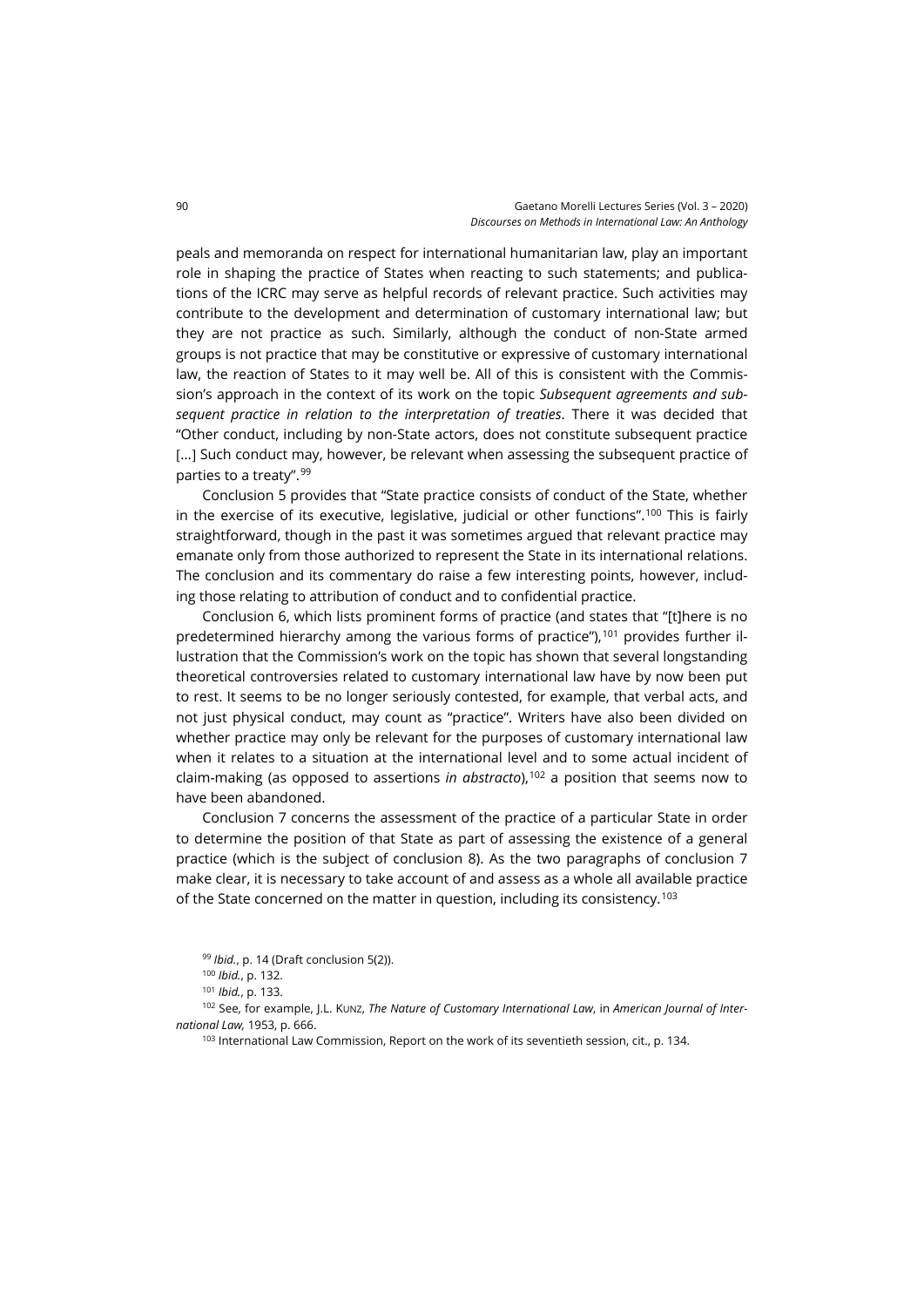As the commentary explains, the requirement to assess the available practice "as a whole" is illustrated by the *Jurisdictional Immunities of the State* case, where it was described that the Hellenic Supreme Court had decided in one case that, by virtue of the "territorial tort principle", State immunity under customary international law did not extend to the acts of armed forces during an armed conflict. Yet a different position was adopted by the Greek Special Supreme Court; by the Greek Government when refusing to enforce the Hellenic Supreme Court's judgment and in defending this position before the European Court of Human Rights; and by the Hellenic Supreme Court itself in a later decision. Assessing such practice "as a whole" led the International Court of Justice to conclude "that Greek State practice taken as a whole actually contradicts, rather than supports, Italy's argument".

Conclusion 8 seeks to capture the essence of the requirement that the relevant practice be "general" as well as the inquiry that is needed in order to verify whether this requirement has been met in a particular case. It defines "general" as "sufficiently widespread and representative, as well as consistent", the commentary explaining that this "does not lend itself to exact formulations, as circumstances may vary greatly from one case to another". Citing the Court's case-law, the commentary further explains that complete consistency in the practice of States is not required. The relevant practice needs to be virtually or substantially uniform; some inconsistencies and contradictions are thus not necessarily fatal to a finding of "a general practice".<sup>[104](#page-26-0)</sup> No particular duration is required for the emergence of a rule of customary international law (if the practice is general and accepted as law), as is made clear in conclusion 8, para. 2.

Conclusions 9 and 10 deal with the second constituent element, that of "acceptance as law", sometimes referred to as the "subjective" or "psychological" element.<sup>[105](#page-26-1)</sup> This element is commonly referred to as *opinio juris*, but the Commission has followed the Statute of the Court in referring to acceptance as law (a term that seems to capture more accurately what is involved); at the same time, the Latin term *opinio juris* appears in brackets, mainly out of deference to its frequent use in practice.

Acceptance as law is yet another issue that has provided scholars with much to ponder. The Commission has been able to avoid much of the theoretical debate connected with *opinio juris* (to a large extent given its focus on identification, as opposed to the formation, of customary international law), seeking to clarify its nature and function as well as how it may be proved. The non-exhaustive list of forms of evidence of acceptance as law offered by the Commission includes public statements made on behalf of States; official publications; government legal opinions; diplomatic correspondence; decisions of national courts; treaty provisions; conduct in connection with resolutions adopted by an international organization or at an intergovernmental conference; and inaction (under cer-

<span id="page-26-1"></span><span id="page-26-0"></span><sup>104</sup> *Ibid.*, pp. 135-138. <sup>105</sup> *Ibid.*, pp. 138-142.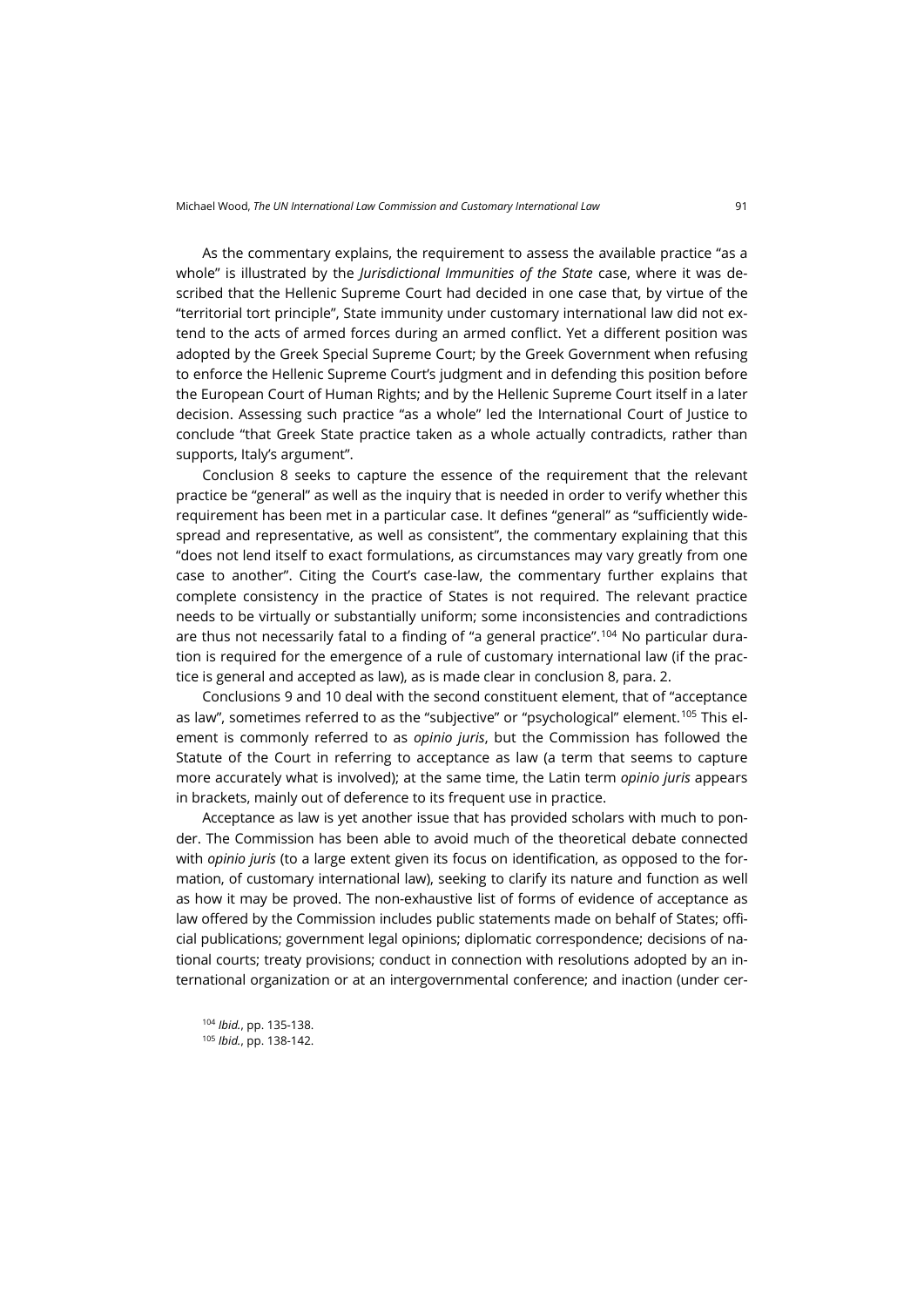tain circumstances). Guidance has also been provided on how to distinguish between acceptance as law and other motives that may accompany a certain practice.

The relevance of treaties to the formation or identification of customary international law is familiar ground. It is dealt with in conclusion 11, which indicates that (a) a treaty rule may codify a rule existing at the time of the conclusion of the treaty; (b) a treaty rule may have led to the crystallization of a rule that had started to emerge prior to the conclusion of the treaty; and (c) a treaty rule may give rise to a general practice that is accepted as law, thus generating a new rule of customary international law.<sup>[106](#page-27-0)</sup> As the conclusion indicates, caution is needed when establishing whether this is so. Treaty texts alone cannot serve as conclusive evidence as to the existence or content of rules of customary international law: in order to establish the existence in customary international law of a rule found in a written text, the rule must find support in external instances of practice coupled with acceptance as law. In the words of the *Libya/Malta* judgment, "It is of course axiomatic that the material of customary international law is to be looked for primarily in the actual practice and *opinio juris* of States, even though multilateral conventions may have an important role to play in recording and defining rules deriving from custom, or indeed in developing them". [107](#page-27-1)

One may also recall in this context Judge Morelli's thoughtful methodological approach in his Dissenting Opinion in the *North Sea Continental Shelf* cases, where he said that he thought that

"in order to find the principles and rules of general international law concerning the delimitation of the continental shelf it might be useful, whenever the circumstances so require, to take account of the Convention [on the Continental Shelf] as a very important evidential factor with regard to general international law, because the purpose of the Convention is specifically, at any rate in principle, to codify general international law and because this purpose has been, within certain limits, effectively realized". [108](#page-27-2)

The role of resolutions adopted by international organizations or at international conferences used to be very controversial. Conclusion 12 deals with this matter and begins with a negative statement, perhaps a word of warning: "[a] resolution adopted by an international organization or at an intergovernmental conference cannot, of itself, create a rule of customary international law". [109](#page-27-3)

In other words, the mere adoption of a resolution (or a series of resolutions) purporting to lay down a rule of customary international law does not create such law: it has to be established that the rule set forth in the resolution does in fact correspond to

109 International Law Commission, Report on the work of its seventieth session, cit., p. 147.

<sup>106</sup> *Ibid*., p. 143.

<span id="page-27-3"></span><span id="page-27-2"></span><span id="page-27-1"></span><span id="page-27-0"></span><sup>107</sup> International Court of Justice, *Continental Shelf* (Libyan Arab Jamahiriya v. Malta), judgment of 21 March 1984, para. 27.

<sup>108</sup> *North Sea Continental Shelf*, dissenting opinion of Judge Morelli, cit., para. 1.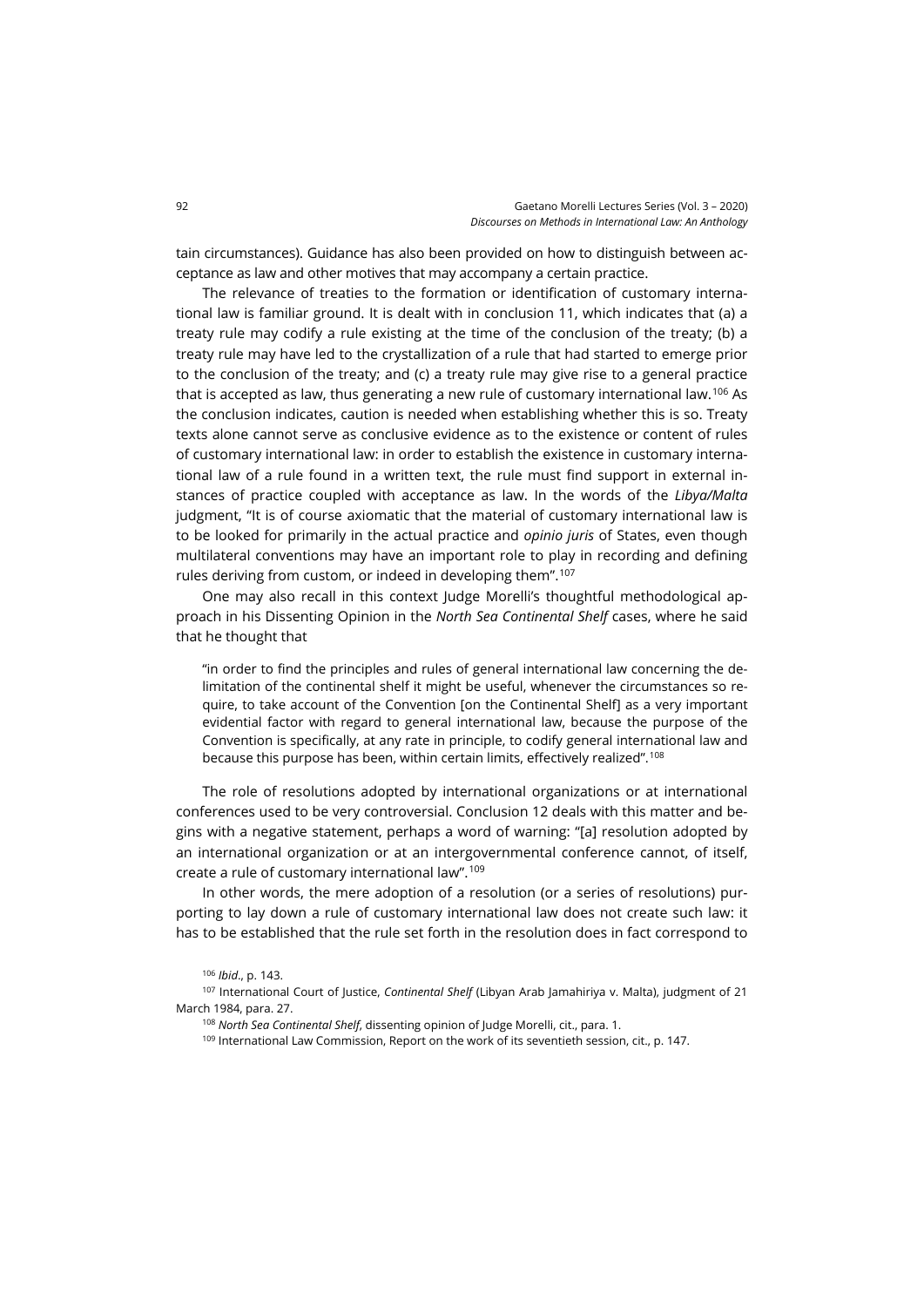a general practice that is accepted as law. There is no "instant custom" arising out of such resolutions on their own account.

Conclusion 12, para. 2, strikes a more positive note. As the International Court of Justice observed in the *Legality of the Threat or Use of Nuclear Weapons* Advisory Opinion, resolutions "even if they are not binding […] can, in certain circumstances, provide evidence important for establishing the existence of a rule or the emergence of an *opinio juris*".[110](#page-28-0) This is particularly so when a resolution purports to be declaratory of an existing rule of customary international law, in which case it may serve as evidence of the acceptance as law of such a rule by those States supporting the resolution. In other words, "[t]he effect of consent to the text of such resolutions […] may be understood as an acceptance of the validity of the rule or set of rules declared by the resolution".[111](#page-28-1) Conversely, negative votes, abstentions, or disassociations from a consensus may be evidence that there is no acceptance as law, and thus that there is no rule.

Conclusion 12, para. 3, as a logical consequence of paras 1 and 2, clarifies that provisions of resolutions adopted by an international organization or at an intergovernmental conference cannot in and of themselves serve as conclusive evidence of the ex-istence and content of rules of customary international law.<sup>[112](#page-28-2)</sup> Thus, a provision in a resolution may reflect a rule of customary international law only if it is established that the provision corresponds to a general practice that is accepted as law.

The next point addressed in the conclusions is the role of judicial decisions in rela-tion to customary international law. This is dealt with in conclusion 13.<sup>[113](#page-28-3)</sup> As is wellknown, Art. 38, para. 1(d) of the ICJ Statute refers to "judicial decisions" and to "teachings of the most highly qualified publicists of the various nations" as "subsidiary means for the determination of rules of international law". What does "subsidiary" imply here? It indicates that judicial decisions and teachings are not primary sources of law in the same way as international conventions, international custom, and general principles of law. Rather they are secondary means for assisting in determining the law: for interpreting treaties, for identifying the existence of rules of customary international law and their content, and for the determination of general principles of law. Judicial decisions, and the writings of learned authors, may be looked to for guidance as to the law, but are not themselves law. On the other hand, the word "subsidiary" should not be taken

<sup>112</sup> International Law Commission, Report on the work of its seventieth session, cit., p. 147.

<sup>113</sup> *Ibid.*, p. 149.

<span id="page-28-0"></span><sup>110</sup> International Court of Justice, *Legality of the Threat or Use of Nuclear Weapons*, advisory opinion of 8 July 1996, para. 70 (referring to UN General Assembly resolutions).

<span id="page-28-3"></span><span id="page-28-2"></span><span id="page-28-1"></span><sup>111</sup> International Court of Justice, *Military and Paramilitary Activities in and against Nicaragua* (Nicaragua v. United States of America), Merits, judgment of 27 June 1986, para. 188. See also *Ad hoc* Arbitral Tribunal, *The Government of the State of Kuwait v. The American Independent Oil Company (AMINOIL)*, final award of 24 March 1982, in *International Legal Materials*, 1982, p. 1032, para. 143.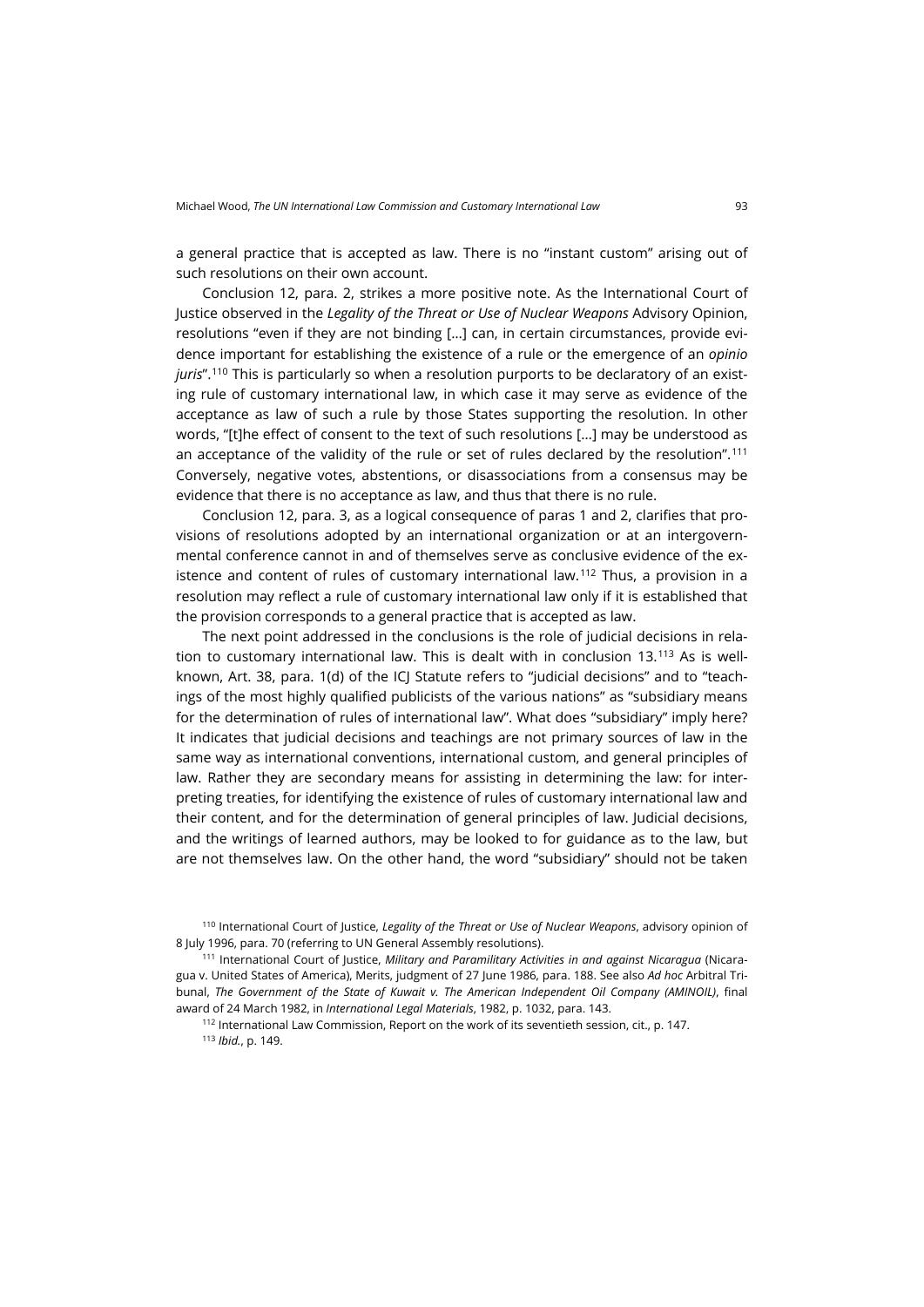as suggesting that they are of no great importance, which is clearly not true, especially for judicial decisions.

What is the position of national courts? It is clear that decisions of national courts may count as State practice and as evidence of the *opinio juris* of States, and thus contribute directly to the formation (and evidence) of customary international law under Art. 38, para. 1(b).<sup>[114](#page-29-0)</sup> But may they also be used as a subsidiary means for the determination of rules of customary international law under Art. 38, para. 1(d) in the same way as decisions of international courts and tribunals? There is no reason in principle not to include decisions of national courts within Art. 38, para. 1(d) as it relates to customary international law. Such landmark cases as *Paquete Habana* and *McLeod* have contributed greatly to international law. But the decisions of domestic courts have to be approached with great care, and in context, since they may reflect national legal systems and approaches, not necessarily the position under international law. This is perhaps particularly so with respect to domestic judgments dealing with human rights, which are situated within a particular legal (and political) framework.[115](#page-29-1)

Next comes another subsidiary means for the determination of rules of interna-tional law, "teachings of the most highly qualified publicists" as the ICI Statute puts it.<sup>[116](#page-29-2)</sup> As with decisions of courts and tribunals, referred to in conclusion 13, writings are not themselves a source of customary international law, but may offer guidance for the determination of the existence and content of rules of customary international law. This auxiliary role recognizes the value that they may have in systematically compiling State practice and synthesizing it; in identifying divergences in State practice and the possible absence or development of rules; and in evaluating the law. This is what conclusion 14 seeks to capture.<sup>[117](#page-29-3)</sup>

There is a need for caution when drawing upon writings. Their value for determining the existence of a rule of customary international law varies markedly; this is reflected in the words "may serve as". First, and this is often the case, for example, with writings on international human rights law, writers may aim not merely to record the state of the law as it is, but also to advocate its development. In doing so, they do not always distinguish clearly between the law as it is and the law as they would like it to be. Second, writings may reflect the national or other individual positions of their authors. Third, writings differ greatly in quality. Assessing the authority of a given work is thus essential: in the well-

<sup>114</sup> See draft conclusions 6(2), and 10(2), *ibid.*, pp. 133 and 140.

<span id="page-29-1"></span><span id="page-29-0"></span><sup>115</sup> See International Law Commission, Identification of customary international law: The role of decisions of national courts in the case law of international courts and tribunals of a universal character for the purpose of the determination of customary international law, Memorandum by the Secretariat, 9 February 2016, UN Doc. A/CN.4/691.

<span id="page-29-3"></span><span id="page-29-2"></span><sup>116</sup> The word "publicists" in the ICJ Statute is a curious one in English. It seems that the French word *publicistes* refers to lawyers qualified in public law, as opposed to those who teach or practice private law.

<sup>117</sup> International Law Commission, Report on the work of its seventieth session, cit., p. 150.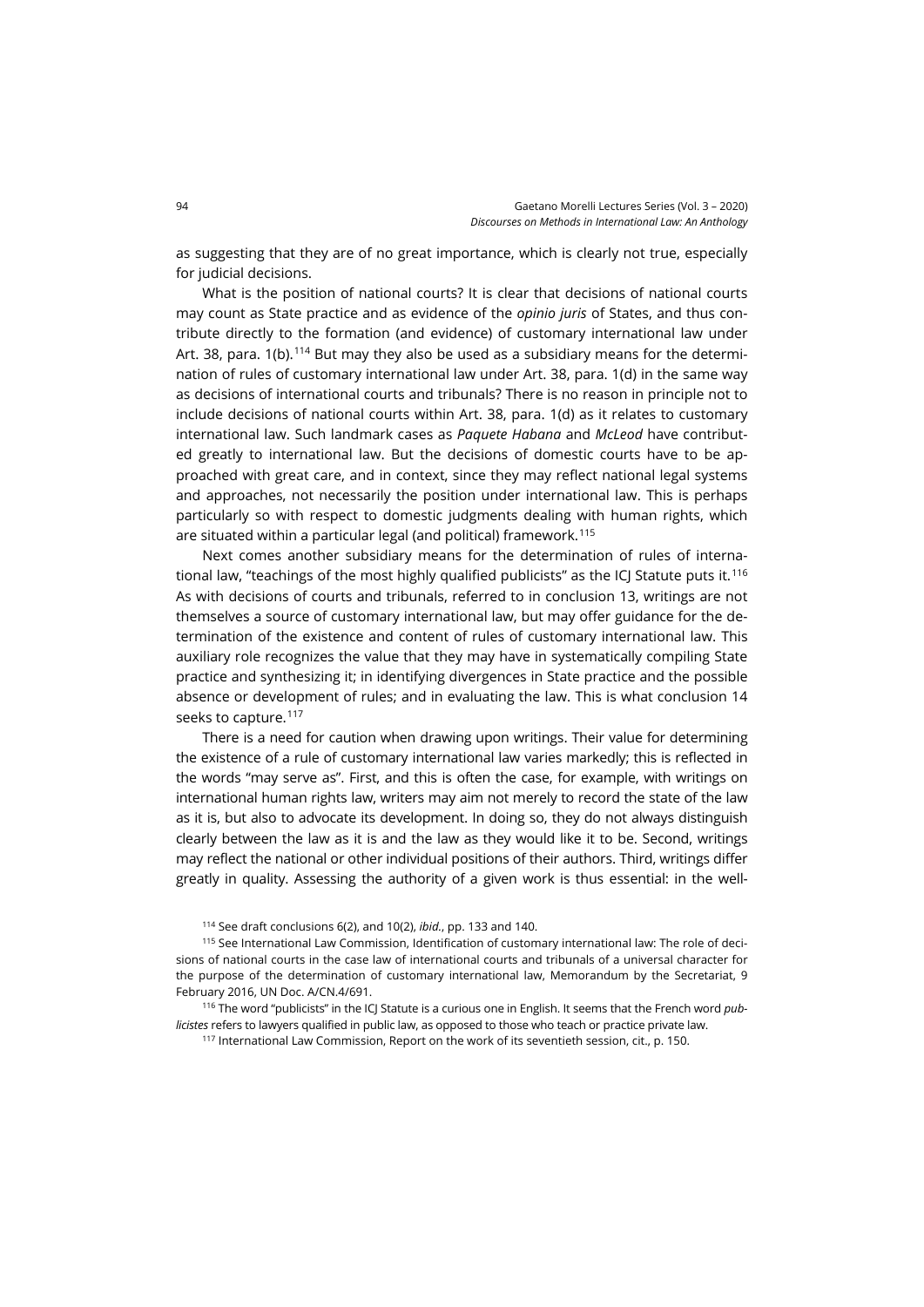known words of the United States Supreme Court in *Paquete Habana*, "the works of jurists and commentators who by years of labor, research and experience have made themselves peculiarly well acquainted with the subjects of which they treat […] are resorted to by judicial tribunals, not for the speculations of their authors concerning what the law ought to be, but for trustworthy evidence of what the law really is". [118](#page-30-0)

Conclusion 15 concerns the persistent objector rule, and provides, inter alia, that "[w]here a State has objected to a rule of customary international law while that rule was in the process of formation, the rule is not opposable to the State concerned for so long as it maintains its objection". [119](#page-30-1)

This is another issue that has proven somewhat less contentious than in the past, perhaps given the amount of State practice now available in support of the rule's existence.[120](#page-30-2) But the conclusion emphasises that in each case, stringent conditions must be met: "The objection must be clearly expressed, made known to other States, and maintained persistently".

Conclusion 16 concerns "particular customary international law", that is, rules of customary international law, whether regional, local or other, that apply only among a limited number of States.[121](#page-30-3) In his Hague Academy lectures, Morelli, too, chose to refer to "particular" custom rather than "special custom", "regional custom", "local custom" etc.[122](#page-30-4) The conclusion and its commentary explain that the two-element approach applies in the identification of such rules, too, but taking into account their special nature by virtue of their limited reach. The practice must be general in the sense that it is a consistent practice "among the States concerned", that is, all the States among which the rule in question applies. Each of these States must have accepted the practice as law among themselves.

The fourth report on *Identification of customary international law*, [123](#page-30-5) presented to the Commission in May 2016, envisaged three parts to the final output of the Commission on this topic. First, the conclusions and commentaries; second, a bibliography; and, fi-

<span id="page-30-0"></span><sup>118</sup> US Supreme Court, judgment of 8 January 1900, *The Paquete Habana and The Lola*. In the same case, Chief Justice Fuller, dissenting, said of writers that "[t]heir lucubrations may be persuasive, but not authoritative". Compare the much-quoted remarks of the English Court of Admiralty in the *Renard Case,* judgment of 9 December 1778: "A pedantic man in his closet dictates the law of nations; and who shall decide, when doctors disagree? Bynkershoek, as it is natural to every writer or speaker who comes after another, is delighted to contradict Grotius".

119 International Law Commission, Report on the work of its seventieth session, cit., p. 152.

<span id="page-30-2"></span><span id="page-30-1"></span><sup>120</sup> See, for example, the practice collected in International Law Commission, Third report on Identification of customary international law by Michael Wood, Special Rapporteur, 27 March 2015, UN Doc. A/CN.4/682, pp. 60-61, para. 87; and in J.A. GREEN, *The Persistent Objector Rule in International Law,* Oxford: Oxford University Press, 2016.

 $121$  International Law Commission, Report on the work of its seventieth session, cit., p. 154.

<sup>122</sup> G. MORELLI, *Cours général de droit international public*, cit., p. 458.

<span id="page-30-5"></span><span id="page-30-4"></span><span id="page-30-3"></span><sup>123</sup> International Law Commission, Fourth report on Identification of customary international law by Michael Wood, Special Rapporteur, UN Doc. A/CN.4/695 and Add.1.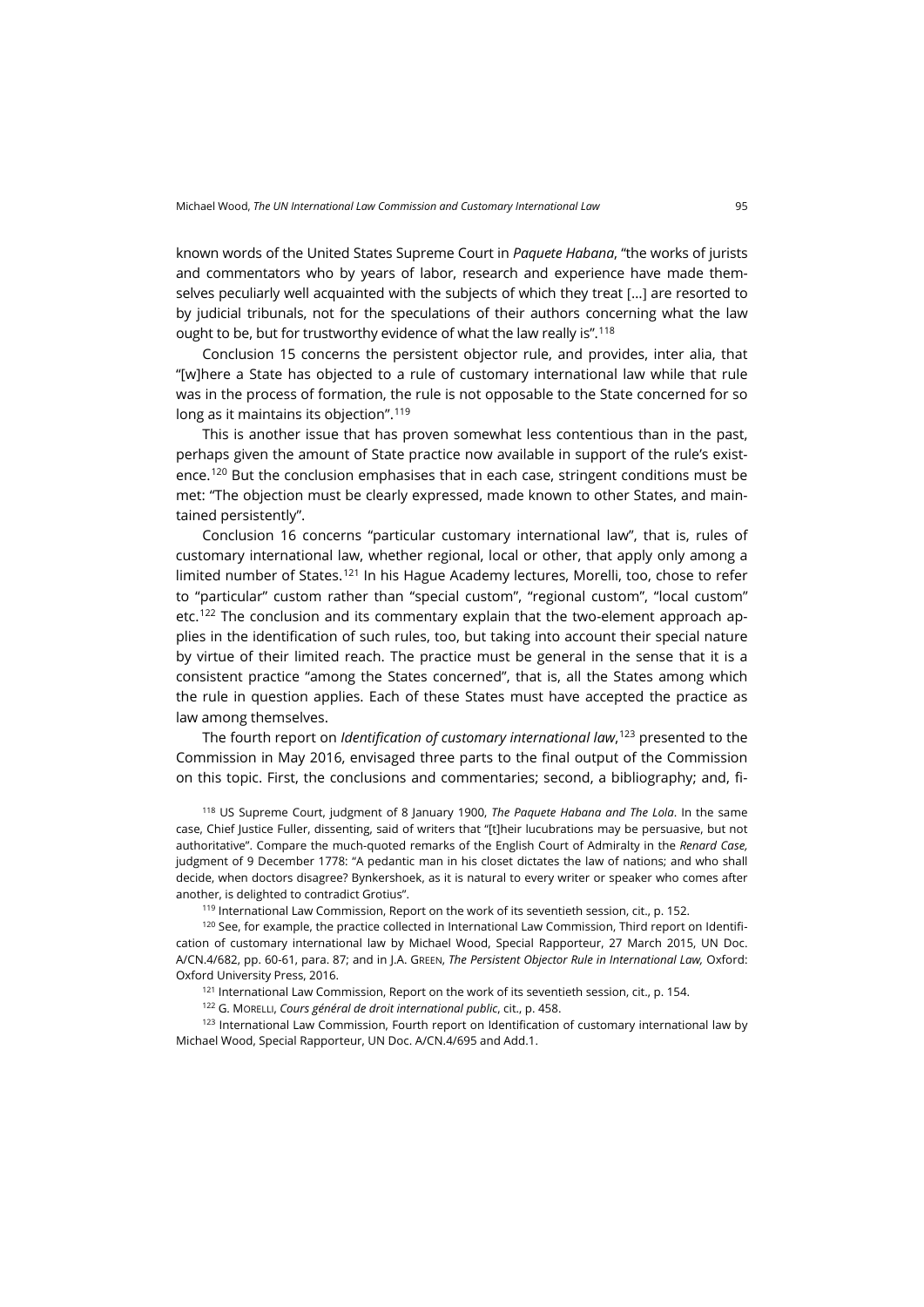nally, a new study of ways and means for making the evidence of customary international law more readily available. So far as the study is concerned, the Commission requested its Secretariat to prepare a memorandum, which surveys the present state of the evidence of customary international law and make suggestions for its improvement. The Commission looked into this matter some sixty-five years ago. Revisiting it was considered appropriate given what even 20 years ago was referred to as the "enormous proliferation of the available material on the many aspects of international law and relations […] the rising costs associated with its accumulation, storage, and distribution […] [and the] revolutionary developments in global information technology". [124](#page-31-0)

## V. The International Law Commission's role in the customary process

An interesting question is the weight to be given to pronouncements emanating from the ILC itself when one is seeking to determine whether a rule of international law exists or not, the precise contours of such rule, or even when a rule came into existence. Such questions arise most often in connection with the identification of customary international law, but could also arise in relation to the interpretation of a treaty.

The importance of the Commission's role is clear. This is particularly the case where the Commission's output is endorsed by States within the General Assembly and elsewhere. But even where States do not endorse the work, expressly or otherwise, the Commission's output may be influential and even contribute to the formation of new law. This is not a recent phenomenon, as some suppose. What was almost the Commission's very first output, the Nürnberg Principles, was not endorsed by the General Assembly yet became highly influential[.125](#page-31-1) Even "failed" topics, those that the Commission has begun to work on but at some point chose not to proceed with, may have an impact.<sup>[126](#page-31-2)</sup> The Commission's output often constitutes a reference point that serves as a catalyst for practice and expressions of legal opinion;<sup>[127](#page-31-3)</sup> and it has also been a significant influence on courts and on writers, shaping international law through their distinct roles as well.

<span id="page-31-1"></span><span id="page-31-0"></span><sup>124</sup> To borrow the words of A. WATTS, *The International Law Commission 1949-1998*, cit., Vol. III, p. 2106. The updated study was published by the Commission's Secretariat and considered by the Commission in 2018 (see International Law Commission, Ways and means for making the evidence of customary international law more readily available, Memorandum by the Secretariat, 12 January 2018, UN Doc. A/CN.4/710).

<span id="page-31-2"></span> $125$  See General Assembly, Resolution 488 (V) of 12 December 1950, Formulation of the Nuremberg principles, UN Doc. A/RES/488 (V).

<span id="page-31-3"></span><sup>126</sup> Such as the topic "Question of defining aggression" (1950-1951), where the Commission decided not to prepare a conclusive definition of aggression but to continue considering the matter in the context of the Draft Code of Offences against the Peace and Security of Mankind: in *Yearbook of the International Law Commission*, 1951, Vol. II, pp. 131-133, paras 35-53.

<sup>127</sup> This reality is referred to in several of the conclusions on *Identification of customary international law*, in particular those dealing with forms of practice, forms of evidence of acceptance as law (*opinio ju-*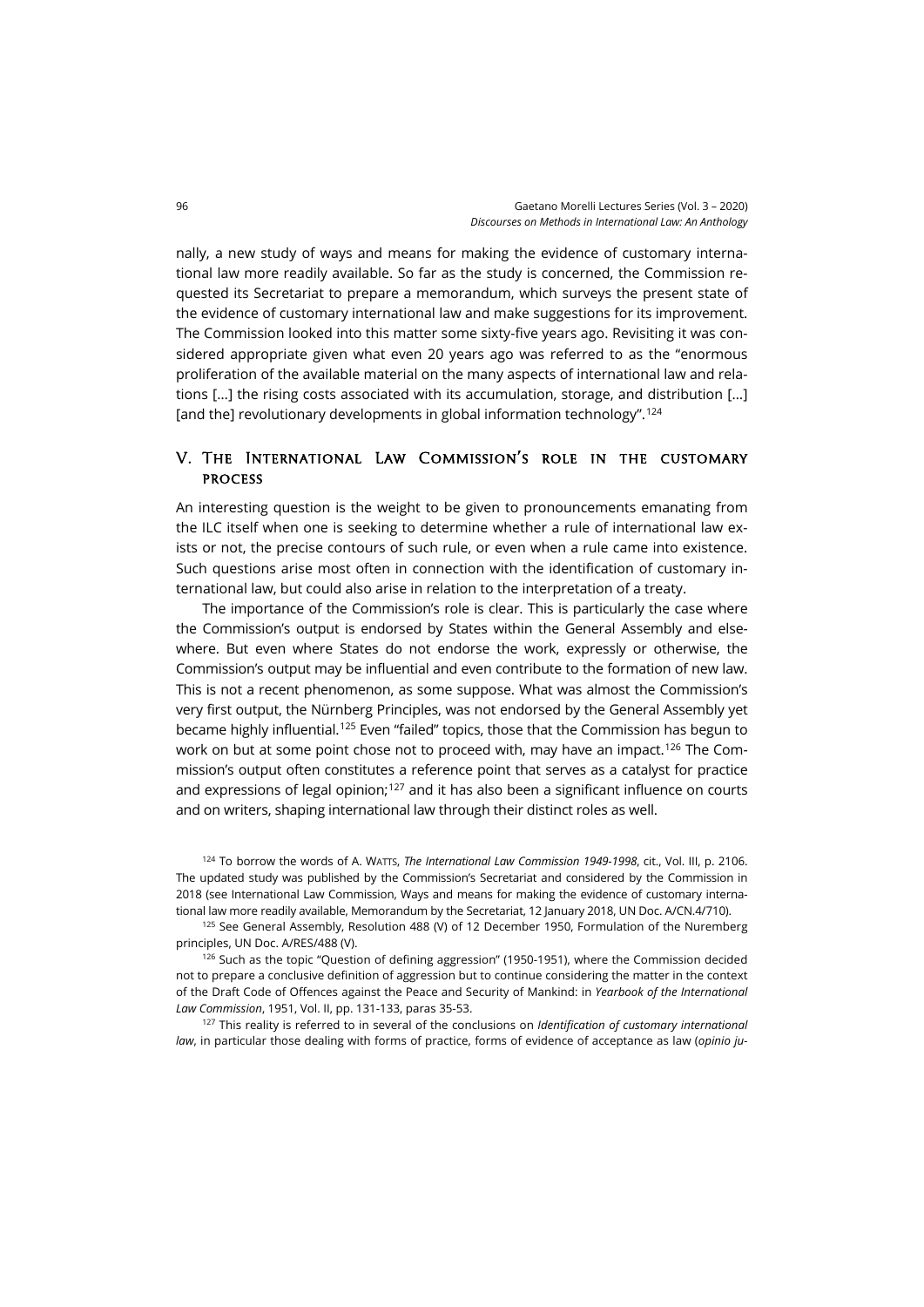Still, the Commission has not found it easy to describe its own role in relation to the identification of rules of customary international law. Its output undoubtedly merits special consideration because, as may easily be observed in many decisions of the ICJ and other courts and tribunals, a determination by the Commission affirming the existence and content of a rule of customary international law may be given particular weight (as may a conclusion by it that no such rule exists). Judge Tomka has said that "the codifications produced by the International Law Commission have proven most valuable [to the Court in ascertaining whether a rule of customary international law exists], primarily due to the thoroughness of the procedures utilized by the ILC". $^{128}$  $^{128}$  $^{128}$  Judicial decisions of national courts and tribunals referring to the work of the Commission are also abundant.

It may be asked whether the Commission's output falls within Art. 38, para. 1(d) of the ICJ Statute as "teachings of the most highly qualified publicists of the various nations" that may serve as subsidiary means for the determination of customary rules. If not, how is it to be classified?

The 1949 *Survey of International Law in Relation to the Work of Codification of the International Law Commission* suggested that texts produced by the Commission but not turned into conventions "would be at least in the category of writings of the most qualified publicists, referred to in Article 38 of the Statute of the International Court of Justice as a subsidiary source of law to be applied by the Court". [129](#page-32-1)

It went on to say that

"Most probably their authority would be considerably higher. For they will be the product not only of scholarly research, individual and collective, aided by the active co-

*ris*), and the potential relevance of treaties. Of course, the Commission's work may also feed into resolutions of the General Assembly, which may serve as impetus to legal development as well.

<span id="page-32-0"></span><sup>128</sup> P. TOMKA, *Custom and the International Court of Justice*, in *The Law & Practice of International Courts and Tribunals*, 2013, p. 202, reproduced as *Customary International Law in the Jurisprudence of the World Court: The Increasing Relevance of Codification/Le droit international coutumier dans la jurisprudence de la Cour mondiale: l'importance croissante de la codification*, in L. LIJNZAAD, Council of Europe (eds.), *The Judge and International Custom*, Leiden-Boston: Brill-Nijhoff, 2016, p. 10. It has been said that "the ICJ and other tribunals […] rely on ILC conventions without overtly enquiring whether particular articles represent existing law, revision of existing law or a new development of the law": A. BOYLE, C. CHINKIN, *The Making of International Law*, Oxford: Oxford University Press, 2007, p. 200. Villalpando has noted that, where the Court has applied the Commission's draft articles: "the Court's finding that these provisions reflect customary international law is as brief and categorical as its own autonomous determinations of rules of law, which apparently indicates an increasing trust placed by the Court in the Commission": S. VILLALPANDO, *On the International Court of Justice and the Determination of Rules of Law*, in *Leiden Journal of International Law*, 2013, p. 247. For an account of the Court's reliance on the work of the Commission up to 1987, see I. Sinclair, *The International Law Commission*, cit., pp. 127-138.

<span id="page-32-1"></span>129 General Assembly, Survey of International Law in Relation to the Work of Codification of the International Law Commission of 10 February 1949, Preparatory work within the purview of article 18, paragraph 1, of the Statute of the International Law Commission, Memorandum submitted by the Secretary-General, UN Doc. A/CN.4/1/Rev.1, p. 16.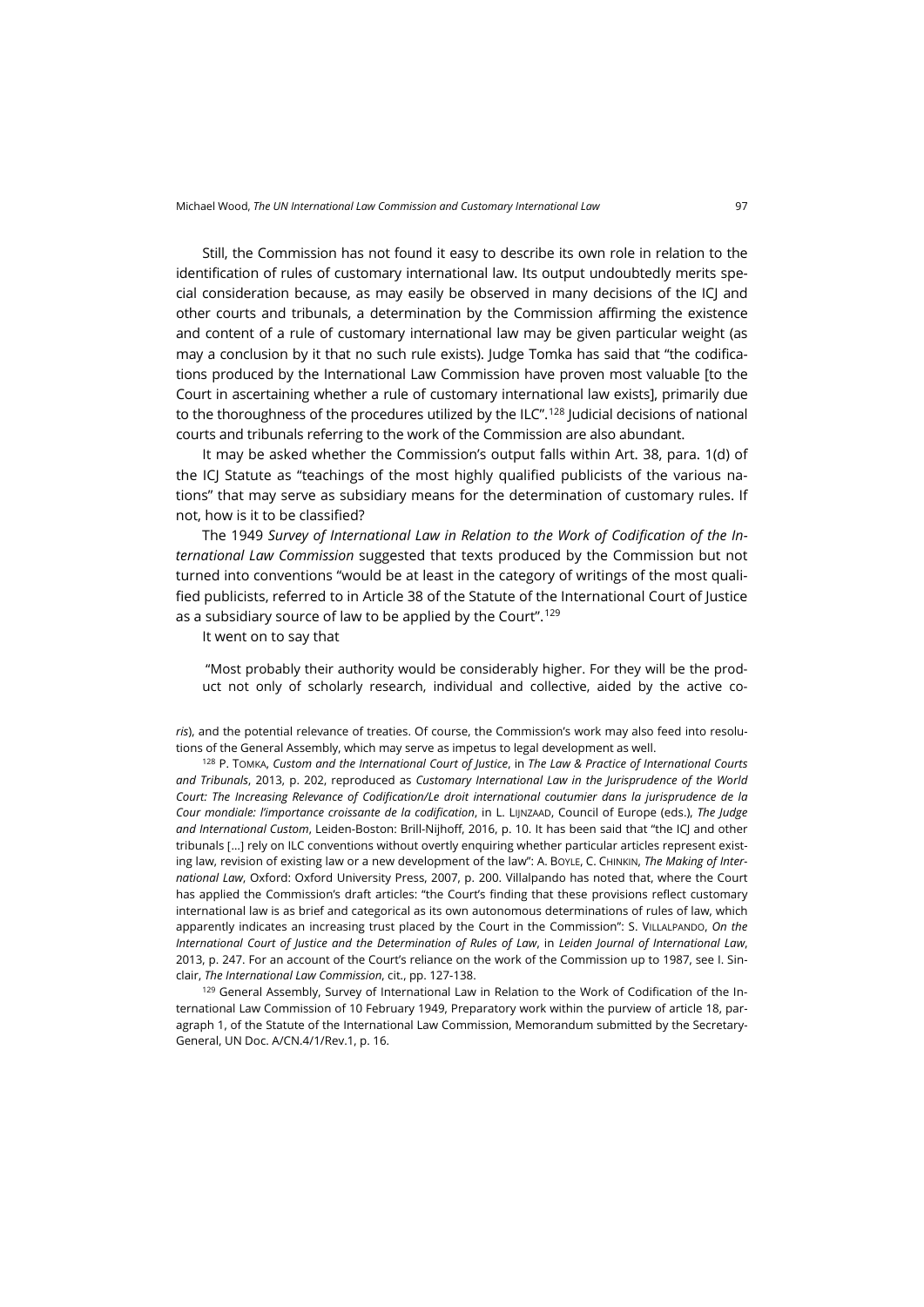operation of Governments, of national and international scientific bodies, and the resources of the United Nations. They will be the result of the deliberations and of the approval of the International Law Commission. Outside the sphere of international judicial settlement, they will be of considerable potency in shaping scientific opinion and the practice of Governments". [130](#page-33-0)

A number of judges of the Court have agreed with this assessment.[131](#page-33-1) Judge Shi, addressing the Commission in 1997 on behalf of the Court, said that "ICJ had always held the Commission's work in very high esteem. It viewed the draft articles produced by the Commission and the reports prepared for it as sources at least as authoritative as the writings of the most eminent publicists". [132](#page-33-2)

<span id="page-33-0"></span>Several authors have taken a similar view.<sup>[133](#page-33-3)</sup> According to David Caron, for example, "[i]f the Commission's work was only a subsidiary means of determining interna-

<sup>130</sup> *Ibid*.

<span id="page-33-1"></span><sup>131</sup> See also, for example, International Court of Justice, *Dispute regarding Navigational and Related Rights* (Costa Rica v. Nicaragua), Judgment of 13 July 2009, declaration of Judge Guillaume, para. 9 ("The question of the effect of the passage of time on treaty interpretation has been the subject of spirited debate in the literature between proponents of "contemporaneous" (also called "fixed reference") interpretation and advocates of "evolutionary" (also called "mobile reference") interpretation. Thus, within the International Law Commission "there was support for the principle of contemporaneity as well as the evolutive approach", but a consensus seems to have emerged to the effect that the problem should be resolved through the application of ordinary methods of treaty interpretation" (citations omitted)); International Court of Justice, *Arrest Warrant of 11 April 2000* (Democratic Republic of the Congo v. Belgium), Provisional Measures, order of 8 December 2000, declaration of Judge *ad hoc* Van den Wyngaert, para. 7, fn. 14 (treating the Commission's products as "legal doctrine").

<span id="page-33-2"></span><sup>132</sup> Summary record of the Commission's 2503rd meeting (2 July 1997), in *Yearbook of the International Law Commission*, 1997, Vol. I, p. 214, para. 64. Addressing the Commission in 2003 as President of the Court, Judge Shi similarly said that "If the Commission's work was only a subsidiary means of determining international law, according to Article 38 of the Statute of the International Court of Justice, its very high quality had undoubtedly made it one of the most reliable, and relied upon, of those subsidiary means": summary record of the Commission's 2775th meeting, 15 July 2003, in *Yearbook of the International Law Commission*, 2003, Vol. I, p. 163, para. 4.

<span id="page-33-3"></span><sup>133</sup> See, for example, M.E. VILLIGER, *Customary International Law and Treaties, A Study of their Interactions and Interrelations with Special Consideration of the 1969 Vienna Convention on the Law of Treaties,* Dordrecht: Martinus Nijhoff Publishers, 1985, p. 79; A. WATTS, *The International Law Commission 1949-1998*, Vol. I, cit., pp. 14-15 (suggesting, however, that "there is something inappropriate" about such classification); S. ROSENNE, *The Perplexities of Modern International Law*, Leiden: Martinus Nijhoff Publishers, 2004, p. 52; F.L. BORDIN, *Reflections of Customary International Law: The Authority of Codification Conventions and ILC Draft Articles in International Law*, in *International and Comparative Law Quarterly*, 2014, p. 559 ("[c]odification conventions and ILC draft articles are not, of course, to be assimilated with custom, and their characterization as subsidiary sources remains technically correct. And yet, the tendency to associate these texts with customary international law makes it somewhat simplistic to treat them as mere evidence of State practice or as the work of publicists"); H. THIRLWAY, *The Sources of International Law*, Oxford: Oxford University Press, 2019, p. 23; M. PEIL, *Scholarly Writings as a Source of Law: A Survey of the Use of Doctrine by the International Court of Justice*, in *Cambridge Journal of International and Comparative Law*, 2012, p. 136 *et seq*.; F. BERMAN, *Authority in International Law*, KFG Working Paper Series, No. 22, Berlin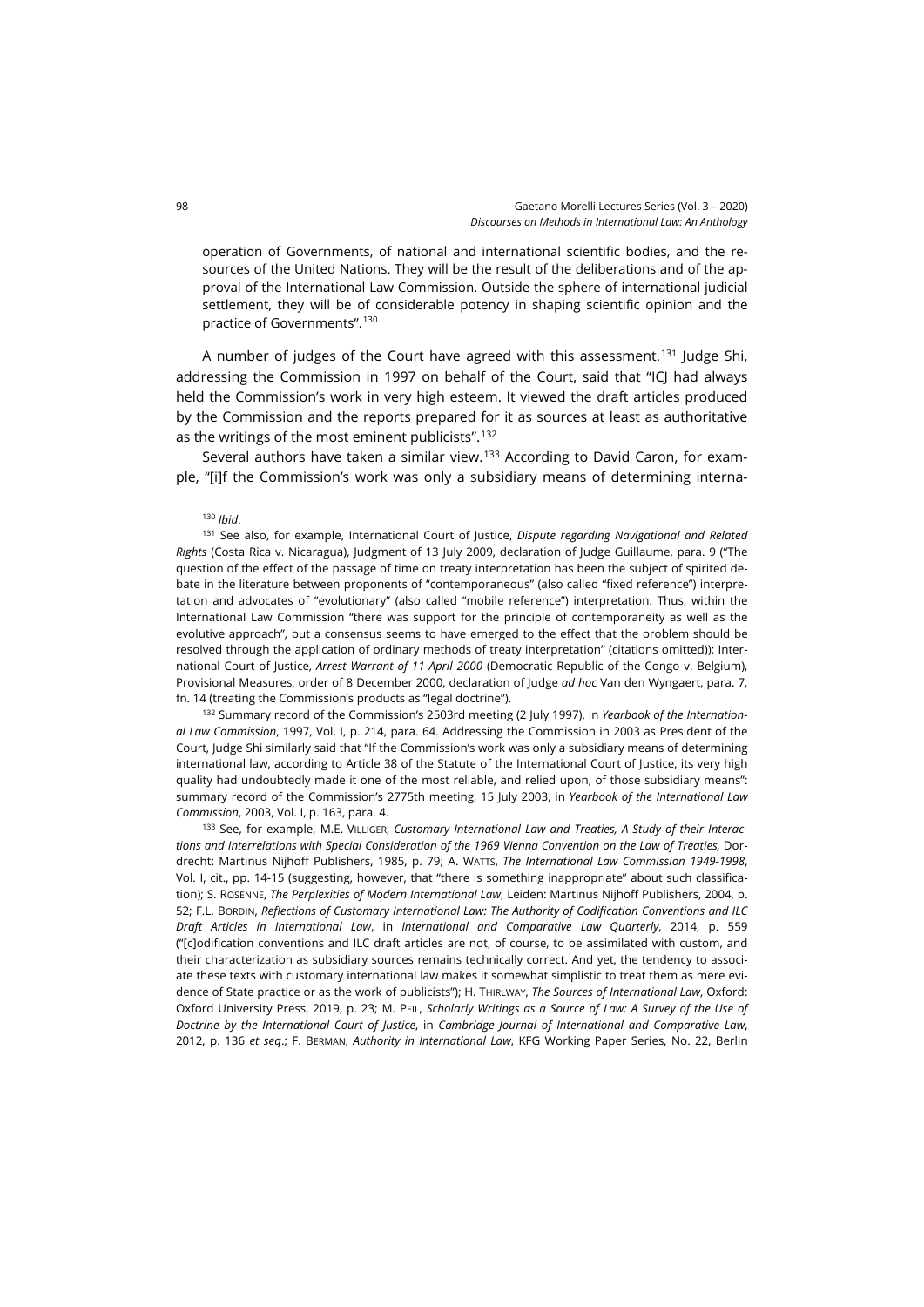tional law, according to Art. 38 of the Statute of the International Court of Justice, its very high quality had undoubtedly made it one of the most reliable, and relied upon, of those subsidiary means". [134](#page-34-0)

Others, such as Ian Brownlie, considered the draft articles prepared by the Commission to be "[s]ources *analogous* to the writings of publicists, and at least as authorita-tive" (emphasis added).<sup>[135](#page-34-1)</sup>

Still others, however, have seen the Commission's output as wholly distinct from writings of the most highly qualified publicists of the various nations. Judge Álvarez, for example, in commenting on sources of international law, stated that, in addition to treaties and customary international law, "[r]eference must also be made to the recent legislation of certain countries, the resolutions of the great associations devoted to the study of the law of nations, *the works of the Codification Commission set up by the United Nations*, and finally, the opinions of qualified jurists" (emphasis added).<sup>[136](#page-34-2)</sup>

In my third report as the Commission's Special Rapporteur for the topic *Identification of customary international law* (2015), I adopted what I thought was the orthodox view and treated the work of the Commission as falling within the subsidiary means for the determination of rules of law listed in Art. 38, para. 1(d) of the ICI Statute.<sup>[137](#page-34-3)</sup> I did not include any express reference to the Commission's work in the proposed draft conclusions proposed in that report. I did, however, point to the particular importance of the Commission: "Special importance may attach to collective works, in particular the texts and commentaries emerging from the work of the International Law Commission, but also those of private bodies such as the Institute of International Law and the International Law Association". [138](#page-34-4)

But, on reflection this was perhaps not the best description, especially in apparently equating the Commission, the *Institut de droit international* and the International Law

Potsdam Research Group "The International Rule of Law – Rise or Decline?", Berlin, November 2018, available a[t www.kfg-intlaw.de.](https://www.kfg-intlaw.de/Publications/working_papers.php?ID=1)

<span id="page-34-0"></span><sup>134</sup> D. CARON, *The ILC Articles on State Responsibility: The Paradoxical Relationship between Form and Authority*, in *American Journal of International Law*, 2002, p. 873.

<span id="page-34-1"></span><sup>135</sup> I. BROWNLIE, *Principles of Public International Law*, seventh edition, Oxford: Oxford University Press, 2003, p. 25. This language is retained in Crawford's eighth edition (Oxford: Oxford University Press, 2014), p. 43, as well as his ninth edition (Oxford: Oxford University Press, 2014), p. 41.

<span id="page-34-2"></span><sup>136</sup> International Court of Justice, *Fisheries case* (United Kingdom v. Norway), judgment of 18 December 1951, at p. 149. See also, for example, International Court of Justice, *Ahmadou Sadio Diallo* (Republic of Guinea v. Democratic Republic of the Congo), Merits, judgment of 30 November 2010, dissenting opinion of Judge *ad hoc* Mahiou, at p. 828 ("This viewpoint, widely accepted within the doctrine, is also taken up in the draft Articles adopted by the International Law Commission in 2006").

<span id="page-34-3"></span><sup>137</sup> International Law Commission, Third report on Identification of customary international law, cit., para. 65.

<span id="page-34-4"></span><sup>138</sup> *Ibid*. See also M. WOOD, *Teachings of the Most Highly Qualified Publicists (Art. 38(1) ICJ Statute)*, in R. WOLFRUM (ed.), *Max Planck Encyclopedia of Public International Law*, Oxford: Oxford University Press, last updated 2017, [opil.ouplaw.com.](https://opil.ouplaw.com/view/10.1093/law:epil/9780199231690/law-9780199231690-e1480)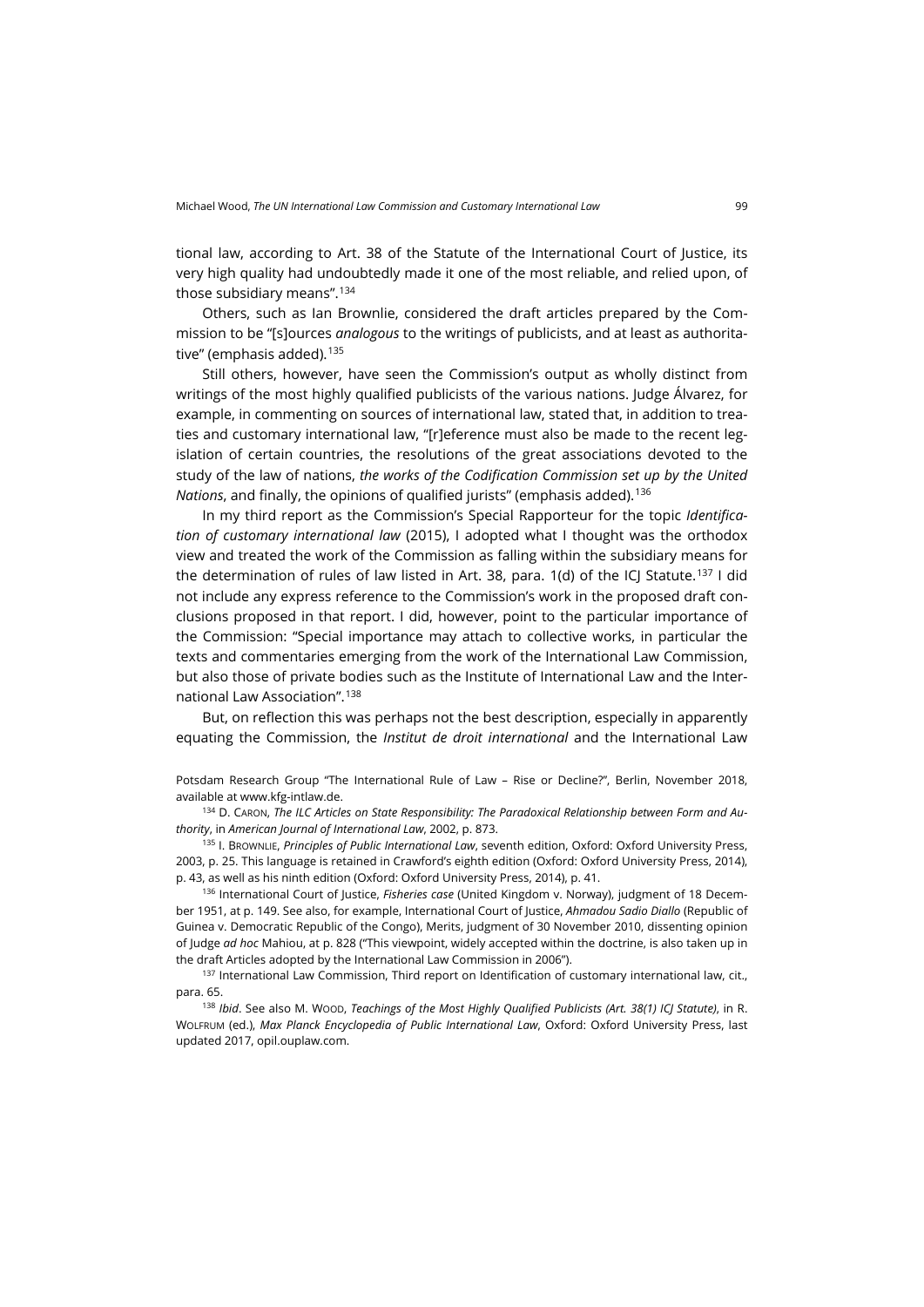Association, and in the debate on the third report, in 2015, and in the Sixth Committee that year, the matter received much attention. Some members of the Commission and States felt that to omit any explicit reference to the work of the Commission in a guide designated to assist practitioners in the task of identifying rules of customary international law would not do justice to the role played by the Commission in international legal argument. They also protested that placing the Commission's output under "teachings" did not reflect its real standing or role, as it did not equate to scholarly work given the Commission's status and relationship with States as a subsidiary organ of the General Assembly. And, after all, the members of the Commission, even those who were academics, were not fulfilling an academic role, but were acting as independent experts in fulfilment of the mandate of the Commission.

Others, however, insisted that the Commission's output was "teachings" within the meaning of the term in the Court's Statute, albeit teachings of the highest authority. At the same time, they also suggested that not all of the Commission's products were deserving of the same status: the weight to be given to any determination by the Commission, they explained, ought to depend on various factors, including the sources relied upon by the Commission, the stage reached in its work, and, above all, upon States' reception of it. They also considered it inappropriate for the Commission to blow its own trumpet, so to speak, by including a draft conclusion dedicated only to this matter.

In the end, a compromise was struck. In the first reading draft, the Commission's output and its significance were highlighted in a paragraph dedicated to this matter in the commentary to the draft conclusions. This paragraph was not found under the draft conclusion dealing with "teachings", but was instead highlighted in the introductory commentary to Part Five of the set of conclusions, the part which deals with the significance of certain materials for the identification of customary international law (including teachings). This approach was maintained in the final text adopted on second reading, where the paragraph reads:

"The output of the International Law Commission itself merits special consideration in the present context. As has been recognized by the International Court of Justice and other courts and tribunals, a determination by the Commission affirming the existence and content of a rule of customary international law may have particular value, as may a conclusion by it that no such rule exists. This flows from the Commission's unique mandate, as a subsidiary organ of the United Nations General Assembly, to promote the progressive development of international law and its codification; the thoroughness of its procedures (including the consideration of extensive surveys of State practice and *opinio juris*); and its close relationship with the General Assembly and States (including receiving oral and written comments from States as it proceeds with its work). The weight to be given to the Commission's determinations depends, however, on various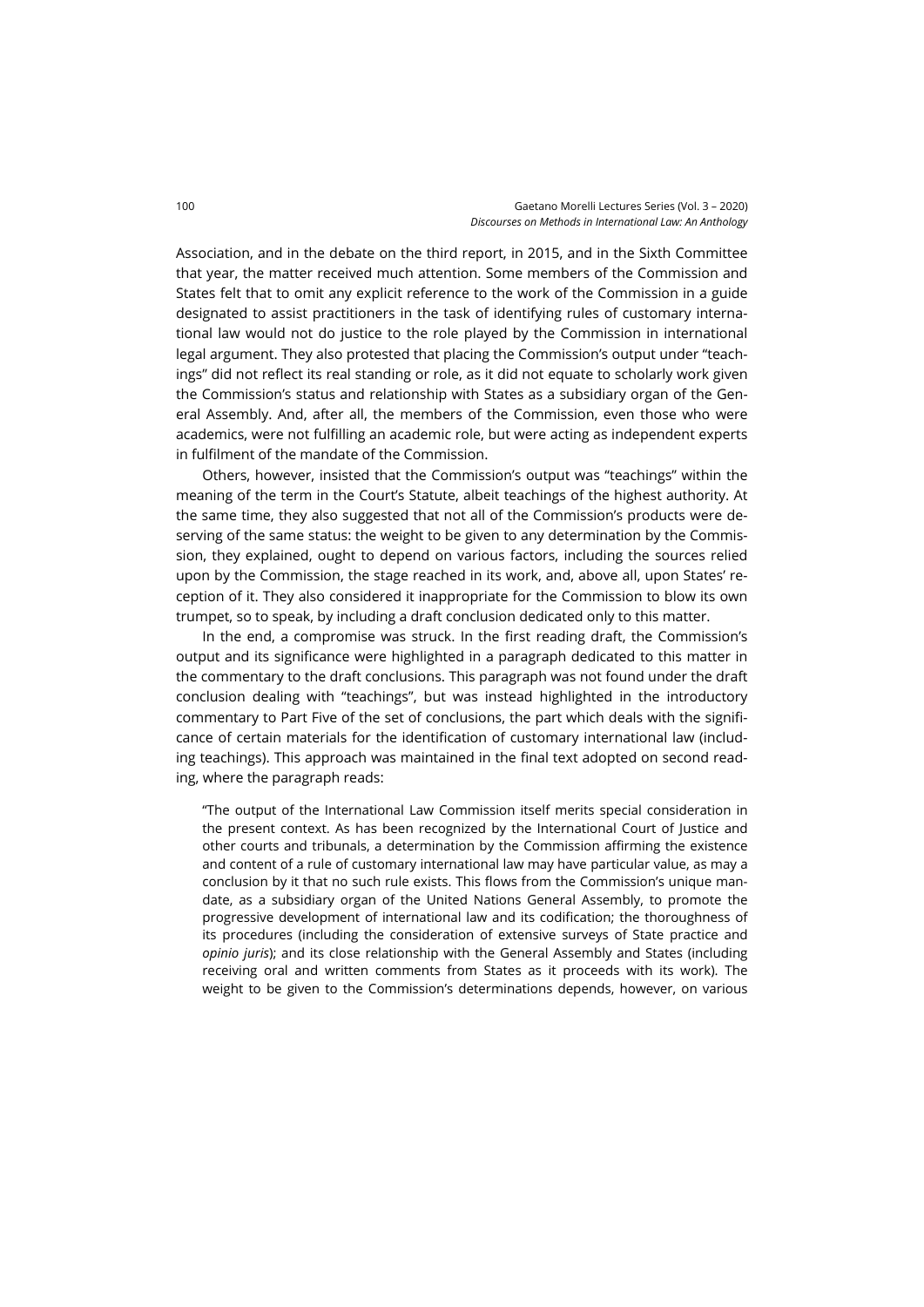factors, including the sources relied upon by the Commission, the stage reached in its work, and above all upon States' reception of its output". [139](#page-36-0)

Of course, the Statute of the Court and the notion of "subsidiary means" predate the establishment of the Commission and the very idea of a permanent organ dedicated to promoting the codification (and progressive development) of international law in the service of governments. At the end of the day, it may not matter on what ground the Commission's output is invoked. The Court itself has not concerned itself with this formal question, at least not publicly, when invoking the work of the Commission.

It is surely correct that the Commission's output should be treated as a "subsidiary means". After all, the Commission, like its parent body, the General Assembly, does not have a mandate to legislate. Nonetheless, it is rightly seen as a particularly influential and important subsidiary means, if only because of its unique mandate from States, which necessarily involves a process of elucidation of customary international law. And what makes the Commission different from other bodies doing more or less the same thing (such as the *Institut de droit international* and the International Law Association) is that it works closely with the General Assembly and with States as part of the process envisaged in Art. 13, para. 1(a) of the UN Charter. Indeed, there are obvious features that distinguish the Commission's output from other writings. Most significant are the composition, working methods, mandate, and above all the privileged relationship of the Commission with States: at all stages, the work of the Commission is looked at and commented on in the Sixth Committee, and States also have the opportunity to provide examples of their practice and to make written comments on the provisionally adopted texts. So, the Commission has the benefit of an interaction with States and the General Assembly on the substance of its work. This and the other factors tend to give the Commission's output a particular authority.

At the same time, it is not possible to generalize about the value of the Commission's work in attempts to identify rules of customary international law. Each case should be examined on its own merits, and it thus seems necessary to emphasise the caution with which the product of the Commission needs to be approached. In most cases it is only the final output that carries particular weight, generally not first-reading drafts or reports of the Special Rapporteurs, still less the views of individual Commission members.

In addition, and this brings us back to where we began, it may sometimes be essential to seek to distinguish between work that is intended to reflect *lex lata* and that which is intended as *lex ferenda* or new law. That, as we have seen, is not always easy in practice. Perhaps most important, then, is the response of States to the Commission's work. Only where the output of the Commission receives the general endorsement of

<span id="page-36-0"></span><sup>139</sup> International Law Commission, Report on the work of its seventieth session, cit., pp. 142-143 (commentary para. (2)).